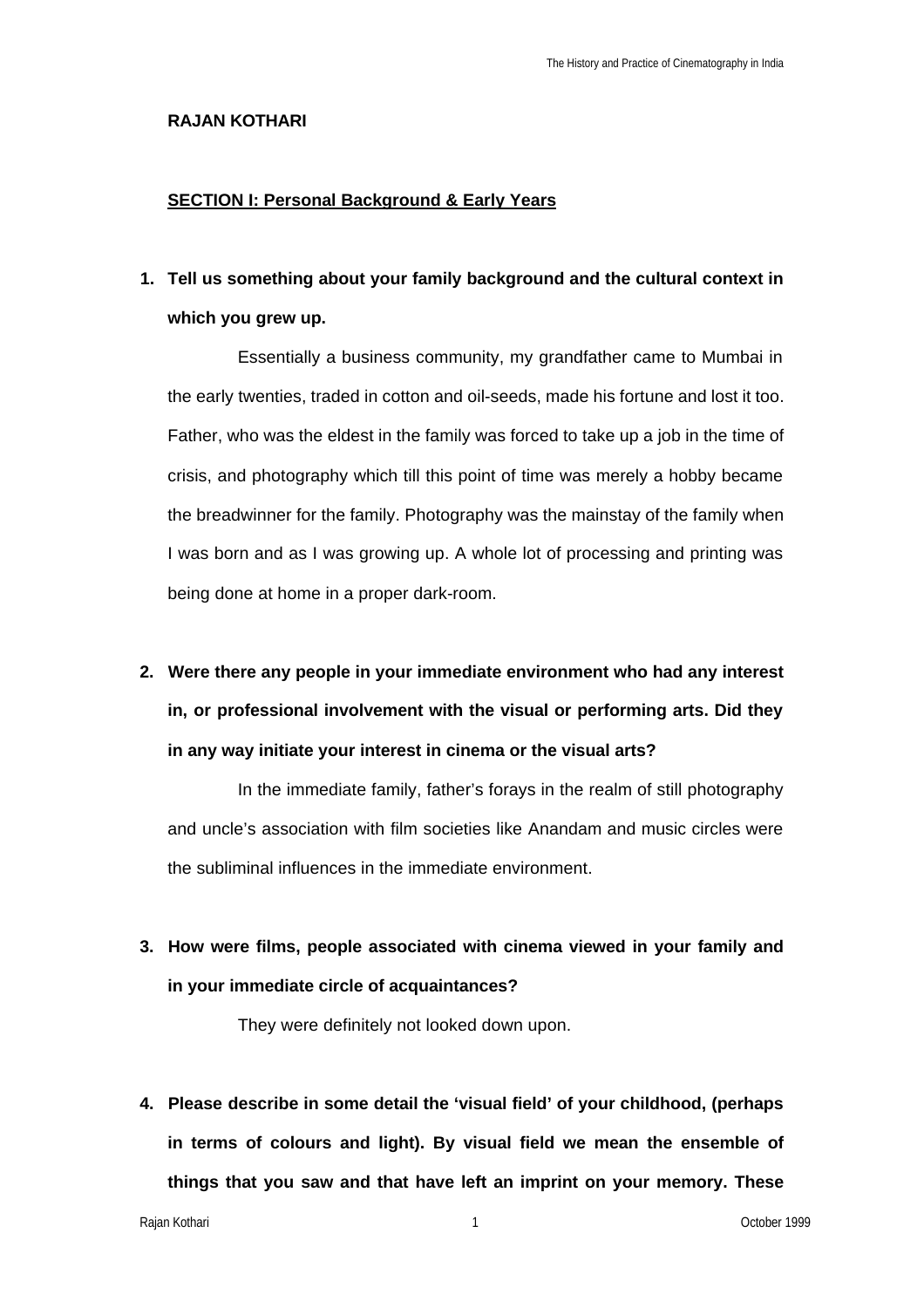**could be details in nature, memories of performances or rituals, or films, or paintings and photographs, things that you saw on the street or in a city, or any other striking visual memories.** 

"Visual field" of childhood is not very specific. It is at best a random mixture of beautiful figures and faces, picturesque landscapes as they featured in some of the international photographic magazines to which my father subscribed regularly. Traditional rituals at the time of death and dances around the Navratri and Govinda festivals have left some imprint in time, but nothing overbearing.

**5. Do you recall the first or very early films that you saw? Can you tell us something about that experience? What was/were the films? Do you recall anything about the cinema hall, or space where the film was shown, and about the general atmosphere about the space?** 

Father and uncle used to bring home a 16mm projector and the earliest exposure to films has been to the films of Chaplin, Keaton and Laurel & Hardy. It was essentially home viewing for kid brothers and others in the immediate family. Earliest cinema hall experience was *Benhur* at Metro Bombay and was in fact quite frightening.

# **6. How did you get interested in watching films? Were you ever a member of a film society or film club? Did you know about film societies?**

Watching films was not a habitual interest. Once in a way till mid sixties, father/uncle would take me out to Sunday morning shows of movies like *Guns of Navarone, Ice Station Zebra* or *Robinson Crusoe*. I quite liked and enjoyed them. But it did not develop into a cinema going habit. In the late sixties and early seventies, it was a movie with friends once a month or maybe a fortnight. The only time I saw movies everyday of the week was when Prabhat movies were being screened next door to where I live and of which I distinctly remember *Sant*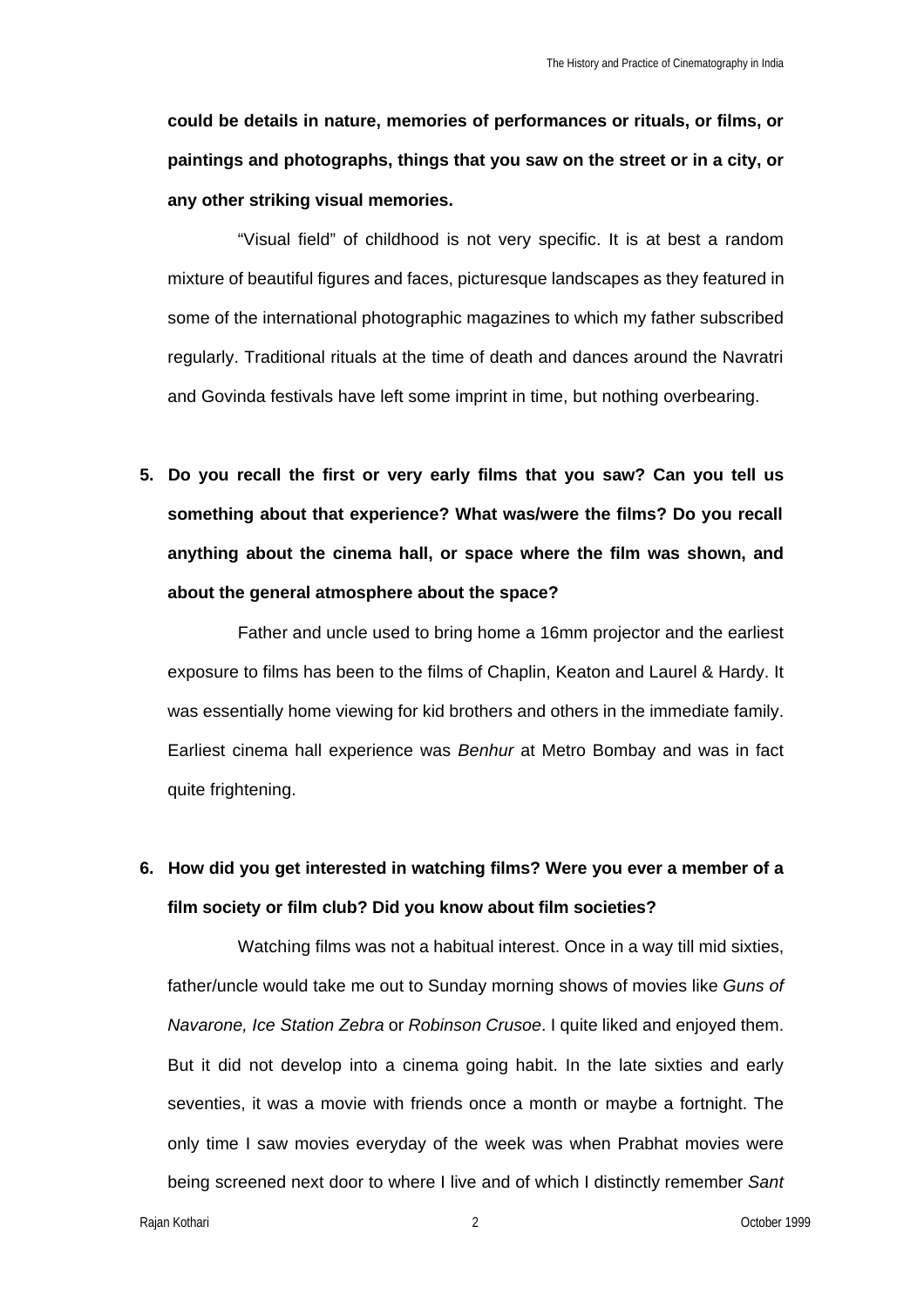*Gnaneshwar, Sant Tukaram, Ramashastri* and *Kunku*, and even till today consider them as masterpieces. I have not been a member of any film societies. Yes I did know of their existence since my uncle was a member of Anandam.

**7. What were your other interests? Have those interests remained with you in later life?**

Other interests were travelling, literature and medicine and they still persist.

**8. Did you have an interest in still photography? Were you ever a member of any amateur photography club?** 

Not really.

# **9. Can you name some of the important films that you saw when you were growing up? Why did you think of them as significant?**

Till the time I joined the Institute (FTII), the films mentioned above remained as important films for me both in terms of their powerful narrative and technical wizardry. Visually these are lethally potent and hence they are very significant.

**10. How, why and when did you decide to become a cinematographer? What were the factors that influenced this decision? Did your family encourage or discourage your choice of vocation?**

**Was your becoming a cinematographer not a result of a conscious decision, but a result of circumstances? If so, please tell us something about those circumstances.**

When I failed to acquire the grades necessary for medical school, my father told me that I should not look at it as the end of the road. He advised me to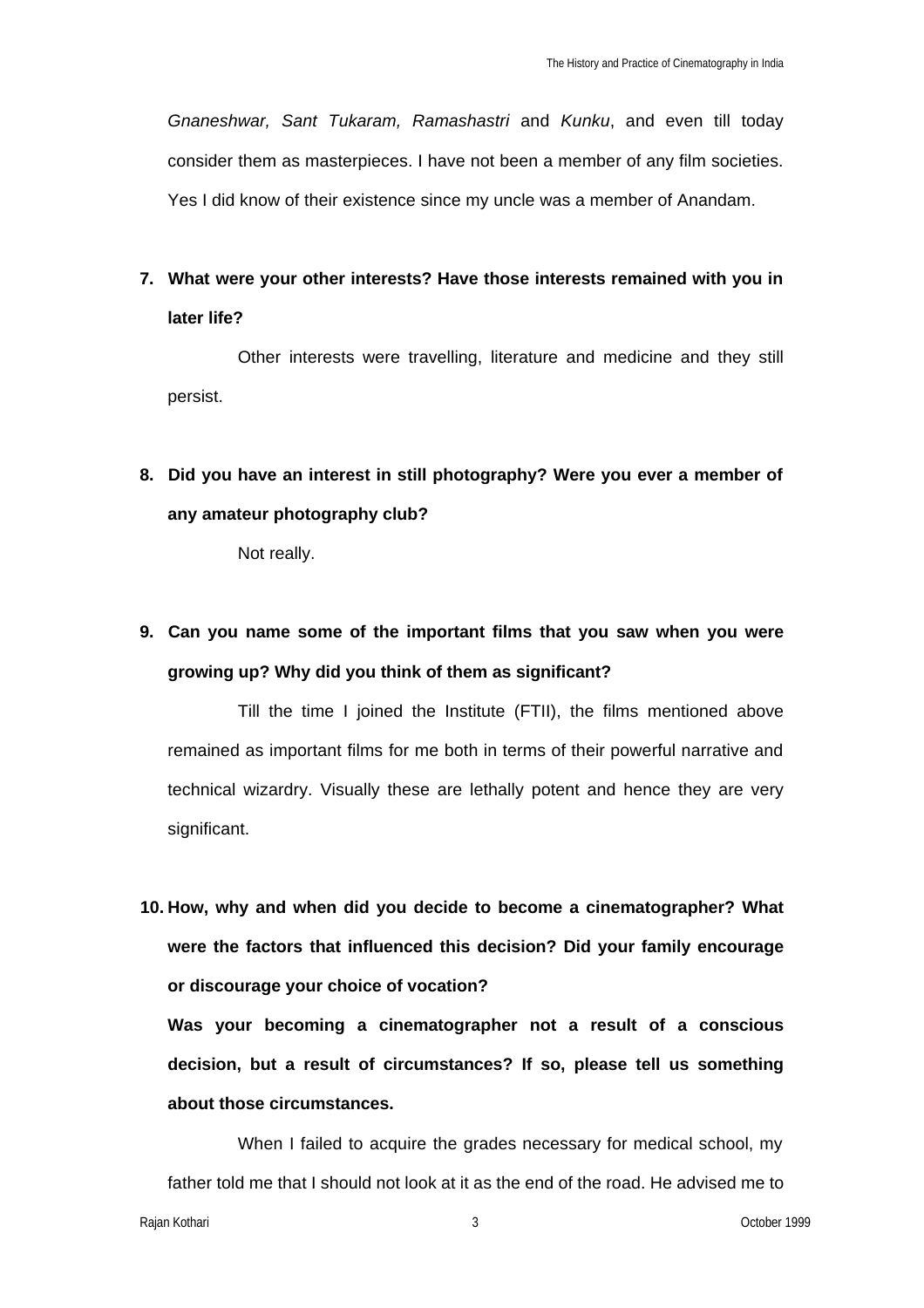consider his as one of the other possible professions to which I could belong and according to him would be a better option than a simple B.Sc., or even maybe a Ph.D. The only pre-condition in case I said yes to his suggestion was that I should opt for formal training. Since there were none for still photography he suggested that I study cinematography as an extension to his own profession and then decide where I would like to belong. Two of his very good friends were practicing cinematographers in their own right – Keith Allams in London and Bombay and B.C. Tarkas in Bombay. That is how fate got sealed. Father and Uncle were the factors that strongly encouraged, mother's dissent got vetoed. Uncle by now was a good friend of Kumar and Mani, and knew KK Mahajan fairly well, so apprenticeship somewhere here was a foregone conclusion.

So I would say that becoming a cinematographer was a result of conscious decisions forced by circumstances that kept me out of medical school.

### **SECTION II: On Learning to be a Cinematographer**

**1. Tell us about your education as a cinematographer, did it occur in film school (which institute), or in the industry.** 

Education is a never-ending process. My education as a cinematographer began in film school – FTII, Pune and it continues today in the industry.

**2. If you studied in a film school, can you tell us about your years in the institute, and what your memories are of that time? About the syllabus, and quality of film education and technical training. Things that you were dissatisfied with. Any specific memories of visiting faculty, important workshops.**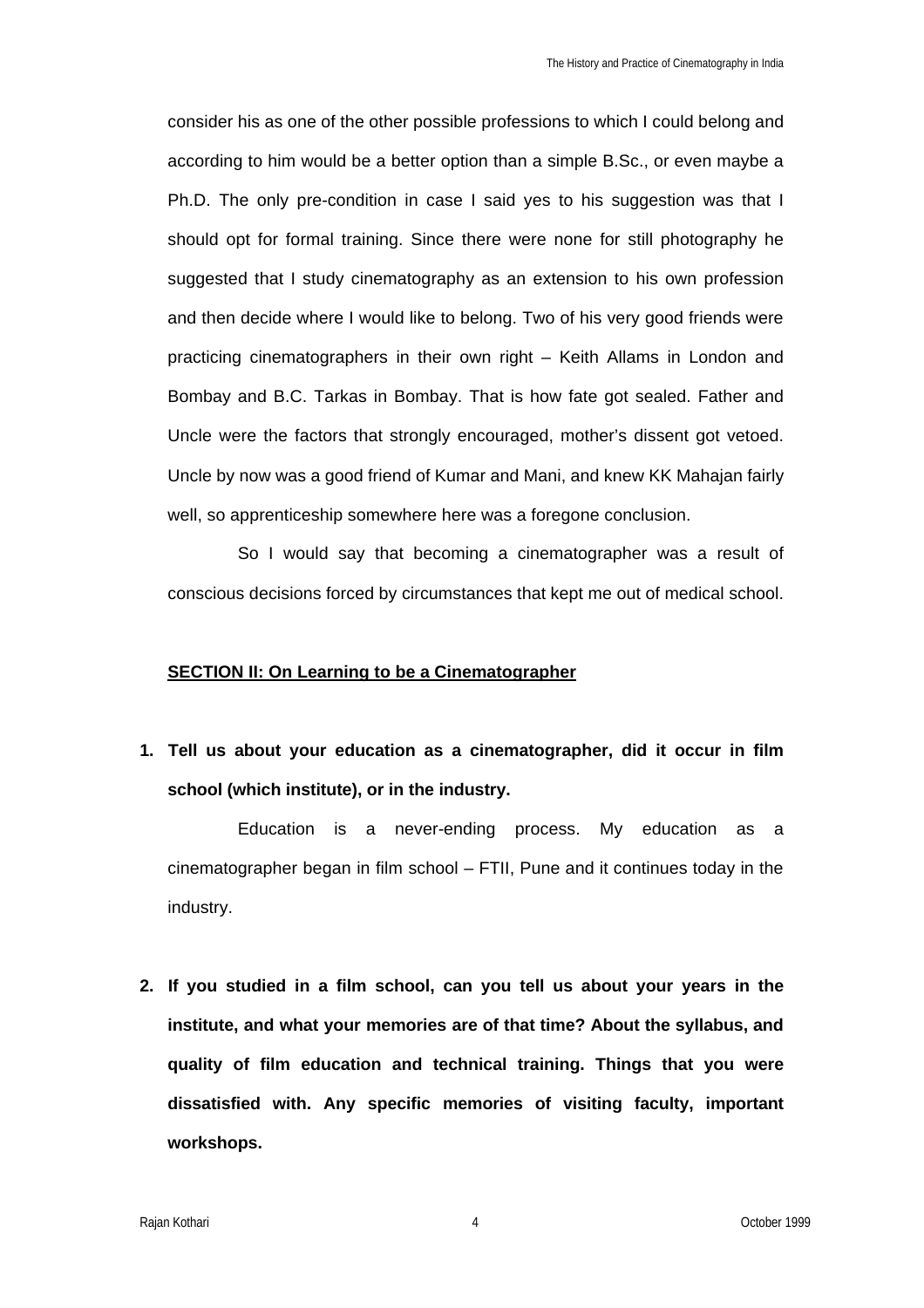I spent three years in FTII: 1973-1976. Quality of film education and technical inputs was adequate or rather good. We had teachers who did not dissuade us from the urge to learn – there were least hindrances on their part and we were never questioned as to why we attempted some things in a certain way. But they would always be there to guide us and make us learn from our mistakes. Also we had very good batches before us and people like Jehangir Choudhury would make us work our ass out on our projects. His was a batch, which was our main taskmaster, and under them we learnt more than probably we learnt in our classrooms. Also ours was a batch of just 4-5 students and we got a lot of hands-on experience, much more than any other batch in the whole history of FTII, maybe.

We had only one workshop, again not specifically meant for our batch, but for the batch senor to us. It was immensely helpful in giving us an over-view in the realm of cinematography. Conducted by none other than Subrata Mitra. We were lucky that we were allowed to squeeze in by our accommodating seniors. Apart from the regular and visiting faculty and our immediate seniors, some others who contributed to this process of learning were Bharat Kanahre, Mirajkur (Annasaheb) and Sakharam. Former himself a still photographer taught each one of us still photography and analysed with each of us our inputs. Also since he was the younger one of the lot, with him there was no need to break the ice, and all of us vibed well with him.

The two others were flag bearers from Prabhat days; Mirajkar who himself was a cameraperson and Sakharam were the ones who were our constant companions on the sets when lighting exercises happened. They would very unobtrusively set right the mistakes we would commit and also tell us why, what and how of what they had modified/ratified. I think one if the major contributions to the success of FTII has been the Prabhat culture and training which was given to us by these torch bearers of a bygone era – be it Annasaheb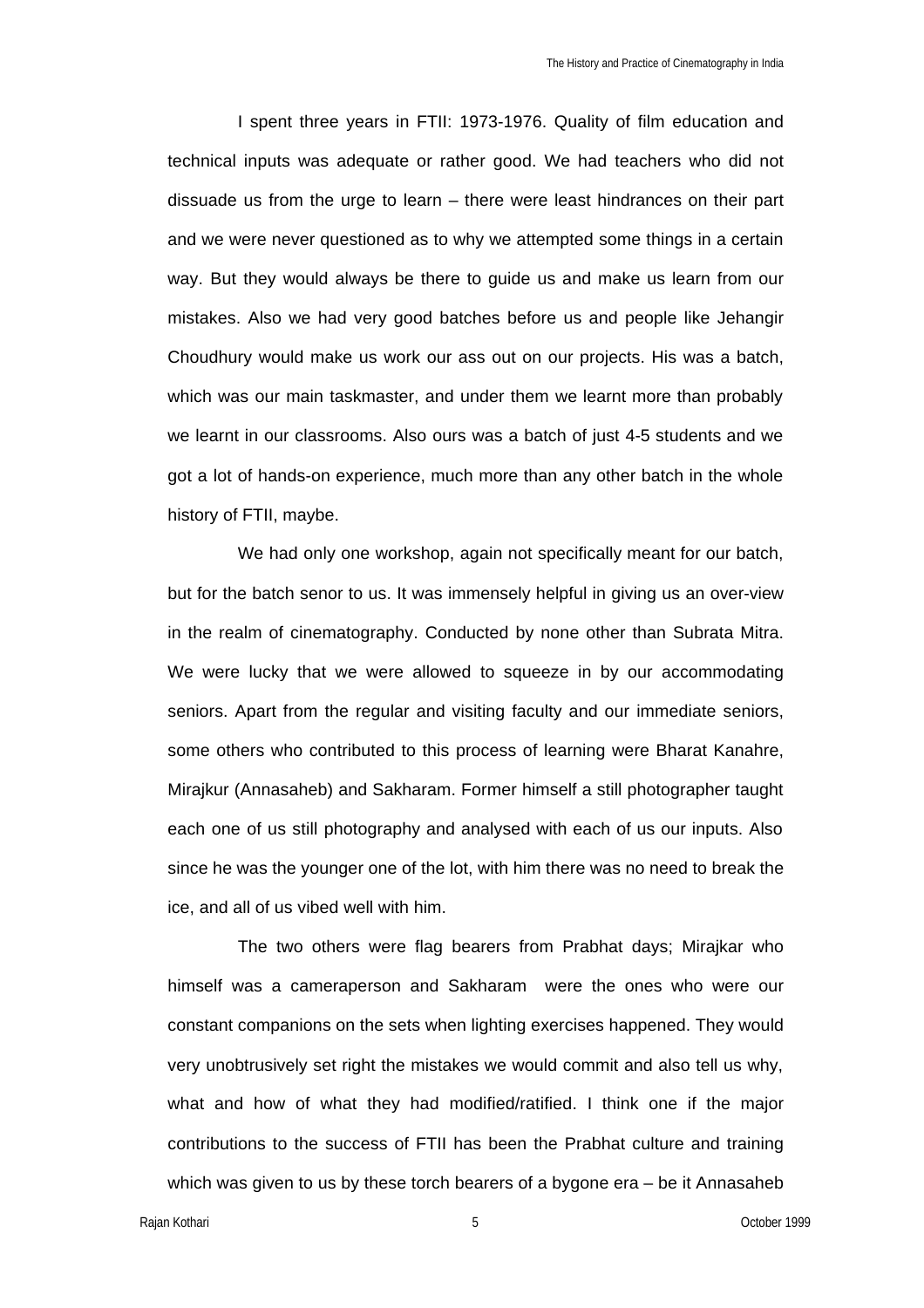in camera dept., Appasaheb in Camera dept. and Kakaji in the editing dept. They have been some of our biggest teachers – without really claiming any credit for it.

**3. Can you talk about the important films that you remember seeing from this time? In what way was your perception of cinema, and of cinematography, changing as a result of a sustained and formal film education?** 

On an average we saw at least three films everyday – at times maybe even more. Each film was an important film for it told us something about the various crafts that combined to create the moving image that is cinema. To a novice like me, this was the first real exposure to the cinematic world. Initially may be we saw much more than what I could possibly absorb but a subliminal imprint would always be left behind by what was seen even at the end of a very long day. Bresson and Godard, Ray and Fellini, Kurosawa and Ozu, Ghatak and Jansco, Guru Dutt and Bimal Roy. A few may have worked at cross purposes in our raw minds, but the fact remains that images they created remained with us till today and helped us to create images that we do. The whole of our perception of cinema in general and cinematography in particular is based on these classics. This to me was really the beginning of the formation of an ideology, and it was this process which was being helped by a sustained and formal education.

# **4. When you look back on the exercises that you had to do as a student of cinematography, what are the things that come to mind?**

Most of the inputs were very well designed and implemented. The basic format is valid even today.

**5. Tell us something about the experience of shooting your diploma film or first film? If you had to do it over again, what approach would you take? What were the mistakes that you learnt from?**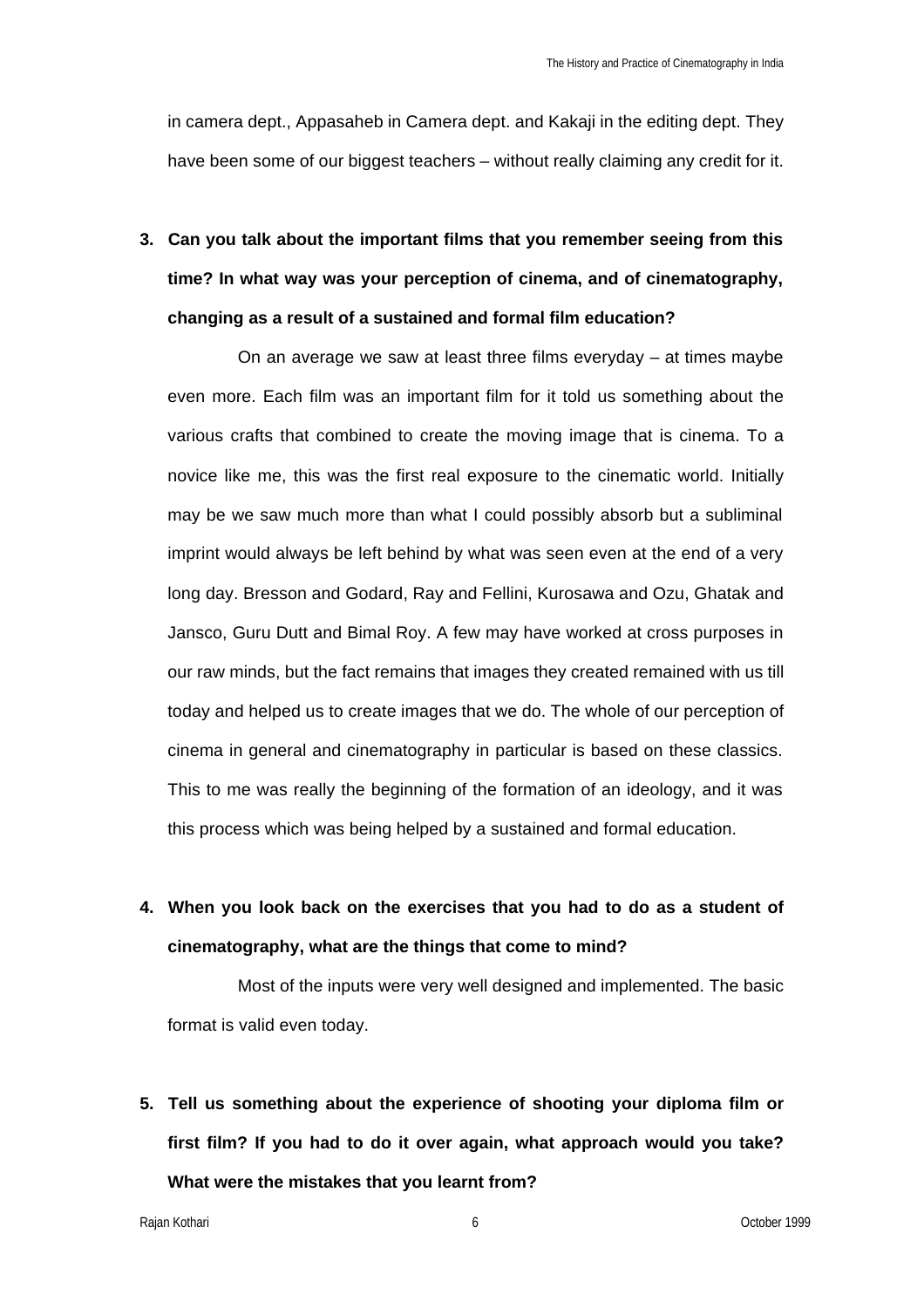Our forays into shooting films were earlier than the stipulated time frame. We did camerawork for the films made for the acting students at the end of our second year. Also since we were a batch of only 4 students, we got to shoot three diploma films each and assist of six more – hence the experience was extensive. We learnt from the mistakes we committed and improved in the next one we shot. If we were to shoot them today it would be an altogether different approach. We keep committing mistakes, even today, and unless you do that, you do not learn. A lot of learning is done at one's own expense and risk.

**6. Were you attracted to the work of any particular cinematographer/s? If so, what attracted you to their work? Tell us something about the important cinematographic influences on you in this period? Have you found that in the course of time, these influences have varied, or have they remained the same?** 

Most important cinematographic influence in this period was of the Subrata Mitra/Satyajit Ray/Bansi Chandragupta team. They complemented, and supplemented, each other so well that their style and their films have left in indelible imprint on our minds. Subrata Mitra's images and shadowless lighting has left such an impression that even after being in the field for so long one is sceptical about using a direct light – even for a backlight. Come to think of it, one is almost ill equipped to think and execute a film with the classicism of direct light!

## **7. What if any, were the other sources of influence (outside cinema and filmmaking) on the shaping of your vision?**

There are very few other influences outside of cinema and filmmaking which have really helped shape the vision – maybe some amount of exposure to theatre.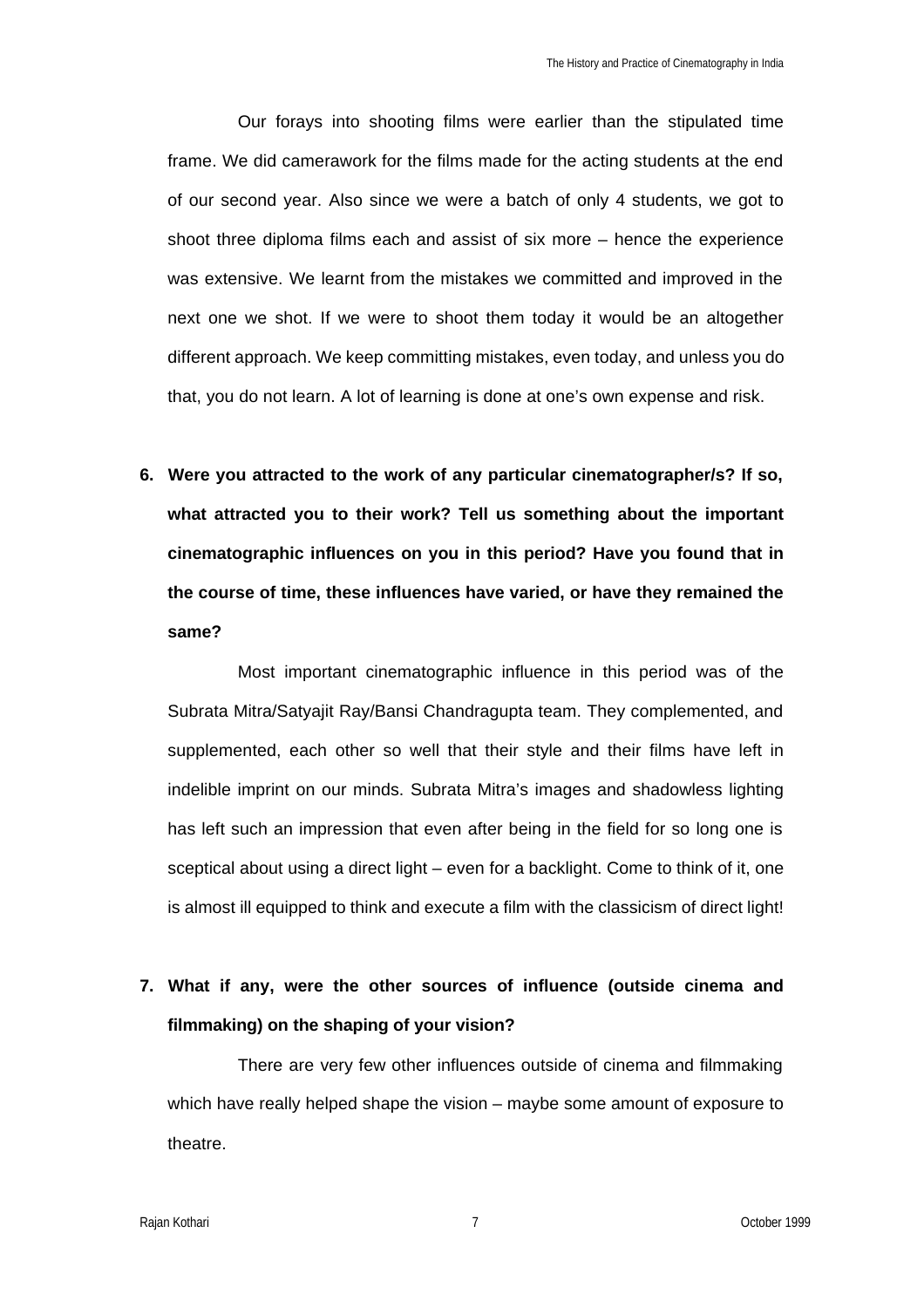**8. What suggestions do you have about the education of a young person studying cinematography in a film institute today?** 

Use every opportunity that comes your way to learn and work very hard. Cinematography in itself demands unstinting concentration, swift reflexes and undaunting hard work under extreme situations for days and months together. And the last think you can afford to lose is your cool as well as your perspective. You have to stay focussed all the time, every second.

**9. If you learnt in the industry, what were the sources of information on technical matters? What was the relationship that you had with the cinematographers from whom you learnt your craft? From the point of view of learning your craft, can you tell us about any significant experiences that you had?** 

The industry is as big a teacher as any film school or maybe bigger. The first thing I learnt and which has stayed with me till today is never say no to the demands of a director. If he conceives a shot, it can be done, It has to be done, there is always a way and you can find and execute it no matter how difficult it may be.

**10. What is the nature of the relationship between you and the cinematographer/s from whom you learnt your craft today?**

Very cordial, full of faith and trust.

### **SECTION III: On Entering and being in the Profession.**

**1. Tell us something about how you entered the profession? What were the first few projects that you worked on? + 2. What are the kinds of**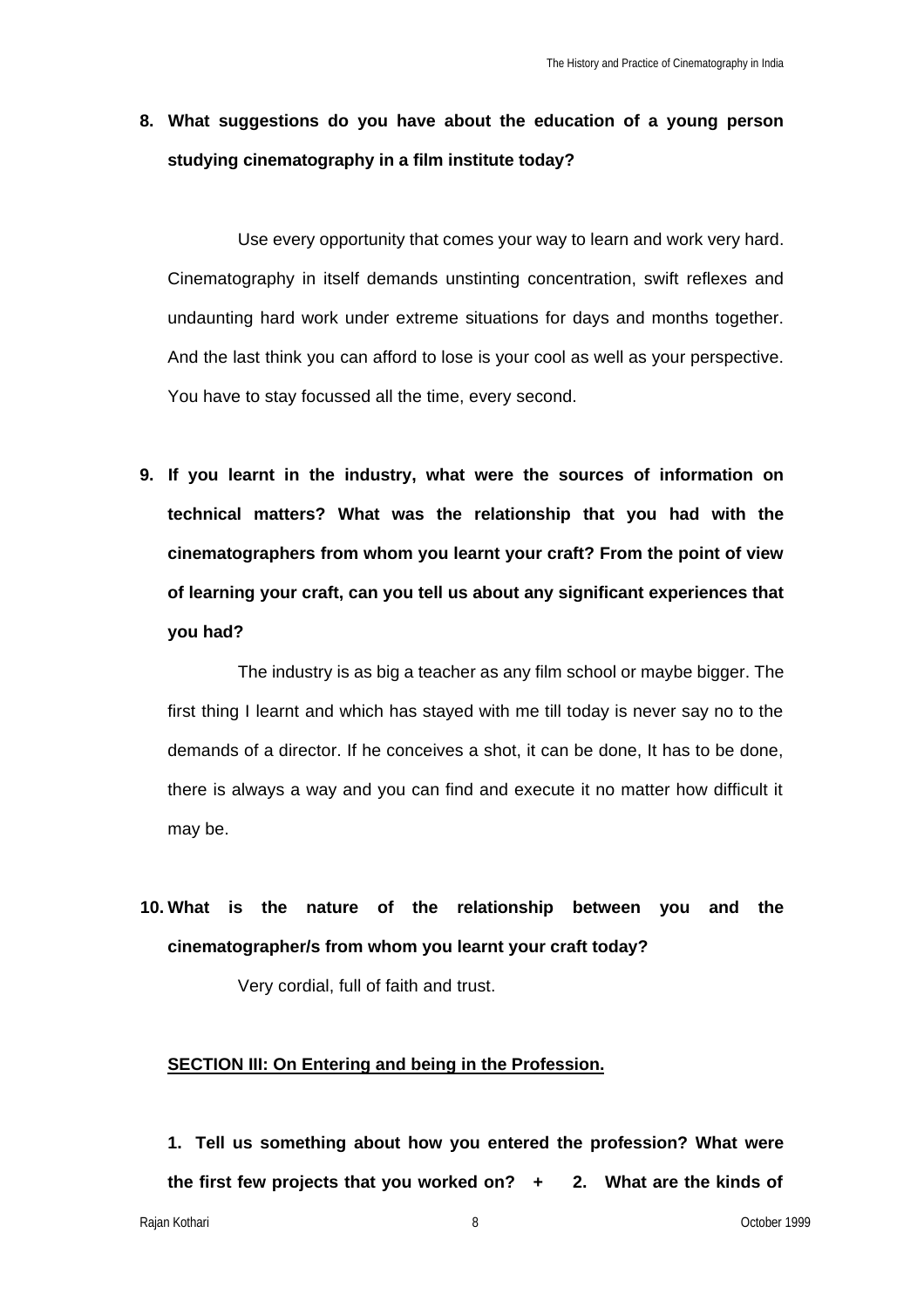## **experiences that you had as an assistant? Who were the cinematographers that you worked with as an assistant, on which films and for how long?**

1976 is the year that I completed my studies at FTII. Still photography was something known to me in terms of it intricacies, both as business and as a profession. Having accompanied my father for some of his assignments right from the late sixties and spending time with a variety of people at his workstation I was more familiar with the agencies he used to deal with both in his service with Bourne & Shepherd, Calcutta, and later as a freelancer in Mumbai. I thought that I was not cut out to deal with the kind of people he was dealing with. On the cinematography front it was almost a blind alley. Since I was determined to stay away from advertising, I was looking for an opening under somebody in feature films. Deep down within myself I must have been wanting to belong there. Film school familiarises you with technicalities but it gives you no exposure to day-today modus operandi. I had no idea how things functioned in the world that mattered and hence had decided to work as an assistant for at least 3-4 years to get enough experience in handling the field of realities.

Opportunity came my way when Jehangir got his first assignment in a major production of this time, namely *Dulhan wohi jo piya man bhaye*, produced by Rajshri Productions, and directed by veteran director Lekh Tandon. In the time in between and after *Dulhan wohi…* I would keep myself occupied in my father's studio, assisting him and also assisted Binod Pradhan on *Jait re Jait* and Ranajit Ray on *Seetha Rati* – the only B&W film I worked on after FTII. I worked with the three above-mentioned cinematographers on & off till I branched out on my own in 1981. All of them happened to be from the same batch at FTII, one year senior to me.

**3. Tell us something about the different things that you learnt from the cinematographers that you have assisted.**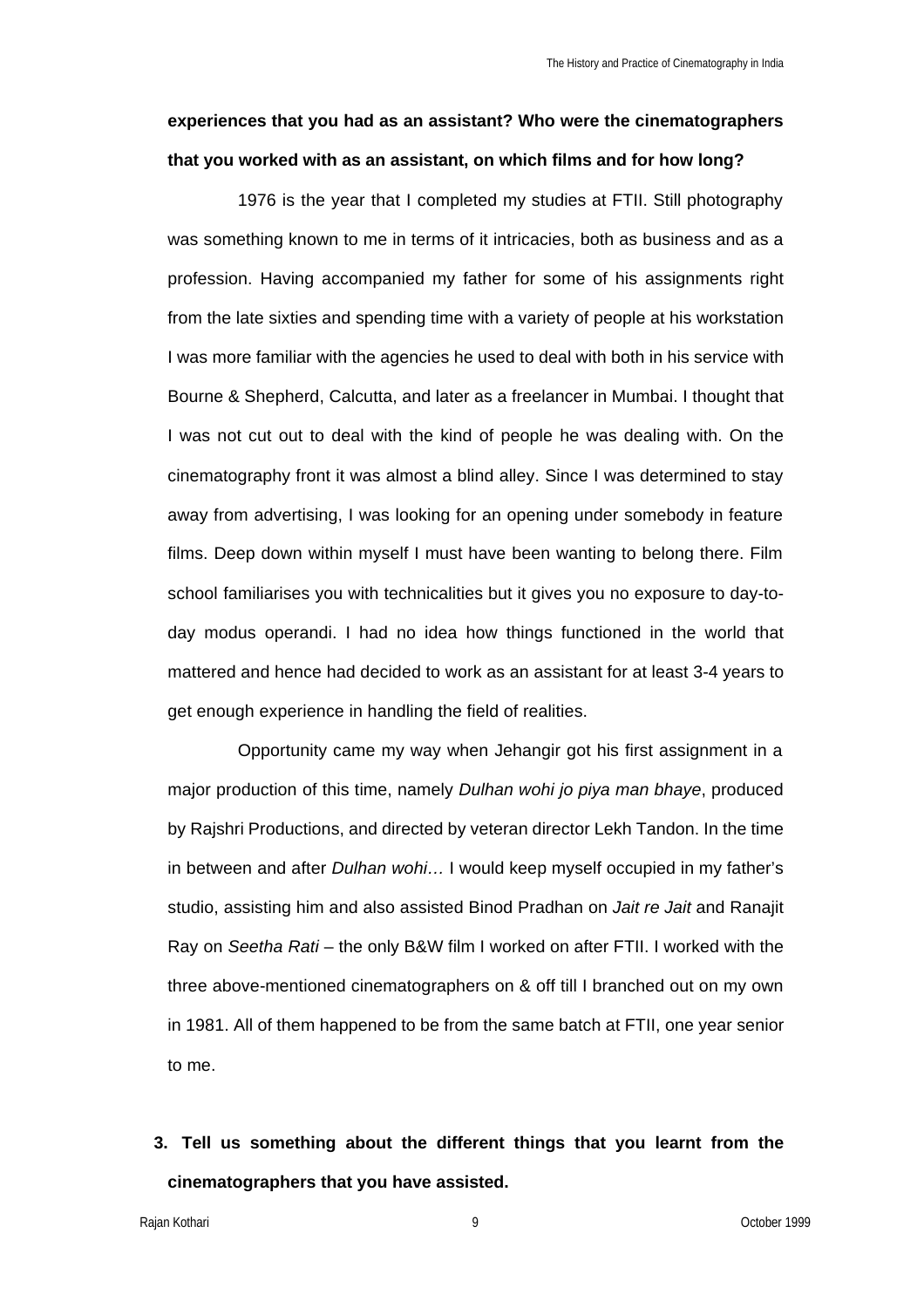*Dulhan wohi…* with Jehangir was a thorough learning experience in terms of everything. Right from the requisites of lighting huge big sets, focusing for intricate movements, checking out equipment and dailies, handling the big lighting crew and understanding how to put up with the demands of a seasoned director, and of course working long hours on a meagre salary – Rs 300 a month, with Rs 5 as a daily allowance. But what this one film taught me has stood me in good stead through the next two decades.

*Jait re jait* with Binod was a lesson in endurance. One of the most patient camerapersons I have worked under, who would not buckle under extremes of pressure with a relatively novice director and inexperienced producers. *Dulhan wohi…* was essentially an indoors film on big sound stages, *Jait re jait* was a full gamut of outdoor blues. But the results on both of these were immensely likeable. With Binod, the major emphasis was portraiture and this is where I developed the adage that no matter how you light up, the actor/actress have got to be presentable and readable even in the worst projection environments.

With Ranajit and Manmohan Mohapatra, it was primarily a lesson in lensing and cutting. This was one film which got shot entirely on just one lens i.e. a 28mm. Their use of lensing and cutting was what made the dynamics of that film work.

At the end of my fourth year, I had altogether assisted on about 5 films, and I thought that now I had my own survival kit on which I can draw upon.

### **4. How has your experience of being an assistant influenced your relationships with your assistants today?**

I consider the key members of my unit as collaborators. Once I know the capability of the person working with me, I depend a lot on them, and I can do that only if there is mutual respect and faith. I think that it is a kind of culture I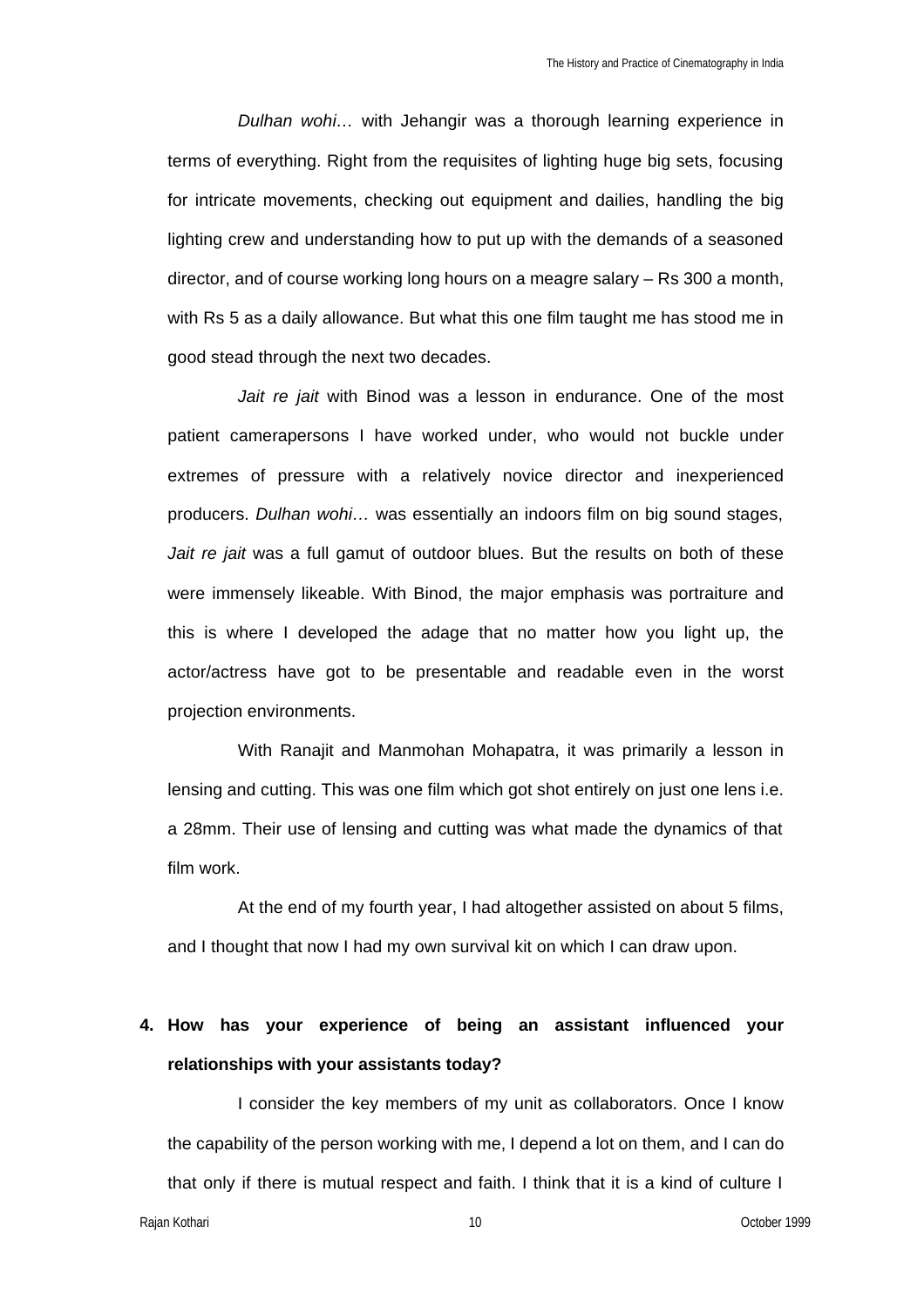shared with people under whom I worked and I am just keeping the same tradition alive.

**5. Is there anything in the generally prevalent relationship between assistants and cinematographers that you think needs to be questioned?** 

Lack of trust and respect.

**6. Can you talk about any devices that you designed or innovations that you brought into practice? How did these come about?** 

I am quite proud of the three-wheeler dolly we used in *Damul* to execute the outdoor mise-en-scene on unlevelled surface, without rails. We needed to move the camera extensively and elaborately, and definitely not in a straight line. Hence the device like a three-wheeler with a steering wheel and centre support for camera which could pan at least 300 degrees.

# **7. Were there any 'improvisations' that you had to resort to, in order to deal with a particular problem or situation?**

Not replied

### **8. How did you get the 'break' to shoot your first film?**

Four years out of the Institute, I had stopped assisting and was looking for suitable assignments to work on. Advertisement scene was not conducive and due to slump in the trade, my father's studio was also on the verge of closure. To top it all I had also gotten married. A sound recordist friend, Rakesh Ranjan, introduced me to one of his producer/directors Bhism Kohli , who had worked with established cameramen but was willing to stake his film on a low priced new cinematographer who could also work fast. He saw some of the colour slides I had made on one of my sojourns to Kalimpong. This along with my film school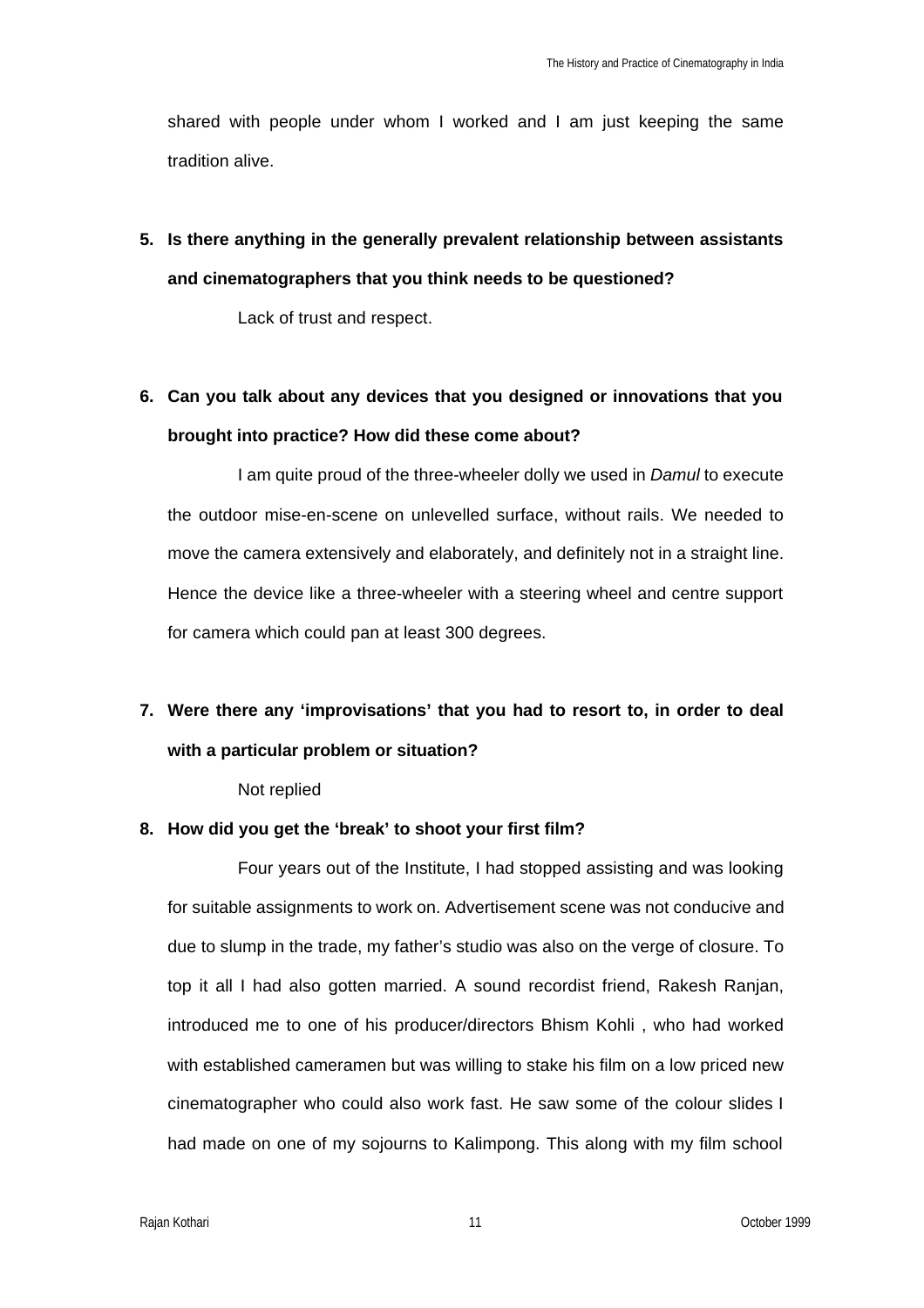background and credentials as Jehangir/Binod's assistant did him in. I must admire his guts and to his big relief I did not let him down.

It was not any work of great consequence but it gave me a lot of functional and operational confidence. Yes, I arrived on the scene with a film of little repute – *Maine jeena seekh liya*. But to me it mattered a lot and instilled into me a tremendous amount of confidence that I can function under extreme duress and totally unhygienic conditions. Situations cannot be any worse than the ones I faced here.

**9. Can you trace a graph of your learning curve from film to film, or project to project?** 

Maybe a straight line with a small dip here and there...

# **10. Please describe in detail at least 3 important sequences that you have shot in the course of your career. Describe also the work that you had to put in, in order to realise these sequences.**

One of my seniors commented, "The trouble with you is that you take everything too seriously" and that really is a problem with me. To me each work I do is crucial and each of the sequences I do is important. What I could quote id one major miss and also a major hit.

In 1986 I was doing a low budget environmental film called *Vasundhara*. It was a film I did by proxy because the regular cameraman Sharad Navle had some serious problems with his eyes and doctors advised him not to photograph any film for a year or two. I had known the director Ashok Ahuja who was our batchmate and my next door neighbour at the FTII hostel. He was one of the few directors with an eye for detail and habit for a good amount of ground work. But as luck would have it, nothing went right from Day One. Most of the day exteriors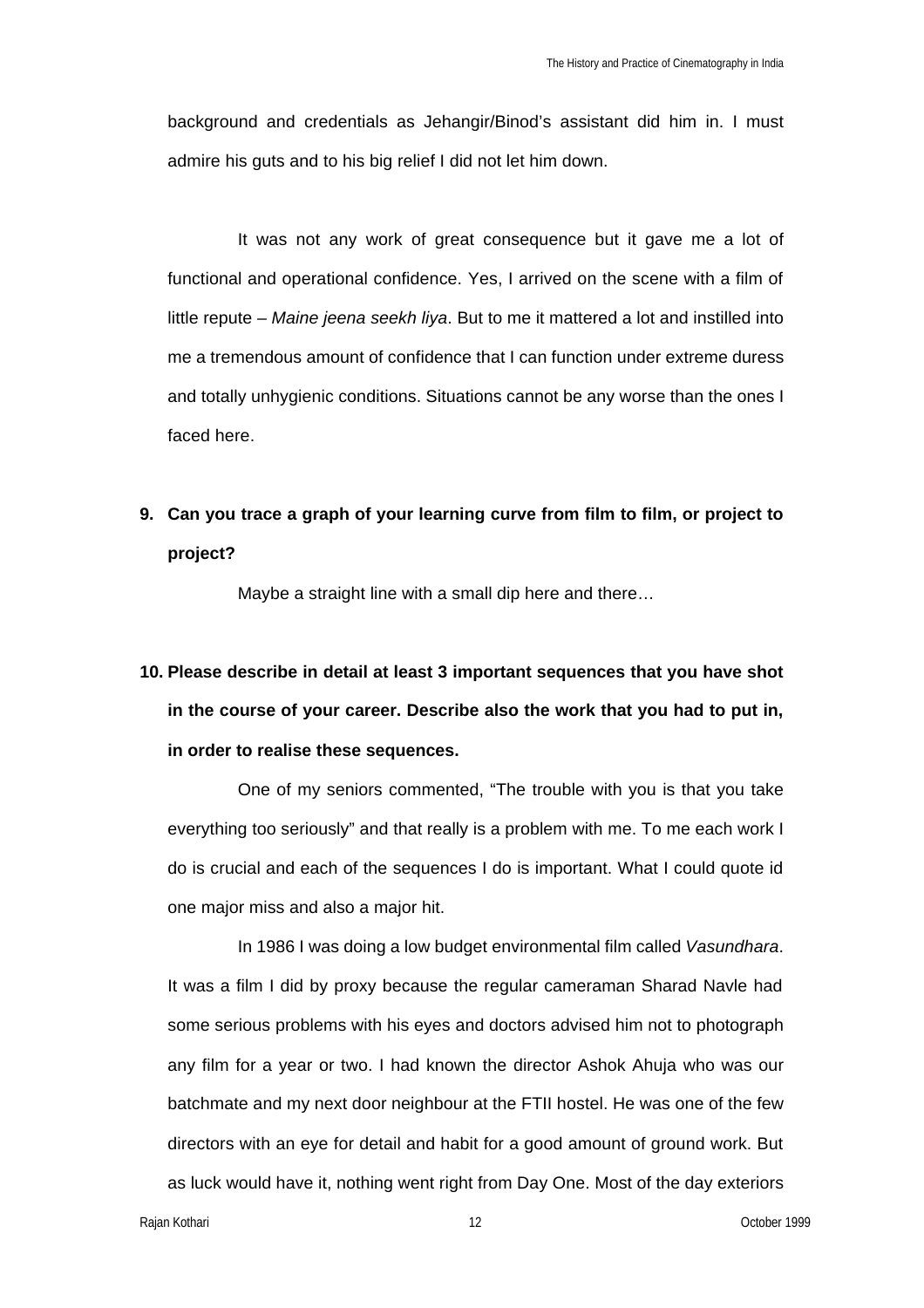were done between 11:30 and 2:30. We had a scene against the moonrise programmed during the later part of the schedule.

We were shooting in the vicinity of Missouri and one evening after the pack-up mine was the last vehicle to leave. It was the evening magic hour and the moon came out of distant horizon the whole valley around was beautifully lit by the fading away day light. I cursed myself & my lady luck for not being able to stop the actors and do that particular scene there and than. This one I consider as on of my biggest misses and will never forget.

On *Damul*, Anoop Jotwani who worked with me had helped me with a lot of legwork. Inspite of the detailed preparatory work a bit got left out here and there we had the timing for sunrise and sunset noted down. They were like sunrise at 6:30. The minute plus or minus were missing. On one particular sequence, which started pre-sunrise and ended on the rising sun, due to the last minute finalisation of the spot, we could not exactly determine the position and the precise time of sunrise. Direction and time both were slightly general to my liking. The duration of the shot was 4.30 minutes one attempt. One magazine was all that the budget of the film would offer. We had started lining up and relishing the shot well in the darkness of the night. We had about fifty actors to rehearse and choreograph. On a god sent moment I looked up at my focus-puller Pramod Pradhan and asked shall we, he looked at his watch for a moment and nodded and we went in for the take. At the end of about a minute or so the eyepiece started to get fuzzy due to the formation of mist out of my own breath. I went ahead with totally fuzzy images till the end when I had to zoom in on to the rising sun. Every thing happened the way it was destined to and inspite of bad viewing conditions the shot worked out beautifully well and the final impact of the shot still rings bells under my ears. It really was a shot in the dark.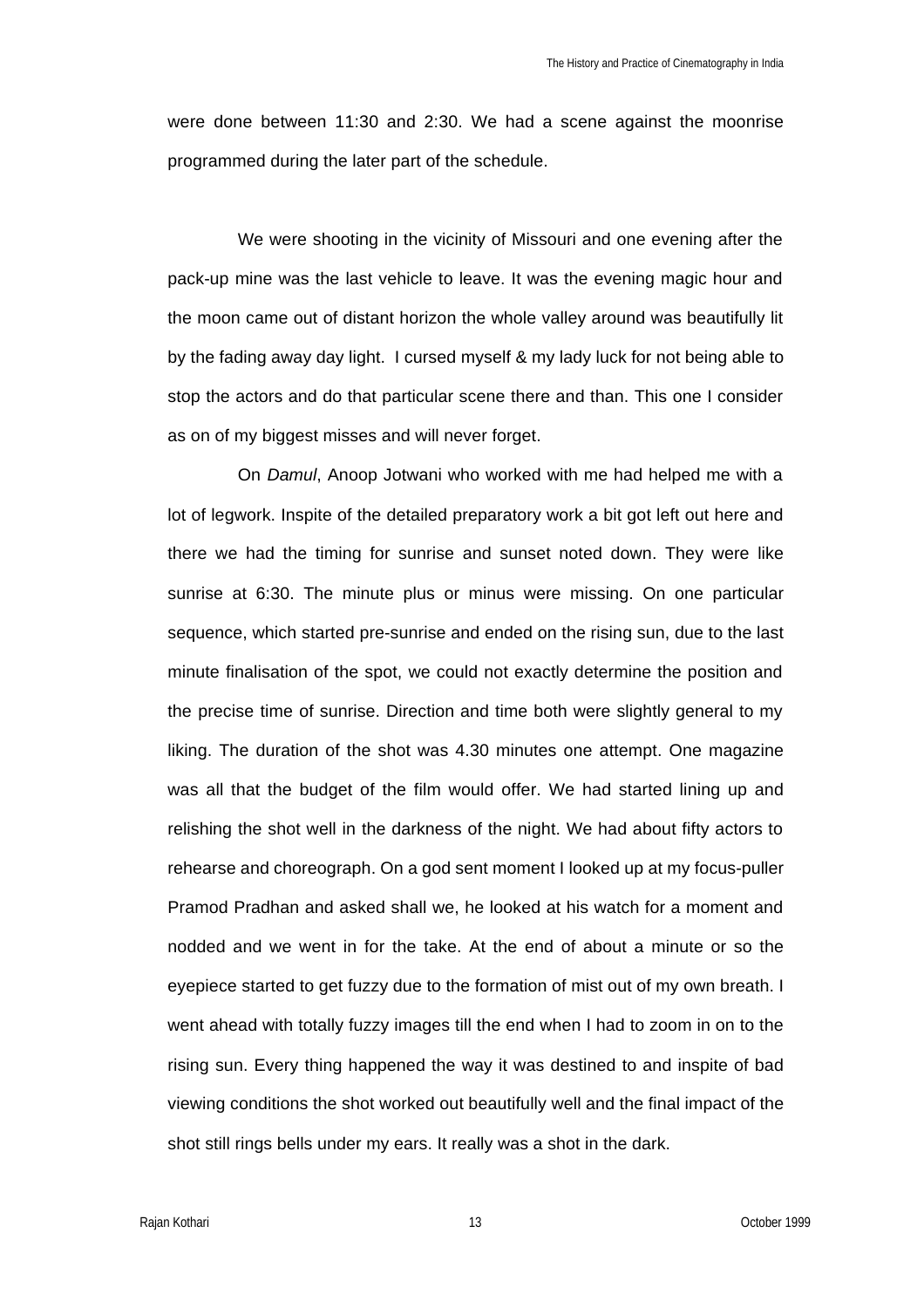**11. Can you tell us something about the problems that you have had professionally and technically and how you have dealt with them? Can you tell us about at least 3 significant professional and technical decisions that you have had to take in the course of your career?** 

Most of the while because of the phenomenal costs involved in the film production, one is required to have good amount of foresight and most of the professional and technical problems get sorted out at the time of pre-production discussions because of the enormity of the cost involved, one determines his safe standards and works within those parameters from time to time and film to film. I rarely work outside the norms I have set for myself for a particular film.

- **12. Can you tell us about how you have seen the position of a cinematographer change:**
- **a) In the industry at large**
- **b) In a film unit**
- **c) In terms of public perception.**

It has grown from strength to strength with a few years of inconsequential existence in between camera crew is generally well respected in any unit and is second only to the director in any film unit. Audiences have always appreciated good camera work, which has now become more vociferous because of media attention.

**13. How do you react when you hear the statement "The Cinematographer takes too much time to light up"? What are your thoughts about the pressure of time, and its effect on the quality of your work?**

There never is an ideal situation anywhere in the world under which a cinematographer functions. Most of the time most of us are tearing our hair apart on the sets or on the locations very rarely does anything happen with clock work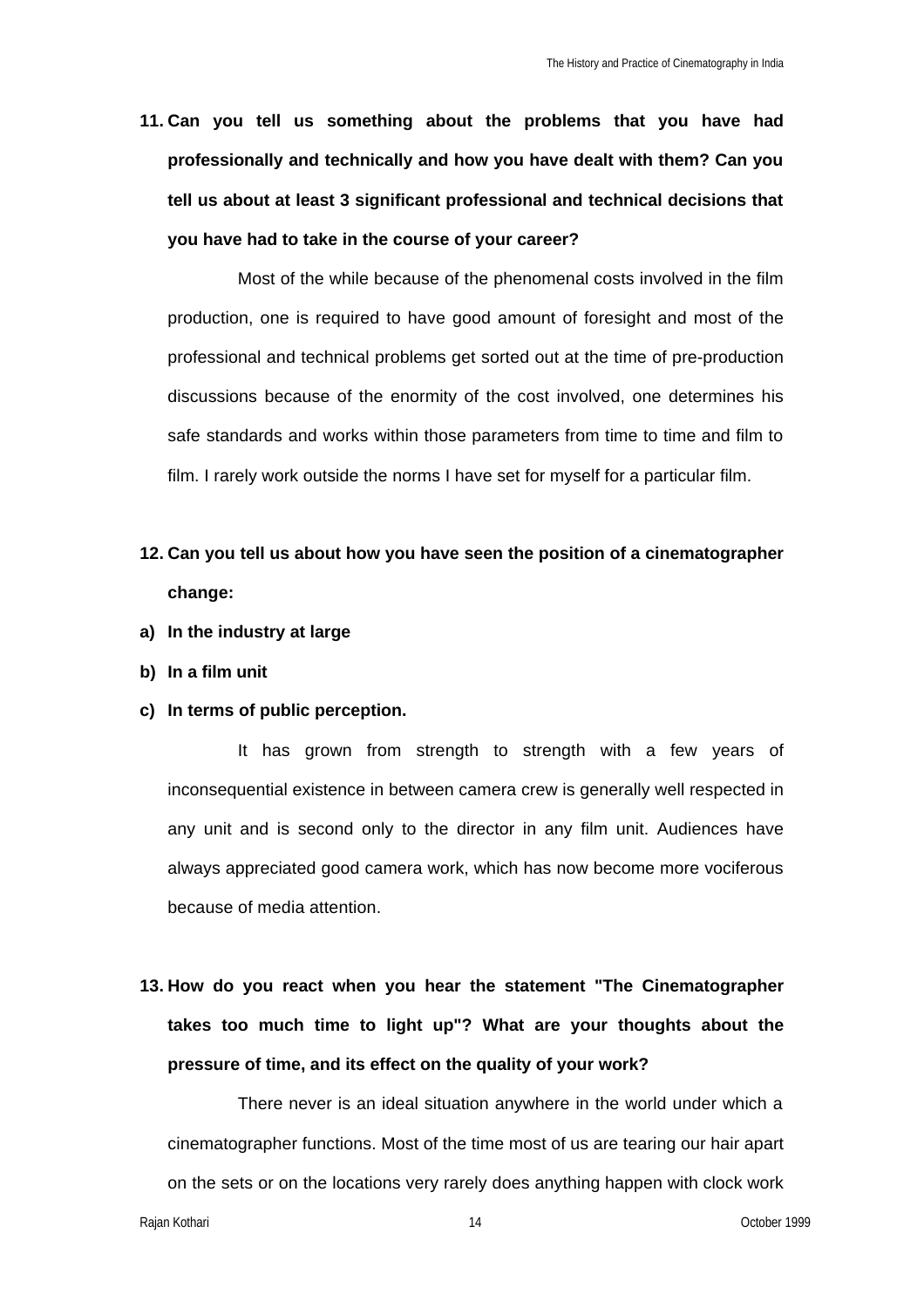precision and the major reason for these delays is some other department but the camera crew. Camera crew is always there the shoulder the blame for others good ups. We have to have very broad shoulders and thick skin to be able to counter the buck that is always being passed onto us. I always tell my detractors that I am as fast or as slow as my director is. There never is a shot that got left out because of me or my crew – so please blame it where it belongs, yet collectively as a member of the unit I own up that part of my responsibility if you start worrying about what others have to say, your work invariably suffers, so why let that happen.

### **SECTION IV: On the Practice of Cinematography.**

- **1. Do you have preferences in terms of what you like to shoot, and why?**
- **song & dance**
- **action**
- **drama**
- **nature & wildlife**
- **historical and period based work**
- **fantasy/science fiction/ special effects oriented work**
- **work with an emphasis on architecture**
- **work with an emphasis on graphic elements**
- **documentaries**
- **other**

In order of preference:

a. I prefer song and Dance sequences because of the pre-determined rhythm. It helps me conceptualist my visuals better and in a more concert's way and yet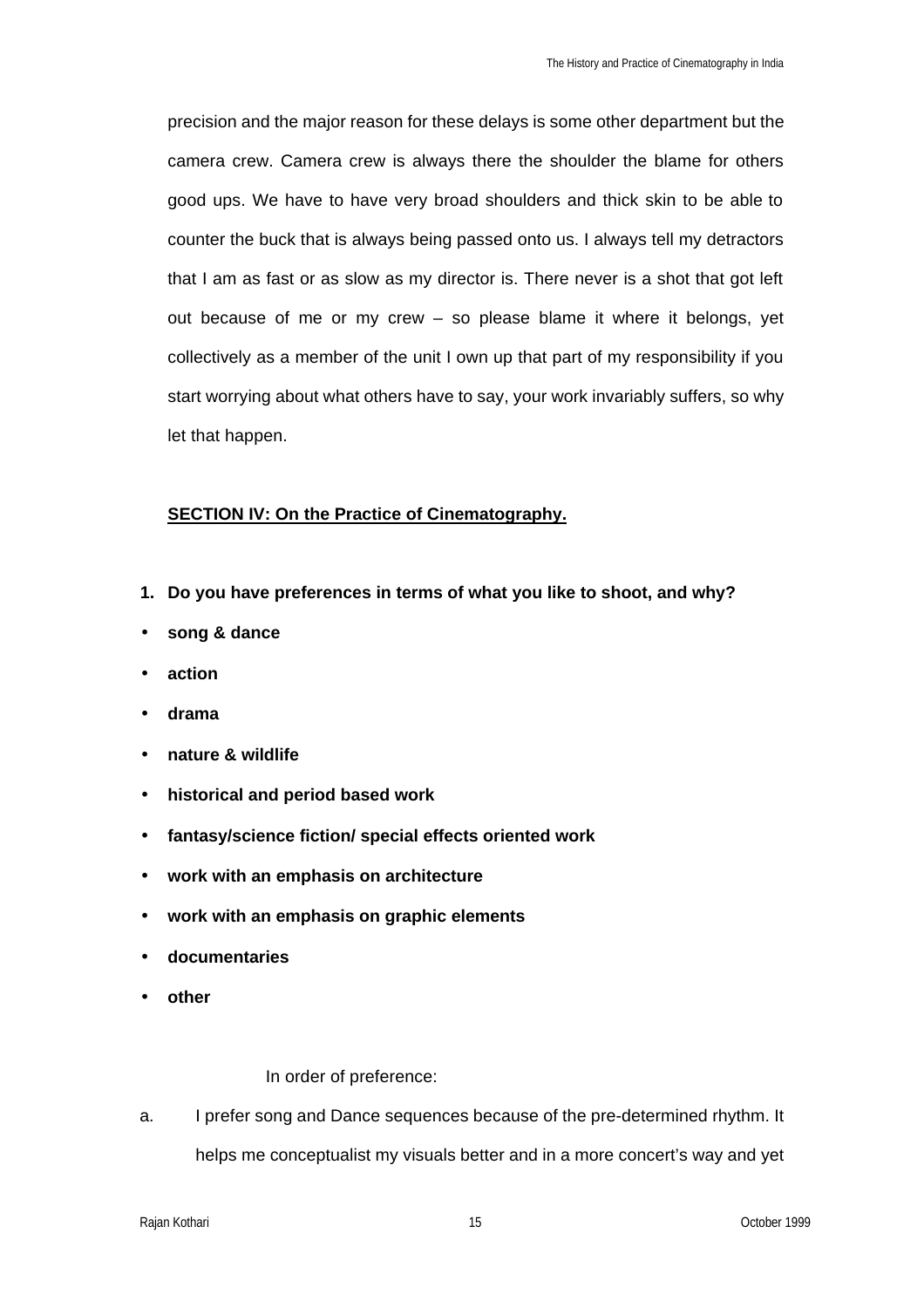allows me a liberty to go wild in my thought process. It is this dichotomy which envitalises my inputs in these sequences. These can really be ones trips in to fantasies or tryst with reality.

- b. Drama because it is the essence of the narrative form that I am handling.
- c. Documentaries for being able to do right thing at right time being in the right place one is freezing that moment in time.
- d. Nature and wild life for all our inspiration is largely derived from nature and we at the human end have lot to learn from the so-called wild life. They are the ones who are in much better tune with the nature. All that we have done is to systematically destroy the nature and environment.
- e. Historical and period based work for the opportunity it gives you to be voyeuristically opulent and the vastness of converse.
- **2. Tell us your opinion (based on your experience) about what you think is the nature of the relationships between**
- **cinematographer & director**
- **cinematographer & art director/costume designer**
- **cinematographer & choreographer/action director**
- **cinematographer & sound-recordist**
- **cinematographer & assistants**
- **cinematographer & actors (experienced & inexperienced, stars & non stars)**
- **cinematographer & light boys**
- **cinematographer & laboratory technicians**
- **cinematographer & production in charge**

**In these relationships please talk in terms of what you think is the ideal and what you perceive as the existing reality.**

This is one field where you are interacting on working with a large body of immensely talented people who could be very egoistic or egocentric. What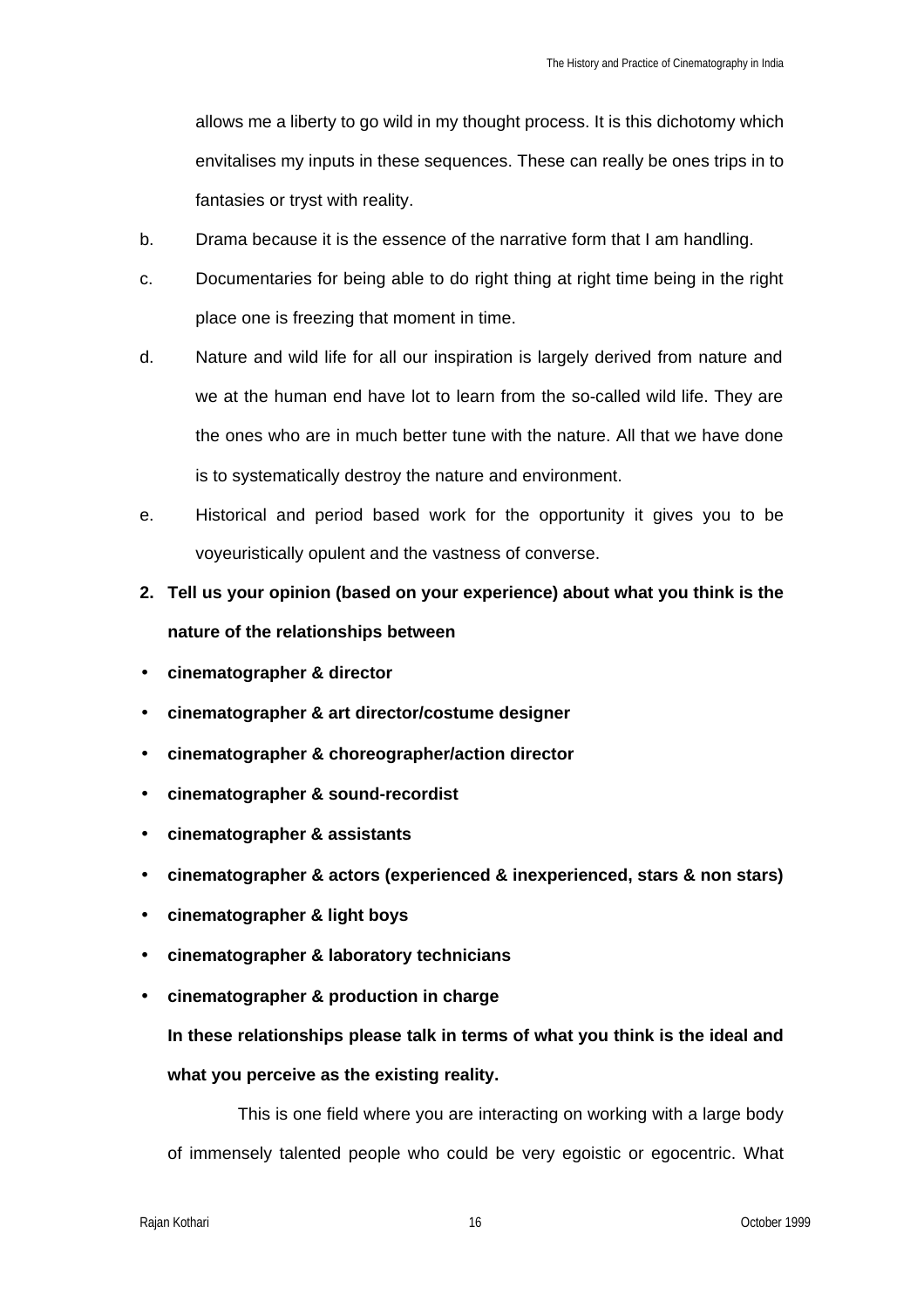matters is how that talent is contributing in totality the project you are working on and how it regulating on your own area of operation. Though every area of operations is crucial, there are a few which are more over bearing them the others. Art and costume, even make-up largely contribute to the look of the film and for which the final and eventual responsibility rests largely on the cinematographer It these departments work at cross purposes, ultimate look of the film will definitely suffer and the blame will stop at cinematographers end. Hence it is pertinent that they work in unison. All these departments contribute a lot and a closely monitored interaction is for the benefit of the project and definitely conducive to good cinematography. Cinematographers cannot create pertinent visual style without inputs from Art Director, System Designer and the Make-up Artist. Some one whose absence I would immediately notice is that of an Art Director-because he is a major support to the visuals I make for a film.

Most Crucial relationship on any film project is that of cinematographer and Director. You have to see eye to eye, you have to shave your emotions, you have to have your differences and you have to make up it each other. You are shaving almost everything with your Director that you would be required to share with your legal wife except may be the bed or the are or how talented one may be, it is always the Director whose over view that matters to the film and it is his command that rules the roost. Some of the landmark classes have been made because of this beautiful relationship. One of the best examples to me is V.K. Murthy, Gurudutt relationship.

As I said in my opening remark every person on the set who is a port of the unit matters for the well being of the project on floor, It is therefore pertinent that you treat them with due respect and command the same from them in return. A cinematographer on the set is responsible for the largest section of the crew second only to the production and a lot of your image and so also the quality of images you create depends on how you put to-gather and manage this claviers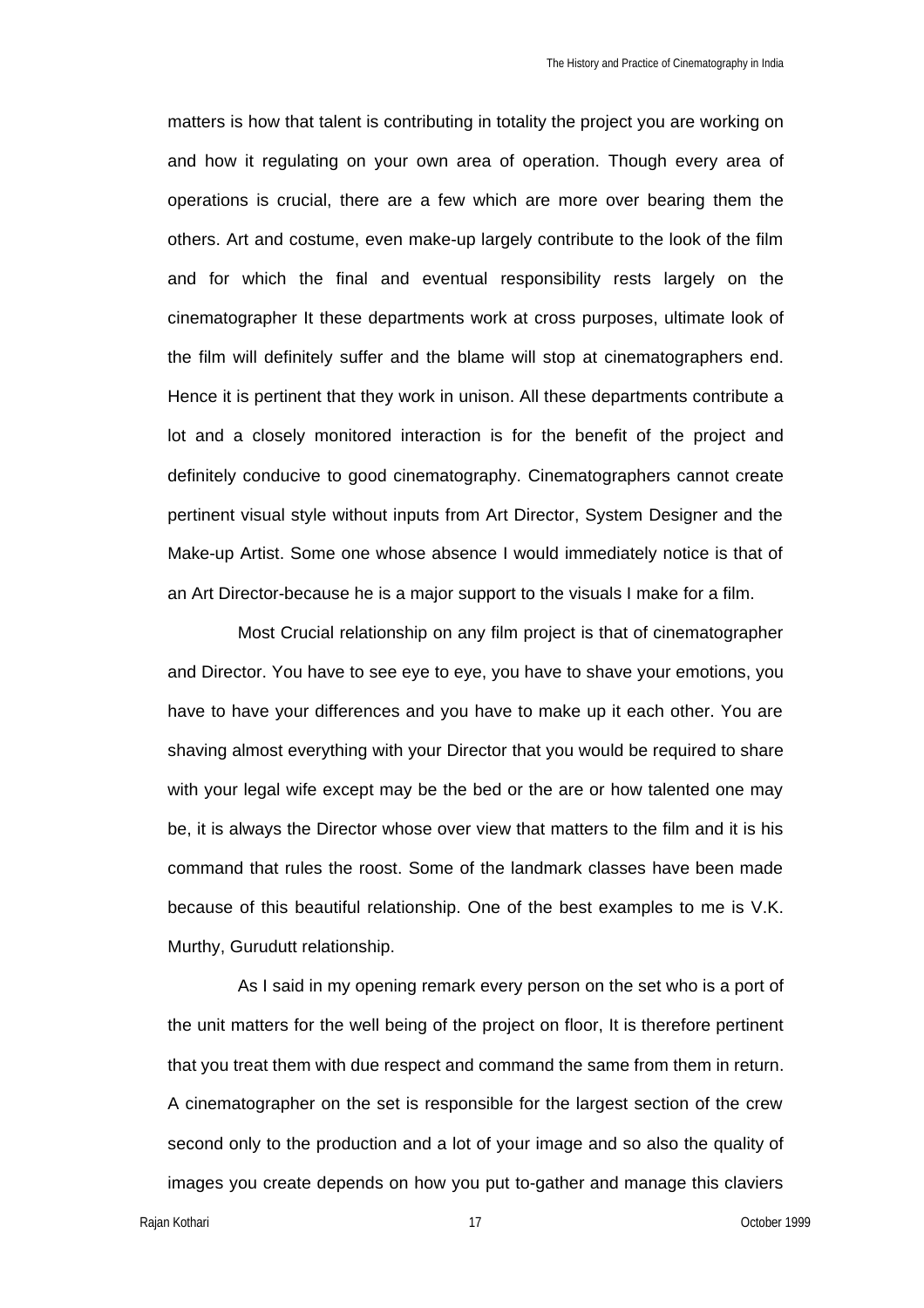kind of personalities. It they know that you honour them as human beings the put their best foot forward for you – it gives you good speed and absolute unison in work atmosphere. There could be one or two unscrupulous elements in this large bunch of people and the best way to tackle them is to ignore them.

For good cinematography you need a production in charge who commands the team and co-ordinates their movements as per your requisition A whole lot of time this is the single largest factor responsible for unnecessary delays and a lot of heart burns. This is one department, which is largely lift to the mercy of untrained and dishonest people who are largely penny wise found foolish. It is this one department which needs to be spruced up both physically and psychologically to improve the quality of films churned out of Bombay. There are thoroughbred professionals here, but they are very few and far apart.

One cannot function effectively if what exists and what is ideal are too far apart. Most of the time you have to lead from the front, tread on a few toes and create a situation nearer to what could be ideal to be able to deliver to the best of your own ability, there are always supportive elements in every gives film unit who will back you to the hilt in your endeavour to deliver the best. Under worst of the circumstances if your feel that you are being throttled too much the second best option is to quit and let them fend for themselves.

- **3. What in your opinion is the relationship between the craft of Cinematography and the other departments in film making:**
- **Art Direction**
- **Editing**
- **Scriptwriting**
- **Music**
- **Sound**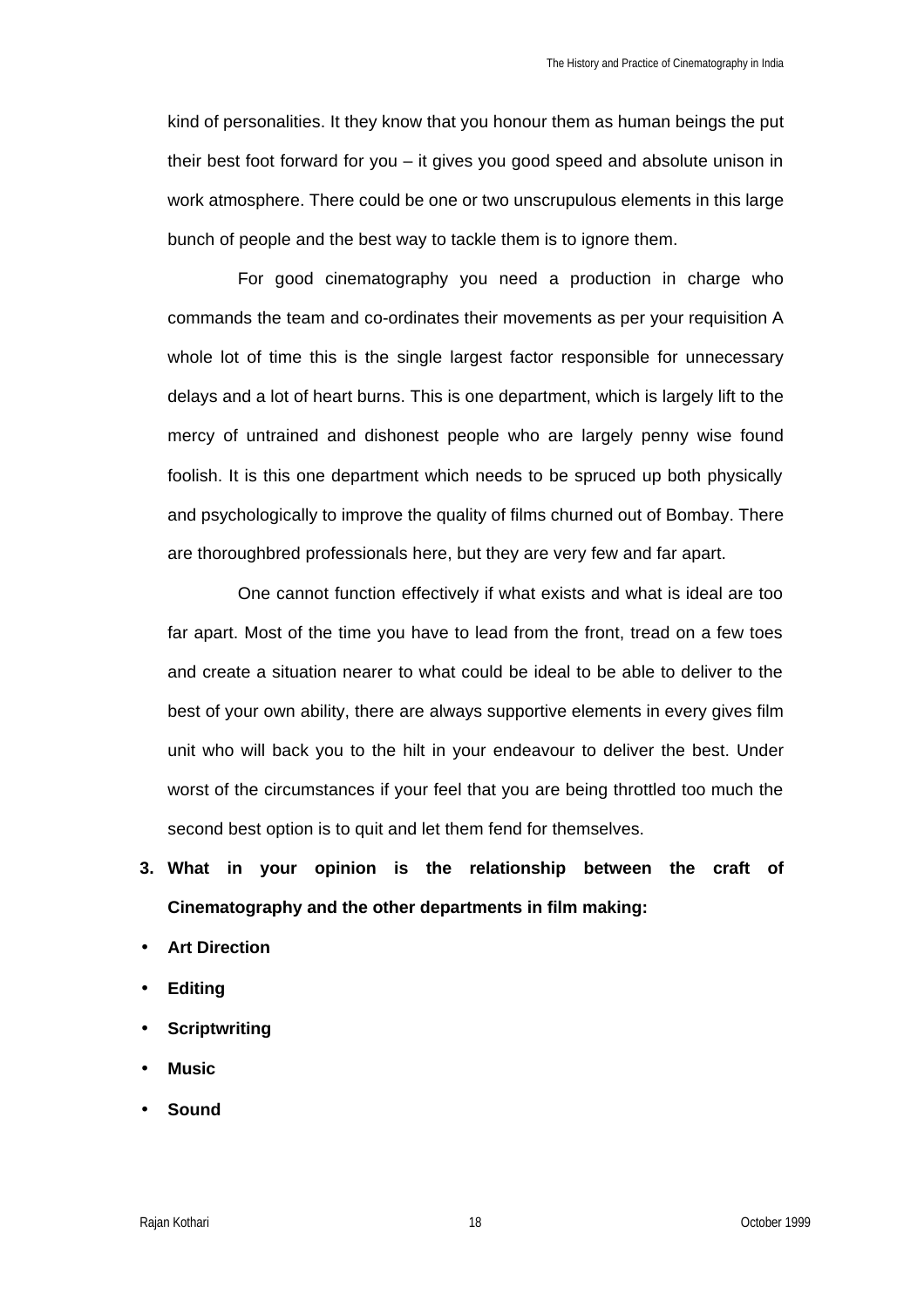Art Direction is the single most obvious contributor to the visual quality of any film. So it is quite pertinent that you work with good quality of ADS who know their job well and are enthusiastic about contribution to the overall visual quality of the film. To me the presence of an AD on the set all the time is an absolute must, but I have not been able to guarantee this always. ADS go a long way in finding you visually interesting locales, put up the sets which keeps an overview of your lighting needs and props up you frames to give an additional Dimension. Some of the best examples of, ADS contributions to the overall visual impact of the film are Thota Tharani in Maniratnam's films, Sabu Cyril in Priyan's films, Samir Chanda in *Dil Se*, Sharmistha Ray in *Dil to Pagal Hai* and Bijon Dasgupta in a lot of Indra Kumar films.

Editing is quite crucial in giving a proper rhythm to the sequences you have executed with the director and eventually to the whole film the contributions of the editor may not be obviously seen when the things are edited well, but when it goes against the spirit of shooting, it be comes glaringly obvious.

Scriptwriting: This is the fundamental input – the force behind all your motivation – it is the inspiration and if you do not feel motivated, do not work on that script because all your executions will be purely clinical and so will the end effect be the same. So if you have any choice, do not work on scripts which you find insipid.

Music and sound are largely supportive. To me a sequence which works in silence works at all times. Music or sound effects will only enhance its output – they can. Not support the week-kneed visuals.

**4. Please tell us about at least 3 instances from your experience that clearly illustrates the cinematographer-director relationship. Who are in your opinion the significant directors that you worked with, on which films and**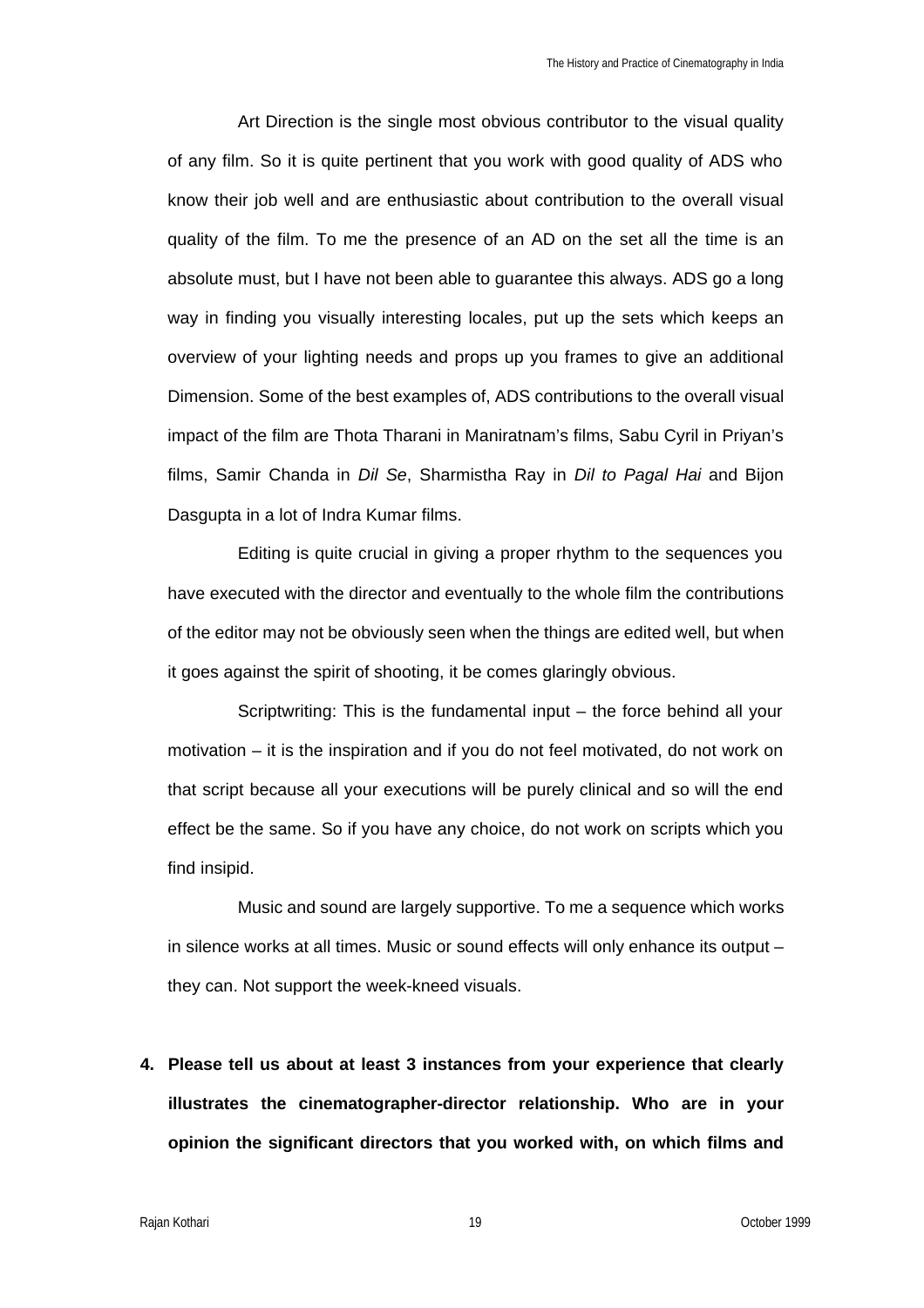# **for how long? Tell us something about the different things that you learnt from the directors that you have shot for.**

I shared very good rapport with Prakash Jha on *Hip Hip Hurray* a 1982 production. I could foresee almost all his moves, anticipate his needs and prepare well in advance. Initially I learnt how to handle actors and tune them to finer nuances at the lower end of the scale.

On *Dacait* with Rahul Rawail, I came out with some of my best footage. From him I learnt my cinemascope compositions, takings - manoeuvring the camera and actors movements and also editing. He is one of the master crafts man with a voracious knowledge of the medium and a volcanic temper.

Post 1998 I have been fortunate in working with two marvellous senior citizen of the film world Gulzar*saab* and Shyam*babu*. How I wish I had worked with him earlier. Both are encyclopaediac in the art and craft of film making in their own styles.

**5.** *"Without a well worked out screenplay/script and an imaginative director who is willing to take risks to open out possibilities for the camera, the cinematographer's labour is not worth the footage"* **- Comment.** 

In essence all that you need to state.

**6. What in your opinion are the different professional and technical demands made on cinematographers in:**

### • **Mainstream Commercial Cinema**

Bring a semblance of coherency to dis-separately shot visuals over a period of time and definitely not shot under the most ideal conditions and at the best of the times. One has to strive and strive very hard to make things work and eventually make it acceptable to the audiences who see it.

### • **Parallel Cinema**

Rajan Kothari 20 October 1999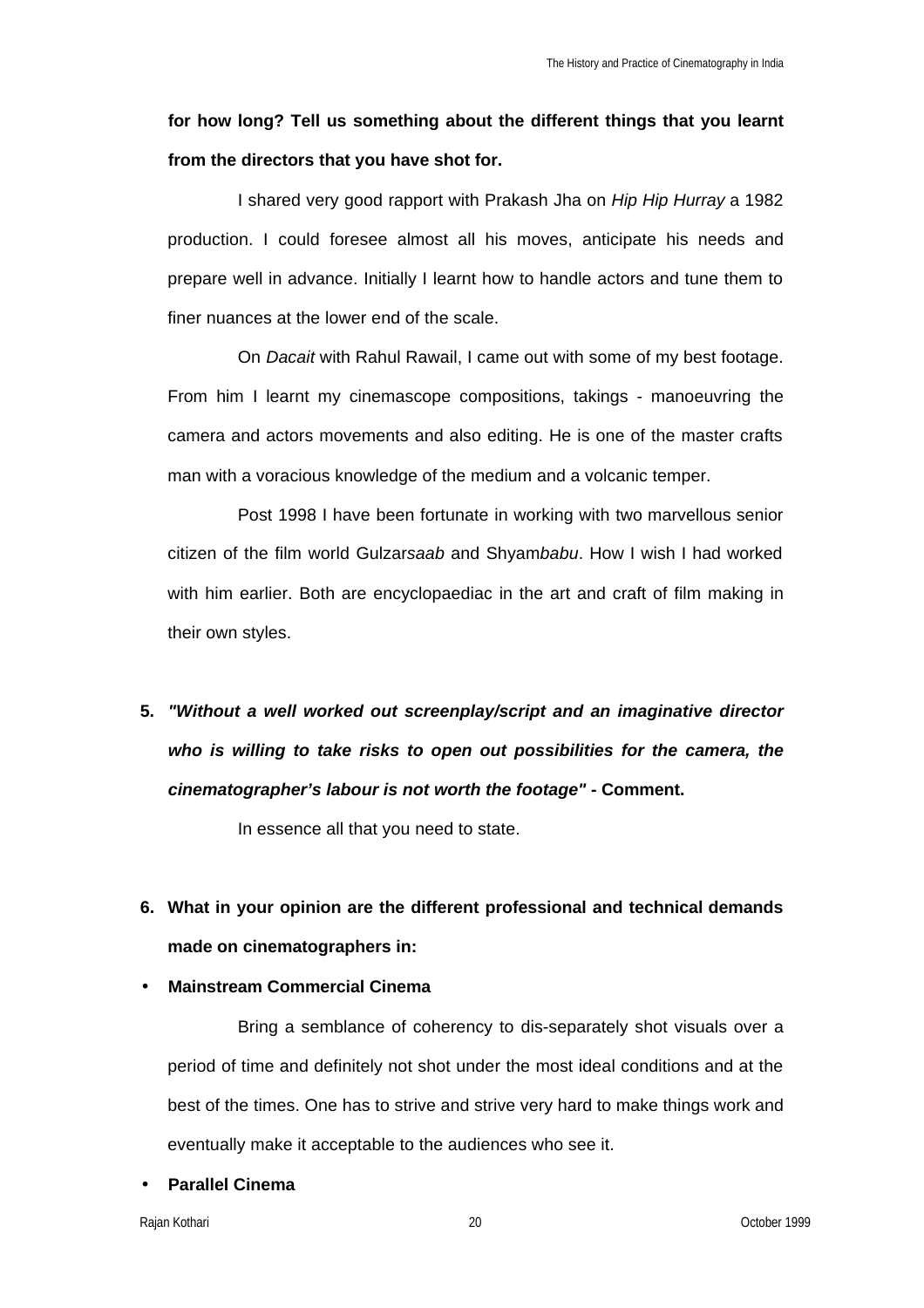Perform well under tremendous budgetary constrains, but rest of it all is highly motivational the script, the actors, the locales and the time and place where you shoot.

#### • **Documentary**

Documentary – Specifically topical one has to be in the right place at right time. Narrative documentaries have more or less some constrains as low budget parallel cinema, but generally things are well researched and well planned to be well documented.

• **Ad Films** 

Have not been anywhere near it to be able to comment – But from a distance it looks to be too much of everything including the pay check.

### • **Television Serials**

• **Television Shows**

Television serials and Tele shows Routine and humdrum as they are done it India. Better to a 9 to 5 desk job.

## **7. What are the different ways in which you approach working on film and working on video?**

Basic inputs being the same, one has to get used to working without the whir of the move camera and you need to make a balancing act at least psychologically.

**8. What do you think is the importance and role of new image making technologies, digital and computer aided image making in shaping the work of the cinematographer today?**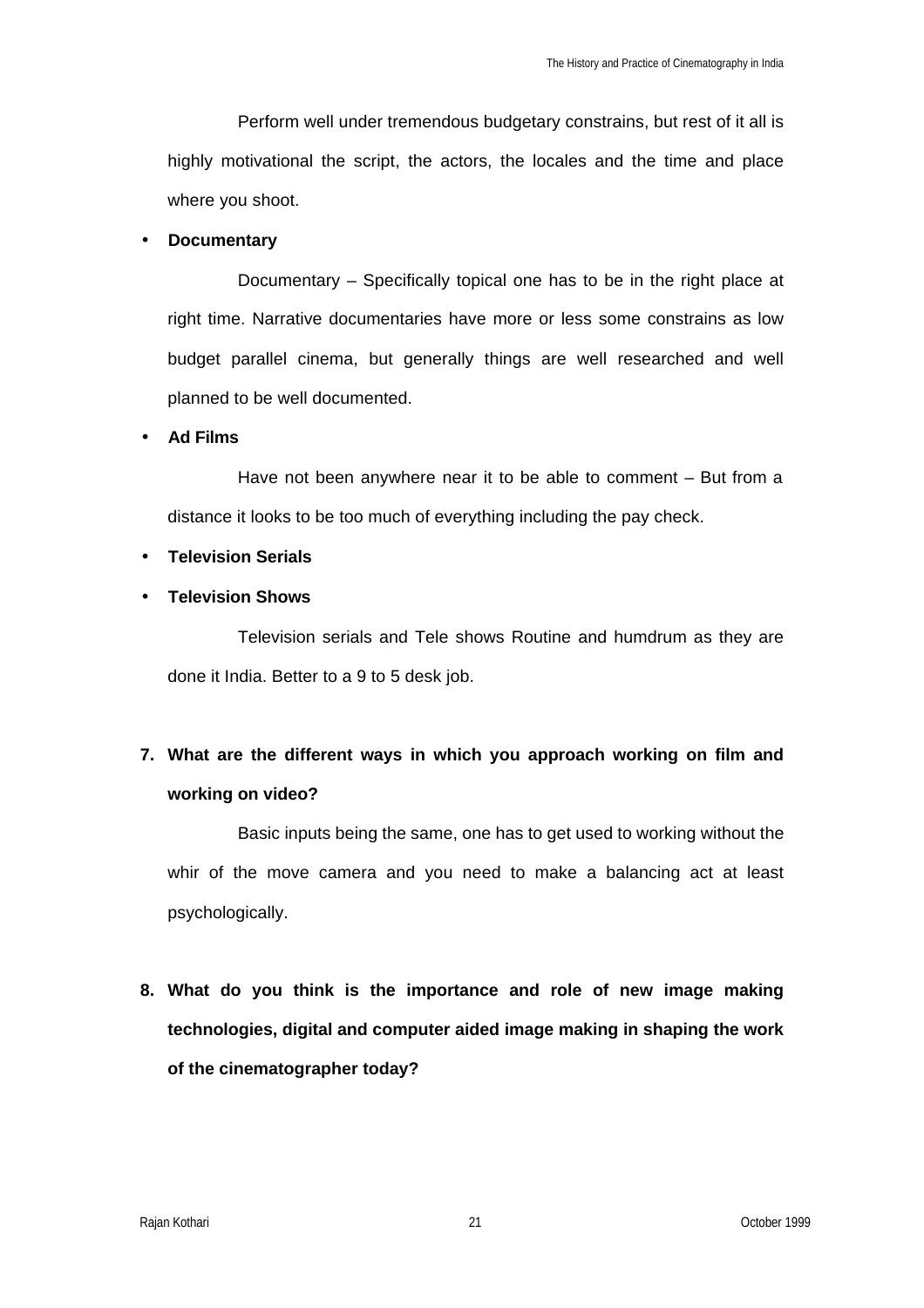Very much Cosmetic like plastic sugary and skin grafting images manipulation will ultimately be the graveyard of creativity and wizardry of Cinematographers.

**9. What are the international trends that you see emerging in cinematography today? What kind of work do you admire in Hollywood, European Cinema, Other Asian Cinemas (Iran, Hong Kong, Japan, China, South Korea etc.) in Mainstream Indian Cinema, in parallel and regional cinema in India?** 

Have seen less and less of international films of late except some Hollywood films. Basic variants remaining the same, technical refinements have reached its pinnacle. Cinematographers are more concerned about imparting that look to their work than the nitty grittys. Mainstream Bombay cinema still looks the same as ever before with a few exceptions like *Dil To Pagal Hai* & *Hum Dil De Chuke Sanam*. South is where a total metamorphosis has taken place and with visually well-evolved directors and a disciplined approach to the work, Cinematographers have taken the art of Cinematography to newer heights very close to international standards.

# **10. What are the trends that you see emerging in Documentary cinematography?**

Not qualified to comment.

# **11. What are the trends that you see emerging in cinematography for advertising?**

In this field we are lesser they none and it goes to prove that talent and technical proficiency of Cinematographers have is next to none. It is comparable to international work an all counts. A cinematographer is this field is of a STAR as much.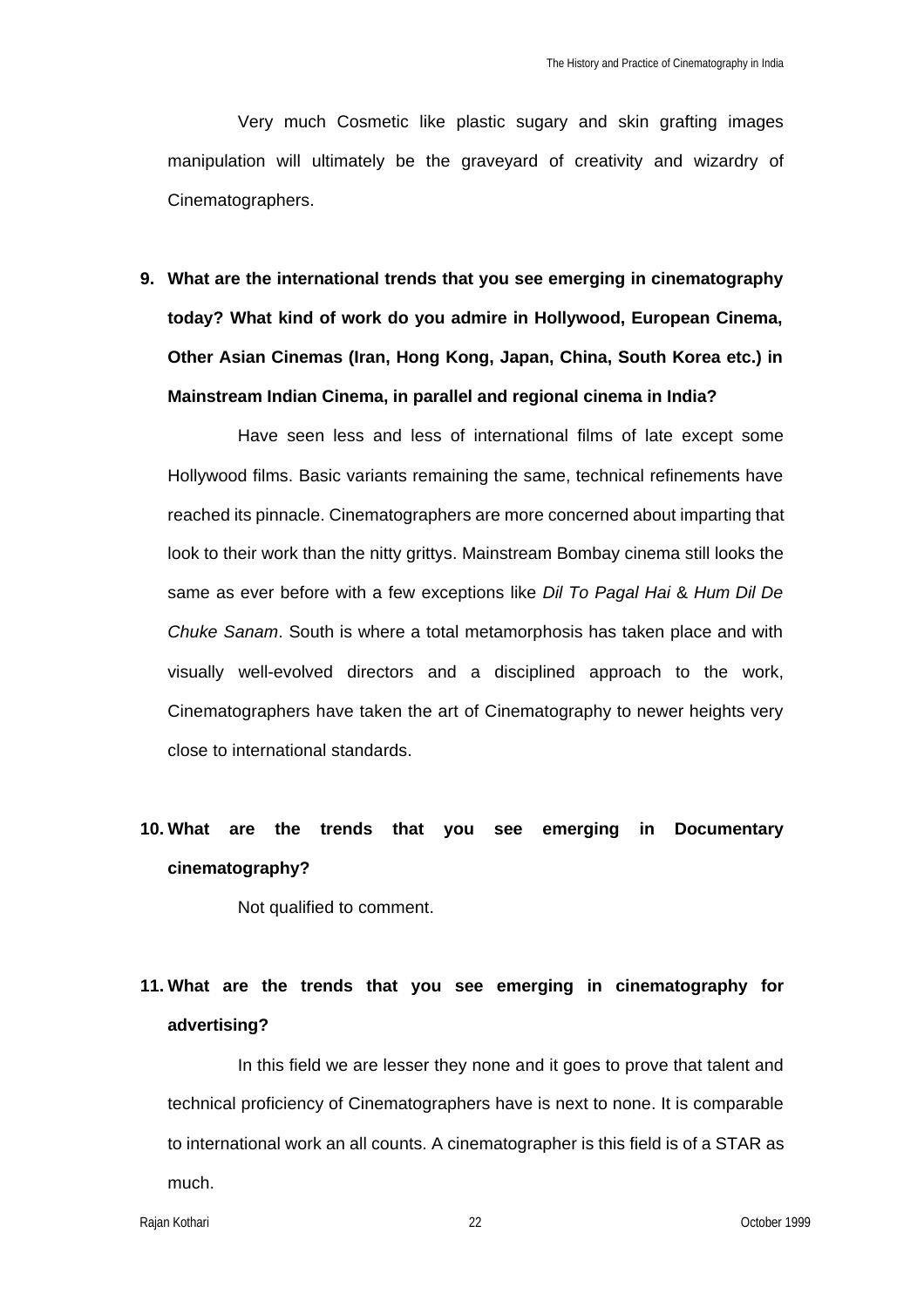**12. Do you perceive a difference between the cinematography of the mainstream film industries in Bombay, and in the South? If so, what is the nature of this difference? Is there a difference also in terms of the work culture, professional standards etc?** 

As I mentioned earlier there is a quantum difference to day in the quality of cinematography in the mainstream films of the industries in Bombay and in the south. The nature of difference is qualitative and it stems from the ability of directors down south being visually more evolved, they command and more respect and have a disciplined approach to their profession. They promulgate a better work culture and hence get much better level in terms of professional standards.

# **13. Do you think there are different schools of cinematography, in India as well as internationally?**

These are just about different SECTS of the same RELIGION.

# **14. What kind of cinematography would you have very negative feelings about?**

An effort which obviously speaks volumes about the in aptitude and lack of imagination of both the Director and cinematographer or any cinematography with is too glitzy for drawing attention it the visuals, this it me does not go a long way to support the narrative.

# **15. How do you keep up with new trends and ideas in cinematography? What are your sources of information on new developments?**

Films, journals, books and now of course net and sites.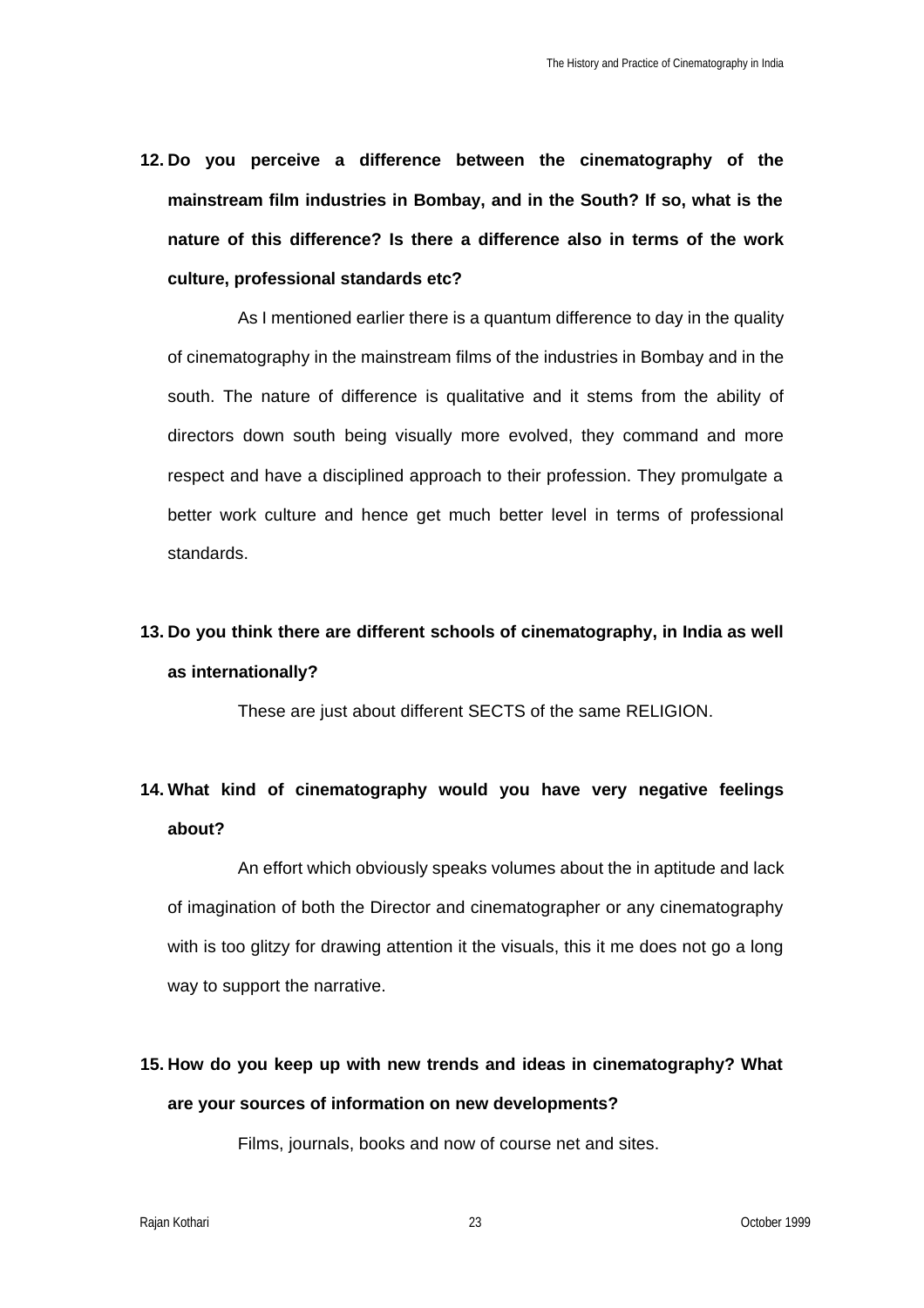## **16. What is the level of your interaction with other cinematographers? What issues would you discuss with your cinematographic colleagues?**

Level of interaction is good to fair. Discussions generally centre around of technicalities and aesthetics.

# **17. Are there enough forums for debate and discussion on cinematography? What are the role of the associations, guilds and other organisations of cinematographers?**

There have not been any forums for debate or discussion. Cinematographer's Combine, which come into being last year (May 1999) is striving to provide one. Associates and guilds essentially remain trade union bodies and there is no constructive activity around them. At all.

# **18. What is your opinion about the practice of giving awards for cinematography? Has this helped raise standards? Has it encouraged unhealthy competition and patronage networks?**

Any award is encouraging and so is an Award for Cinematography. It sort of reassures you that your inputs, your interpretations for that particular movie and your perceptions were in place as per as the story telling process in concerned and a body of technically qualified film maker has recognised that your efforts were in right directions. But as in every other field there is lot more is it than what seems to be on surface. A lot of lobbying and mechanization's go into the final decisions and may be the one that nets in the award is probably not the best. So if five films get the nomination and yours is also the one it that, you can look up to your work with a certain sense of satisfaction and achievement most likely you may not end up receiving the trophy when you expect it the most and you night just walk away with one when you least expected you have to learn to take these things in your stride, come to terms with them and keep performing.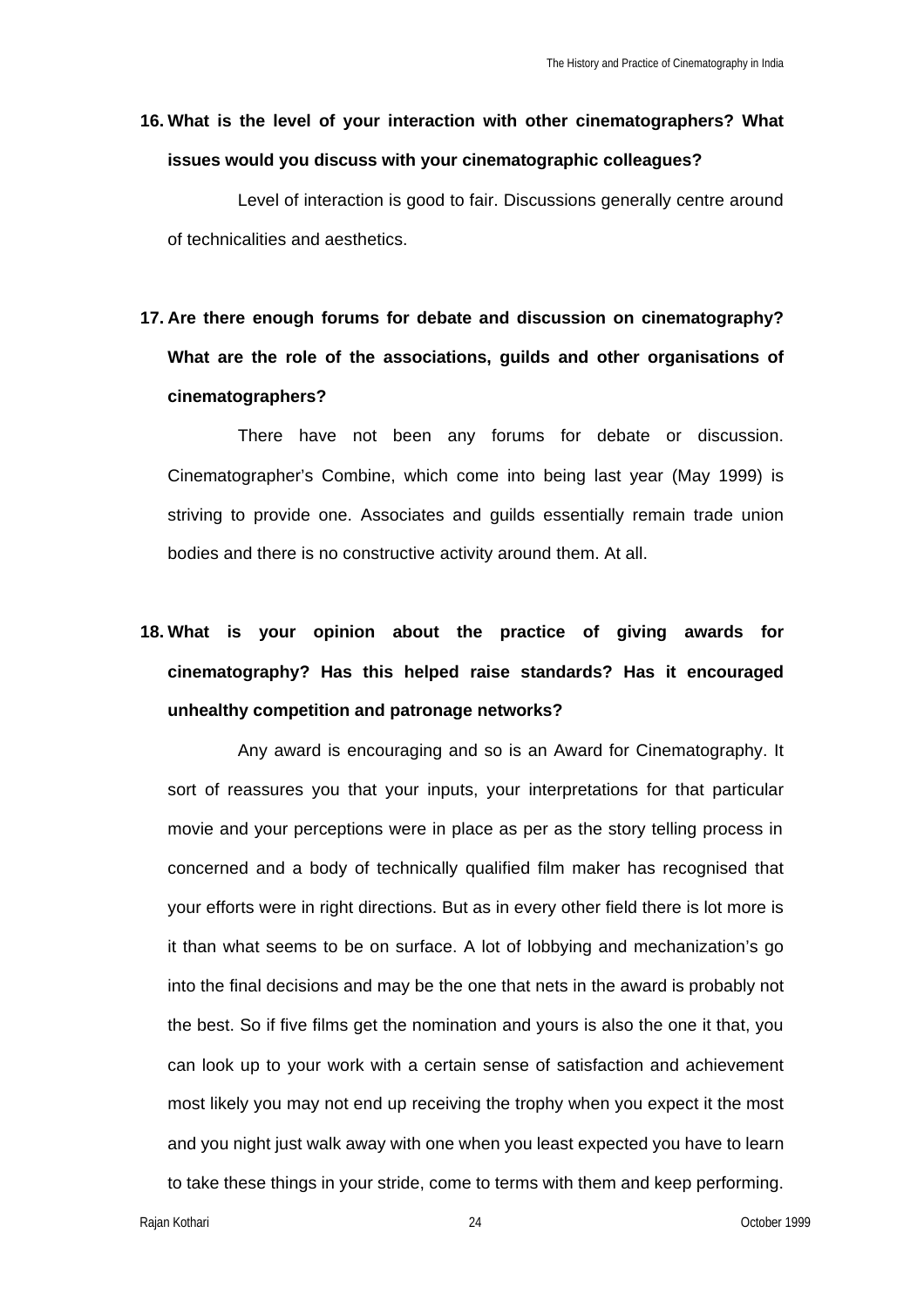### **19. Do you think that cinematography gets the critical attention it deserves in the press and in film criticism/reviewing?**

"XYZ's cinematography is NOTABLE for its lush outdoor visuals, the breeze caressed vistas of New Zealand being particularly well captured"- Says the film critic of long standing repute even as late as this new millennium. I know the cinematographer and his work speaks volumes for himself them to just credit him with capturing what exists as it exists. Any amateur photographer can boast of same credentials. But this is now cinematography gets mentioned and treated by most of the critics and reviewers. They refuse to look beyond the picture postcard value of cinematography, be it Ladakh, Austria or Timbuctoo.

# **20. Do you think that the ordinary viewing public in India is sensitive to and aware of the contribution made by the cinematographer to a film or television programme?**

The awareness has gone up many folks in recent times. Thanks to the exposure potential of television/Electronic media. By and large the audience has be come aware of good cinematography which till a certain point of time was guard by the parameters like brightness/darkness levels.

**21. Why do you think there are very few women in the profession of cinematography? And why are so few women taken on as assistants are?** 

It is only a question of breaking the ice. It is happening, but has been a very slow Process. In India, as early as sixties, K.H. Kapadia had a lady assisting him.

**22. What do you think of the payments given to cinematographer? "Cinematographers are well paid but highly exploited." - Comment**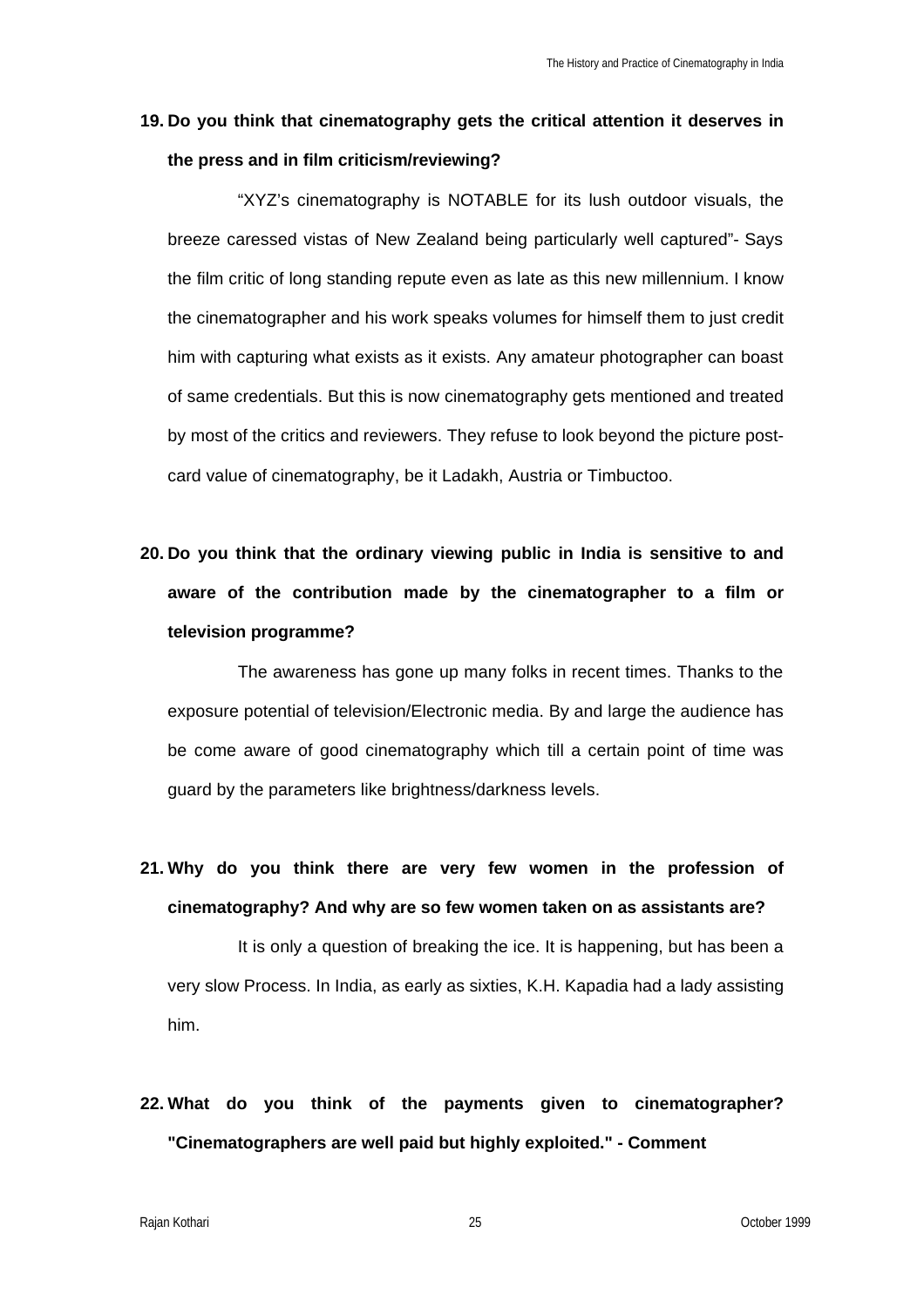The standards are improving and you are as well paid as you determine to be. There are only to classes, which exist in this, world-exploiter and Exploited and it's for you to decide where you want to belong.

# **23. What is your opinion on the payments and working conditions of assistants, light boys, grips electricians etc.**

Abysmally poor because. Most of them comprise of talented by uneducated lot. For the lock of education, the pay scales are far better than any other field, but because of being not so organized labour, their working conditions and safety standards are very poor.

# **24. Do you find yourself having to become involved in protecting the interests of the camera crew often? Why is this so?**

More often than not. Most of the time the middleman is the culprit. By and large the producers pay up, but the money gets held up down the line. I have also come across producers who would circulate your money (Crew members) on short-term deposits. Only after either they have earned the interest or saved it by some means will they pay up.

### **SECTION V: Technical Questions and Issues.**

### **1. Pre-production planning**

# **1. Given a choice between Film and Video what would you like to work on and why?**

Film because I am more used to it than video that I am, frankly speaking, quite afraid of.

### **2. What are your preferences in terms of the following and why:**

**In Film & in Video Accessories & Gadgets**

### **16mm Beta Video Assist**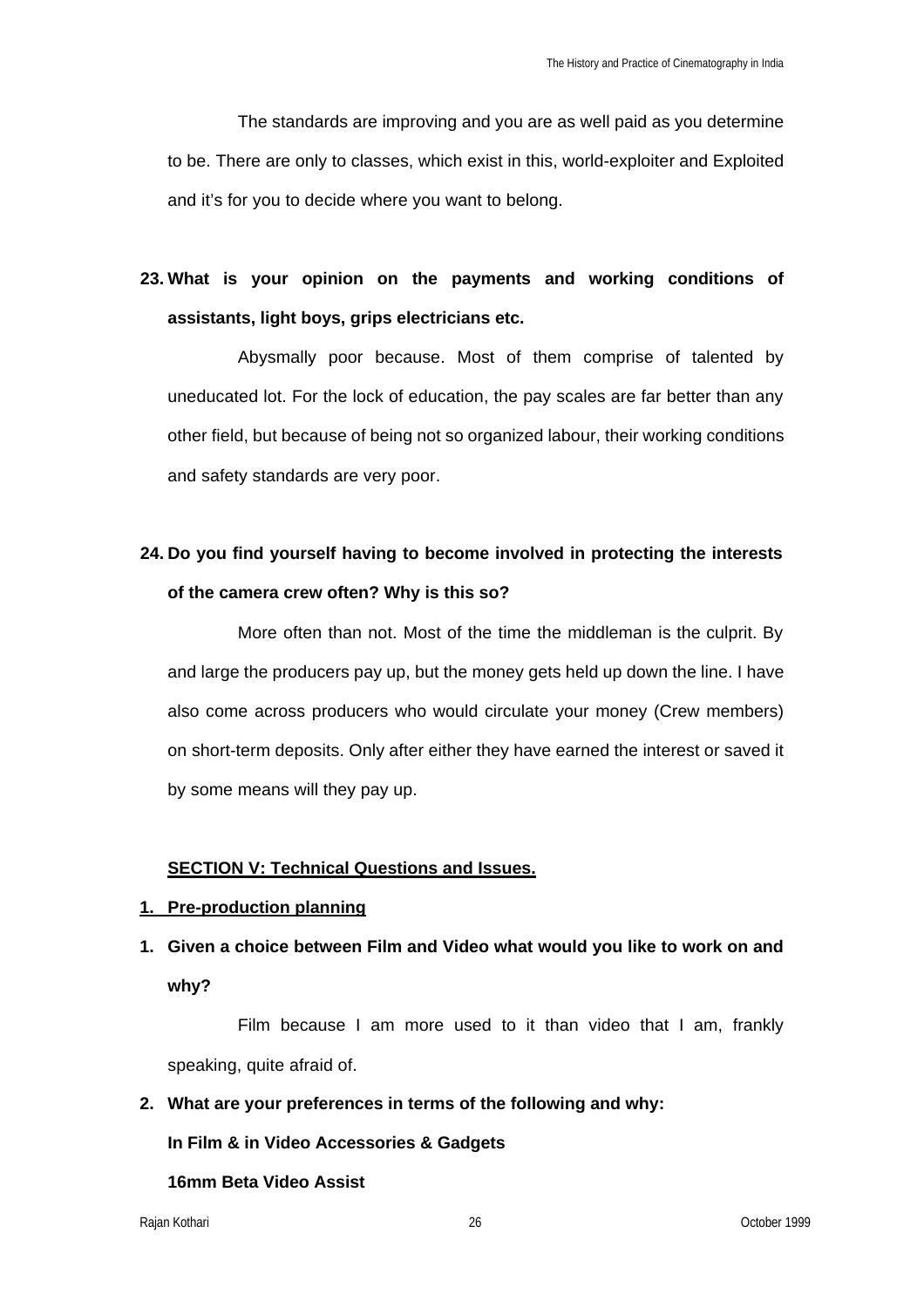### **35mm Digi Beta Remote Control**

### **Cinemascope Mini Digi Lighting Fixtures**

### **Hi 8 Steadycam**

### **(In which situations would you choose to work with which of the above)**

There is a very limited choice and options available to you because the country does not manufacture any of the hardware that we use. Also the market is very rigid. Once a brand name gets established, nobody uses anything else, because else is simple not available. I have not worked a Mitchell beyond the F.T.I.I or touched a pana vision except at a few Denso. Also Government restrictions are too tight jacketed and duty structures unreasonable.

### **3. What are the different meters that you feel are essential to your work, and why?**

Mostly incident light reading meters. Rarely do I get a chance to use a spot meter. Colour temperature meters are almost unheard of.

# **4. What are your preferences in terms of aspect ratios? What, in your opinion is enhanced, and what is lost, when you move form one aspect ratio to another?**

Where the questions of any option? Since early eighties every single movie shot in the country is being shot scope whether the subject demands it or not. My personal preference thought is 1:1:85 the American wide screen for it is to me pictured confined within 'borders'.

### **5. What are your preferences in terms of film stock, and why?**

Medium to normal speed Eastman Colour negative. I have hardly worked with any other stocks for the lack of availability.

### **6. Which camera/s do you prefer to work with, and why?**

Arri flexes are the only once available (largely), so where is the question of any choice.

### **7. Which lenses do you prefer to work with, and why?**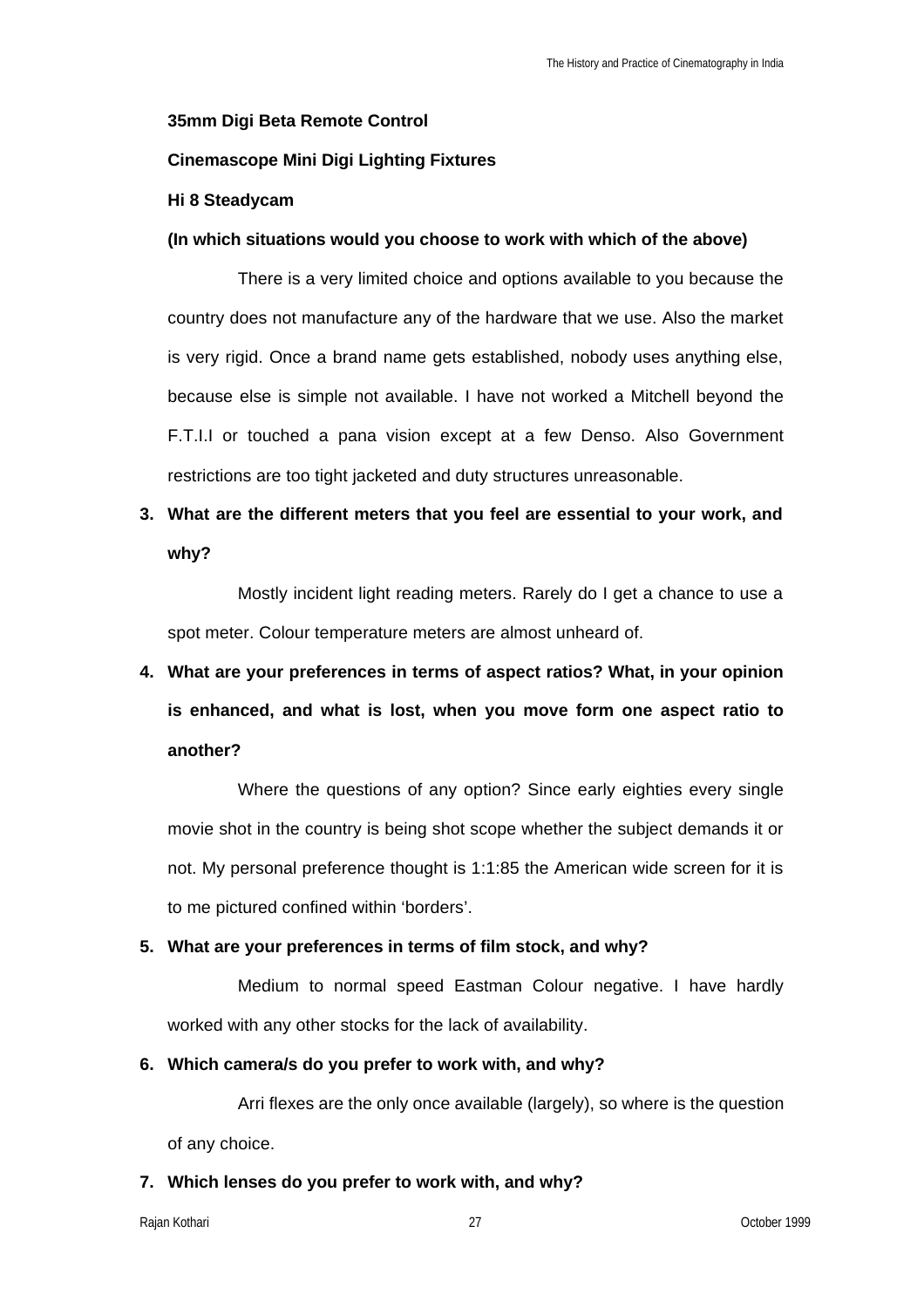I hate to work with KOWA lenses which is what is available to us most of the time. I prefer to work with older sets of Todd AOs whenever I can lay my hands on them. They are sharper, have good contrast to them and skin rendition (textural) is very good.

# **8. Given a choice between working in a studio and a location, what would you opt for, and why?**

The choice varies depending on the converse and expanse. Though there is nothing better than and actual location or as set on outdoor locations, provided the director and actors are willing to fit themselves into a disciplined regimen.

# 9. **From a cinematographer's point of view, what typically are the things most neglected and forgotten at the budgeting and production planning stage?**

The 'Loss of time' factor and the hardships due to mismanagement and lack of planning.

# **10. How much say and involvement do you have in discussions about sets, locations, costumes and props? What are the things that you think have to be kept in mind when discussing these questions prior to production?**

Quite a bit where it matters and people are willing to listen to you and involve you. Thing that way heavily is the directors style of working most of the decisions and inputs are governed by this. Higher you have worked with him or you have seen his work.

**11. "If we do a comparative analysis of the heads and amounts of expenditure in an average film, we find that the least amount of money is actually spent on what the film is going to end up looking like" - Comment** 

Rajan Kothari 28 October 1999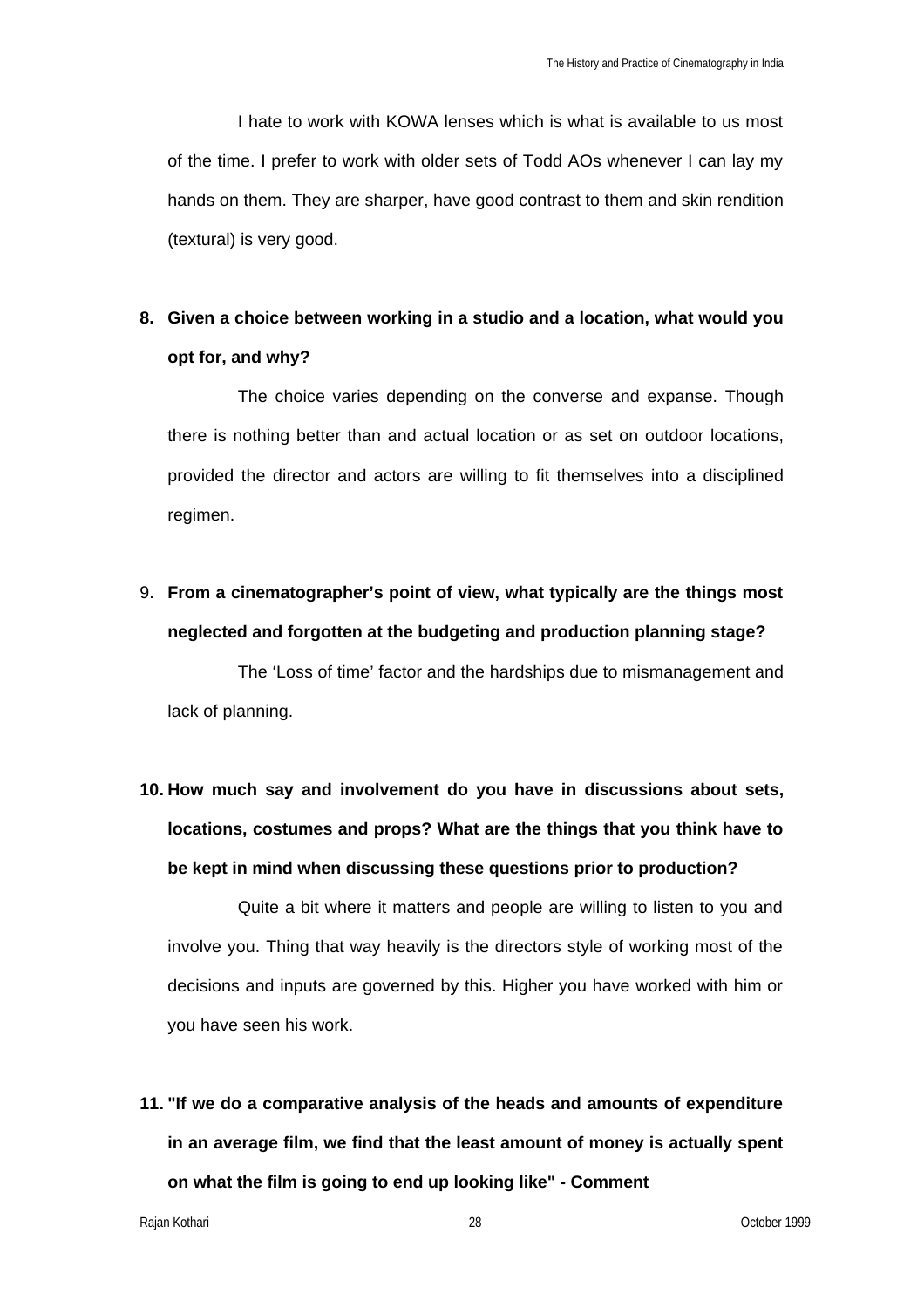True to an extent, but things are changing for better now.

**12. What are the different kind of tests that you are able to do, and would like to do prior to filming (In terms of equipment and stock tests)?** 

Performance tests all around for the equipment, Stock and laboratory.

**13. What is your opinion on the general standards of maintenance of camera equipment, lights and accessories?** 

Poor.

**14. To what do you attribute the absence of innovations in technology, equipment and accessories, especially with relevance to Indian conditions? What can be done to remedy this?** 

There is no infrastructure investment by the manufacturers whose equipment's we use. Government policies have been a big deterrent to them. But with things opening out in other sectors we can at least make a beginning by assembling things initially with manufacturing coming its at a later date. It this starts, there will be enough interest in research and development, be course we have a development, be course we have a large market share in this area.

### **15. What in your opinion is the importance of lab reports on stock tests?**

Very important. Every lab has its own parameters.

### **16. How do you decide upon a particular laboratory?**

Choice is very limited. More often than not it is the laboratory of the PRODUCER'S choice!!!

### **2. Lighting**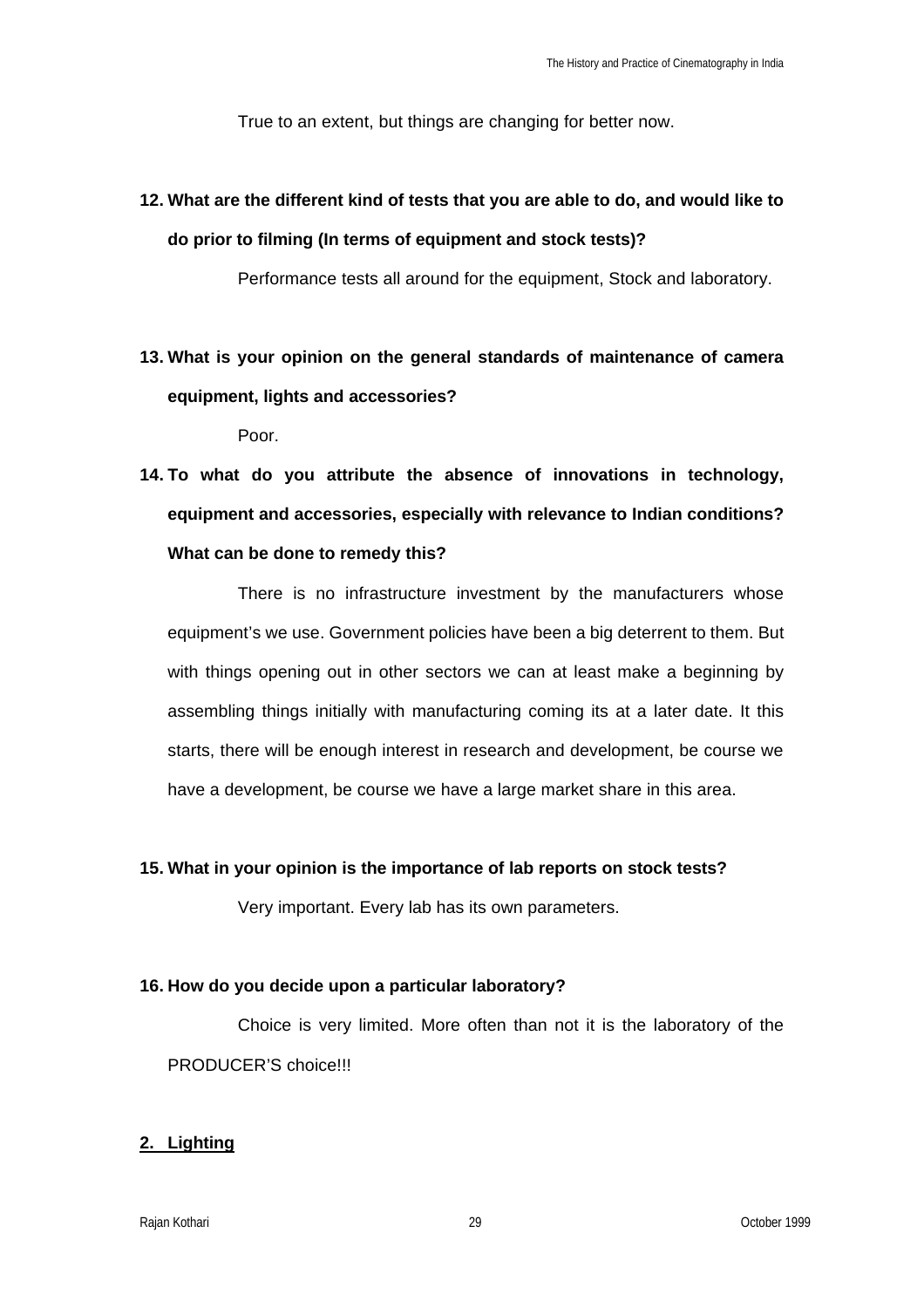**1. When you begin thinking of a lighting design for a film, do you work towards an overall look for the entire film, or do you work out your lighting scheme in terms of different sequences, scenes and shots.** 

In narrative features, which are where I essentially belong, you have to think in terms of totality and overall look. All the lighting decisions are made with this overview including any deviations. Like for instant you are talking in terms of present and past, you determine how you are going to de market the you want to achieve or how thin a line you want to draw between the two. The approach is with the total impact in mind. There a scheme you work within you and without being too rigid about it make minor modifications on scene to scene or shot to shot basis. You cannot go off on a tangent.

Also the whole approach is determined by way you are made and way you look at things. Lot of personality gets reflected in the approach and style and lot of time it becomes like you signature or second nature. It is difficult, a lot of times to deviate from the modalities you have set for yourselves, though not impossible. But any variation will need a studied and laboured departure from your own set mould. This is one challenge one must face to be on toes and get a kick or high on a new project.

**2. How do you realise 'the look of a film' in your work? Please talk about this in detail, with examples in terms of lighting, framing, saturation, colour and movement.** 

My main emphasis is on framing and movement – lighting just has to fall in place – never overbearing. I like to go for subtle saturated tonalities but of a subdued nature and I hate to have stark colours in my frame as an external and imposed element. If it is an integral part of the character or set design I leave it at that, but I would surely desist from implanting such an element to prop-up or dress up my frame. I also prefer to demarcate periods or times on a thin line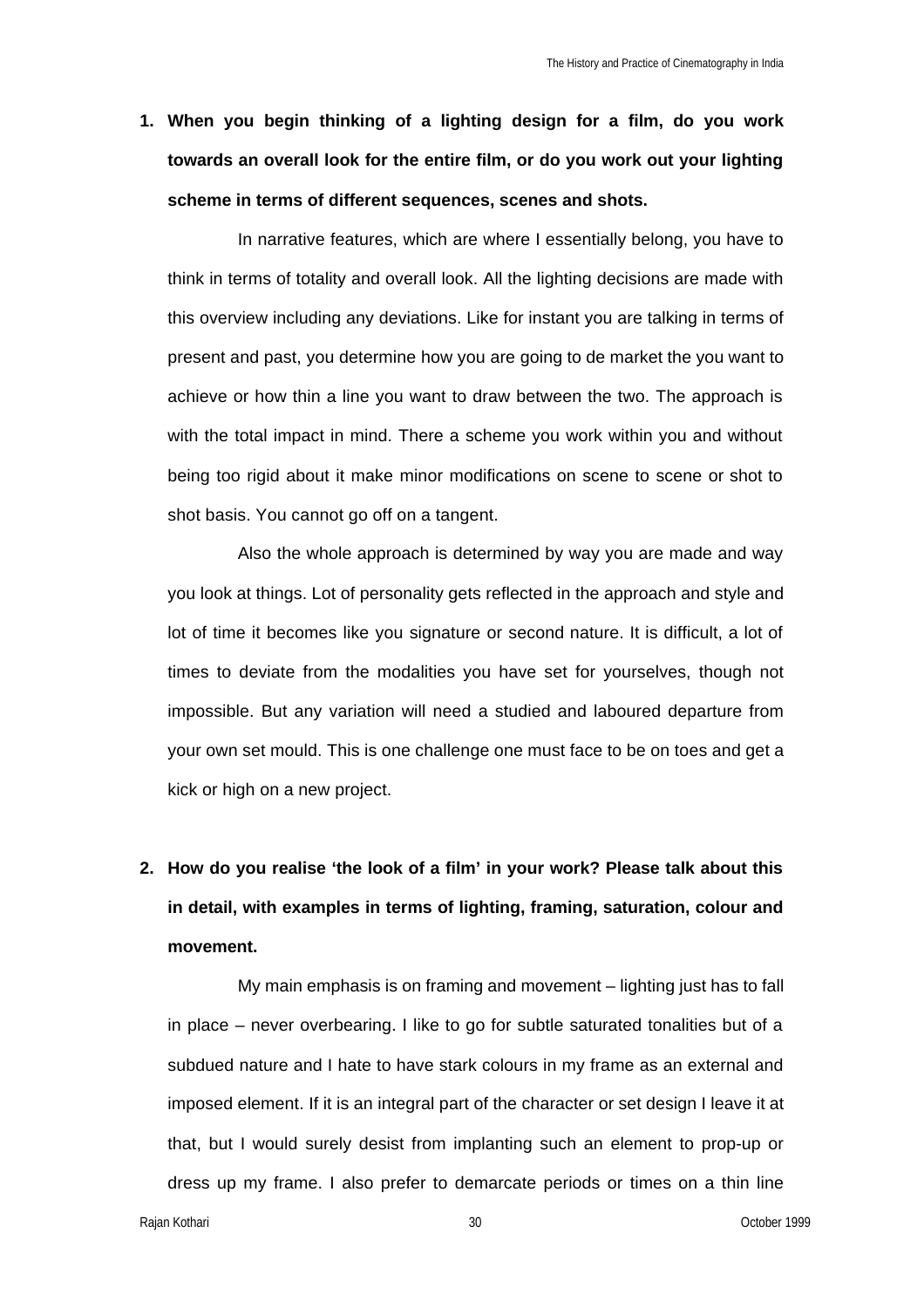basis so that one transits into another without the transition itself being noticeable.

### **3. How do you begin to light a set?**

I set ground or base density first depending on the film speed and my choice of exposure. I rarely shoot wide open or full shut down the choice of exposure being middle of the scale unless a very shallow depth of field is intended for the film. Nobody has time or inclination for a retake for the sake of focus. There after I start working with my key light and other light and the adage have is one at a time to avoid confusion and unwanted overlaps, which are easier to avoid than to set right.

**4. Do you light for the frame, or for points of emphasis within the frame? Does Lighting determine the frame, or, does framing determine the lighting. Please answer with examples from your work.**

It is more often than not the framing that determines / limits the lighting. If possible I light-up the location for the entire scene and then go with it shot by shot with minor modifications for close-ups. I light up almost for the whole with points and areas of emphasis. These remain for all the shots for the sequence but for indiscernible ratifications and fine-tuning.

# **5. What are your preferences in terms of specular/ bounced/ diffused lighting, and why?**

Generally a diffused mode of lighting with a small and studied mix of specular to give the diffusion a little edge. This is what one has been groomed in and how it is very difficult to get out and work in a different mode though time and again I feel like working under some veteran cinematographer who master the technique of specular lighting.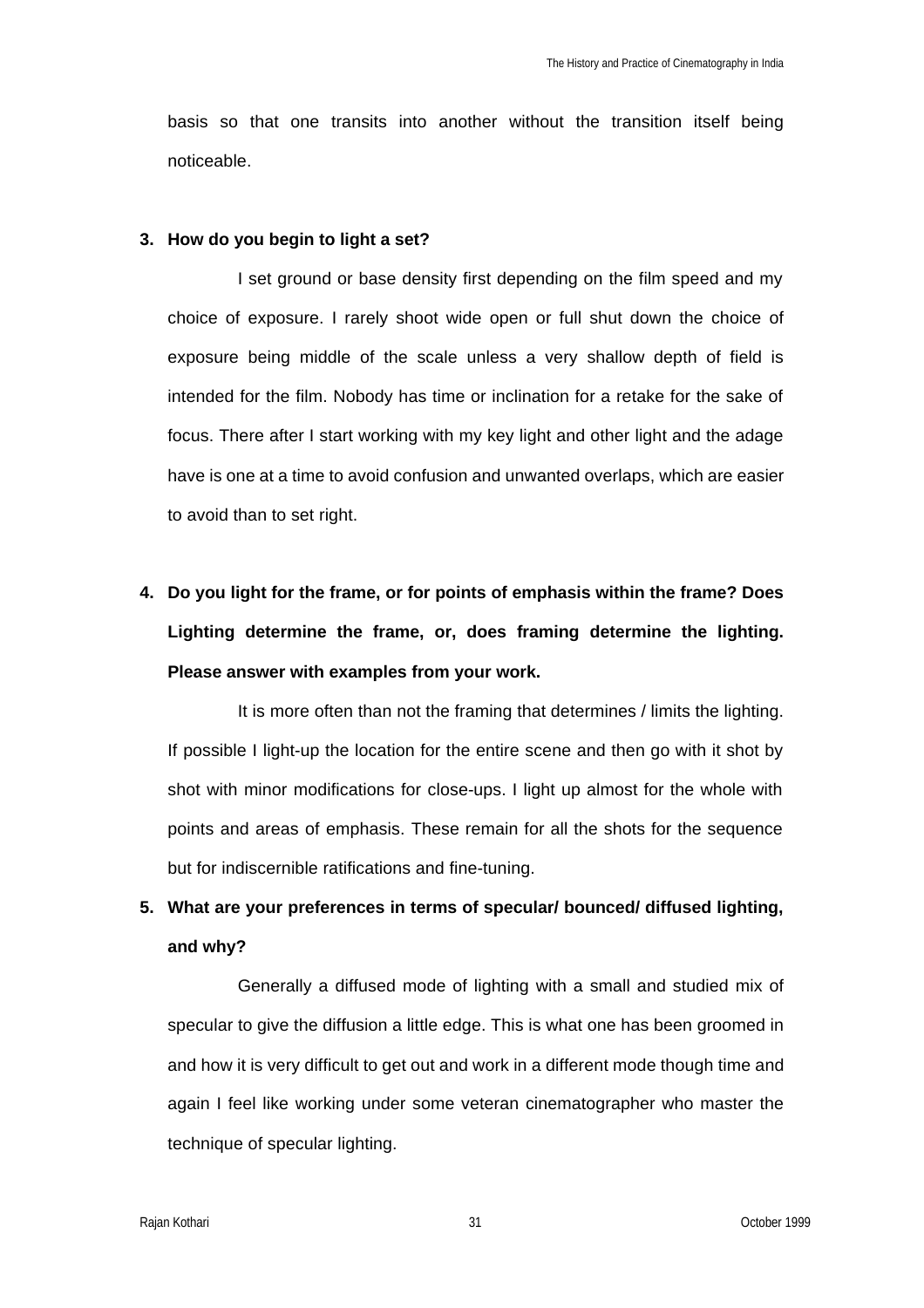### **6. What kind of filters do you use, in what contexts, and to what effect?**

With the kind of equipment at our disposal, most of the time, I hardly use any filters at all. I definitely do not proscribe to the school where you light up extremely soft and use an ultra con on the camera- I had rather light up that way. At the same instant I am not averse to the use of filters for a specific look where I would go for warm mixed with SFX and any one of the promists that I pre determine. Out-doors I am not averse to the use of Polarizing or Gradeds as long as I can avoid its use becoming too obvious.

### **7. Do you like to work for a 'lit' feeling or for an 'unlit' feeling? Why?**

Never for a lit feeling unless the sources in the field demand. The art of cinematography to me lies in creating the unlit feeling inspite of using tonnes and tonnes of Light.

### **8. Do you ever mix Tungsten and Daylight? In what situations? Why?**

Yes I do, to create a tonality.

# **9. "The Film Industry wastes a lot of power. There is a lot of unnecessary lighting in films today" - Comment**

You cannot and should not generalise this.

### **10. Do you ever consciously make an effort to use fewer lights?**

More often than not. My lighting schemes are simple and bare. I go with just enough light to be able to do any shot given to me at any point of time.

**11. How much room or leeway do you give to the possibility of changes in your lighting scheme in terms of variations (clouds, sunshine, changes in the weather etc.) in the light condition in your locations?**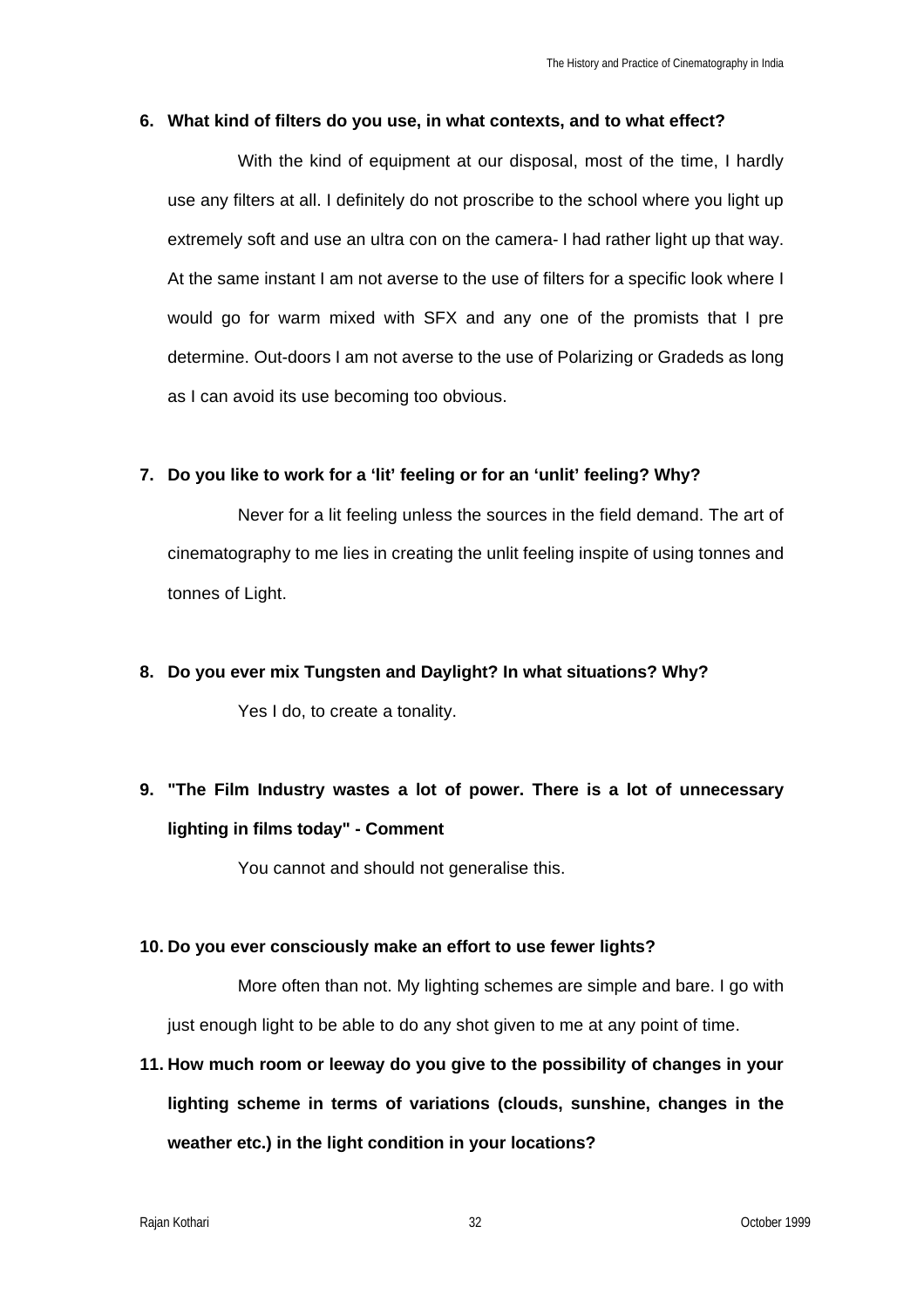Within a sequence it is best to avoid variations. But with your back to the wall you may have to allow it, sometimes, to the extent correctable in lab, or within the range of tolerance or something which would not make the cut.

**12. Do you incorporate such variations into your lighting pattern, or, do you insist on taking shots at particular time and only under pre-determined light conditions?** 

There has to be a scope for improvisations. Also depending on the tightness of scheduling, you may not always be able to shoot at the best of the lighting times so you have to learn to make the best use of light available to you at that time. At the best, if time and material permit, redo it under the conditions you thought as ideal if there is an opening. The producer and director will be more than willing if you justly demand something for the betterment.

## **13. Do you insist on working at a particular aperture setting for a film? Do you have a favourite aperture setting? Why?**

Lenses behave the best around the middle of the scale and so does the focus puller. Also a certain amount of sharpness and depth of field is necessary for the sets and scenarios to show up well. Japanese camerapersons are known to have shot at F/11 – F/16 on expansive sets with slow B&W emulsions.

# **14. What makes a location or a set interesting to work with in terms of Light? What can we say is the 'feel' of a location?**

The depth and dimensions of a location and set make them look photogenic, add to this directional light and they come alive on the screen in all their glory.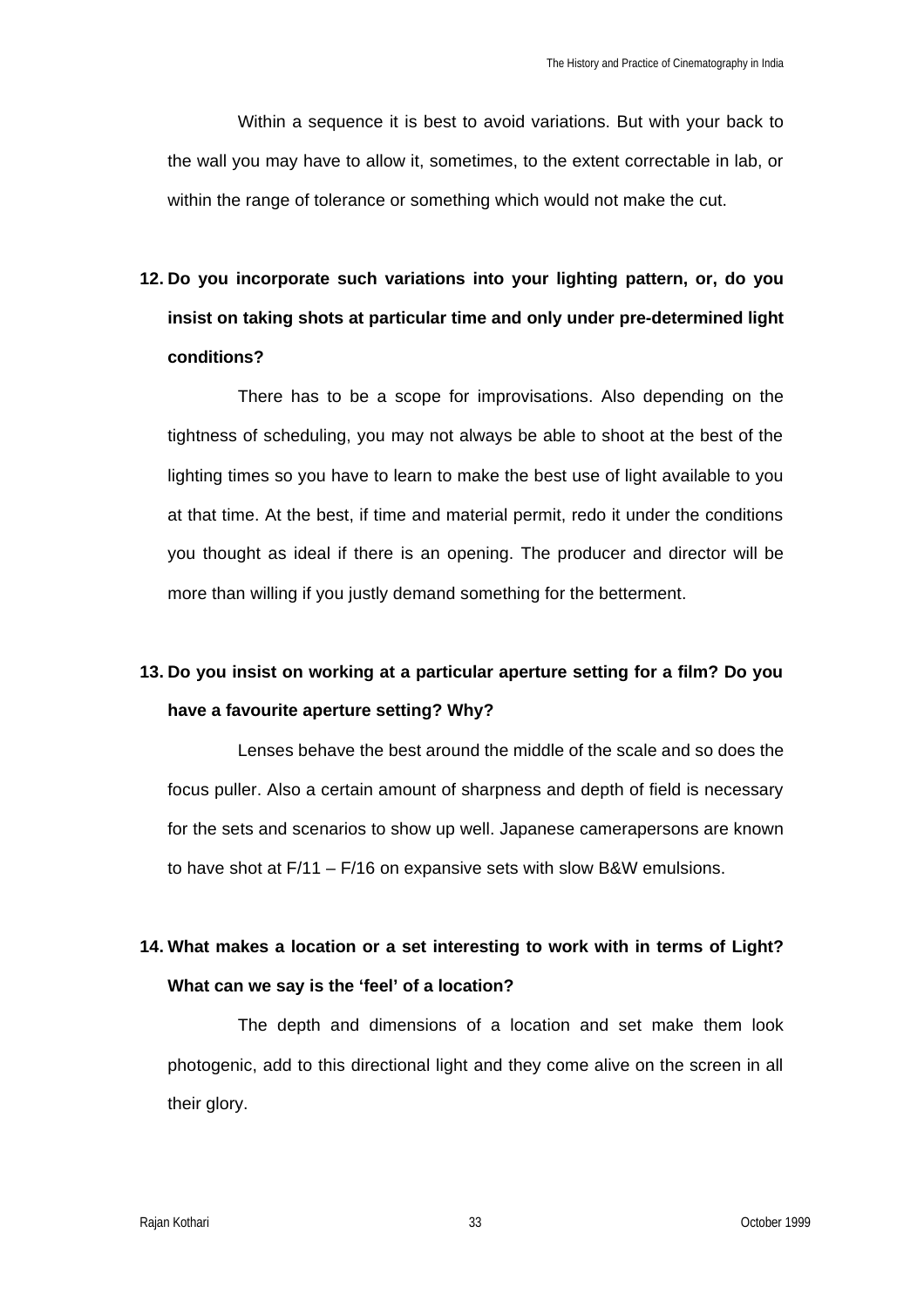**15. In a given location or set, how do you consciously incorporate natural light sources, available practicals like lanterns, firelight, candlelight etc., architectural features like pillars, doorways and different elevations in the designing of your shots and lighting?** 

All this has to come on in a very natural process. It there is an interesting arch or a door way on the set, no director worth his salt will not have it incorporated in his scene or scenes. Most of the things fall in place. What is needed is to move or have some of these props and sources adjusted a bit or change the camera artistes positions by a few inches you have everything falling in right place A light source always enlivens a frame and an ambience of any exterior adds lot of depth to the scene, also it helps to remove the claustrophobia of the scenes to a great extent. Only principle I follow is not to do any of this overtly. A good Art Director is an asset in these situations or to this and.

## **16. Do you ever experiment in terms of playing with differences in exposure for different takes of the same shot?**

Never.

**17. How do you work in the possibilities of camera and character movement into your lighting scheme for a given shot? Please give at least 3 examples from your work.** 

As I mentioned earlier, my lighting schemes are simple and never rigid. Once a tenor has been set, simplify the modalities to be able to get governed by it through the whole film. A whole lot of it is today derived by how you expose the film and necessarily not just how you light up lighting schemes and exposing modes have to go hand in hand. What really sets any-body work apart is the way he exposes his film. How many stops one lets his highlight go over his set exposure and vis-à-vis how much are his darker of the darkest shadows down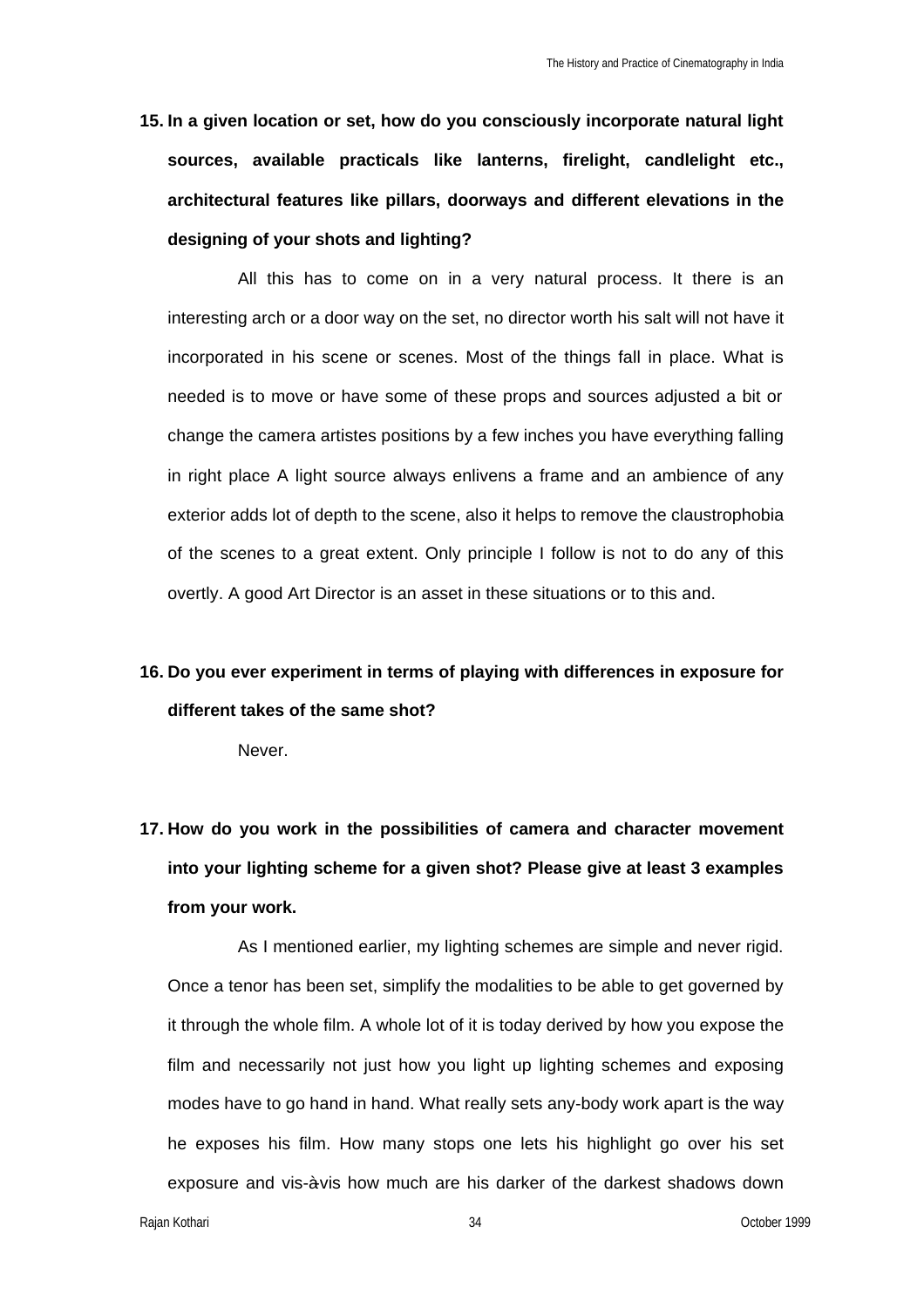from the set norm-what is the balance between bright and dark areas of his scenes. This not just the lighting that sets the work apart. So essentially the Camera and character movements are determined by the dramatic needs of the scene and the film and the tenor of lighting determined for the film has to then fall in place. Also it is fun to keep varying the lighting a bit here or there in the film like a cook / chef whose food will taste so much letter if he finally adds a pinch of salt or decides to stay away from adding it.

**18. Do you like to use the idea of moving your camera between different intensities of illumination in a given space? Or, do you prefer evenness in terms of lighting on the set? + 19. Have recently developed faster film stocks changed or had any impact on your overall philosophy and pattern of lighting?** 

Depending on the mood of the film or its end use I determine which of these elements I am going to go in for. I definitely started, in my initial films by lighting up evenly – but no longer. If I am more or less sure of the Director / Editor's cutting preferences I definitely would like my characters moving in zones of light Today's emulsions handle all these more beautifully than ever before. They are more pliable both in terms of intensities and colour temperatures.

### **20. When do you say that the lighting for a shot is done?**

By and large ten minutes before it actually gets done. There are always finer adjustments after a complete rehearsal. I do not mind modifying something a bit even after one take if I do find if necessary while looking through the Camera in an on going take

#### **3. Framing**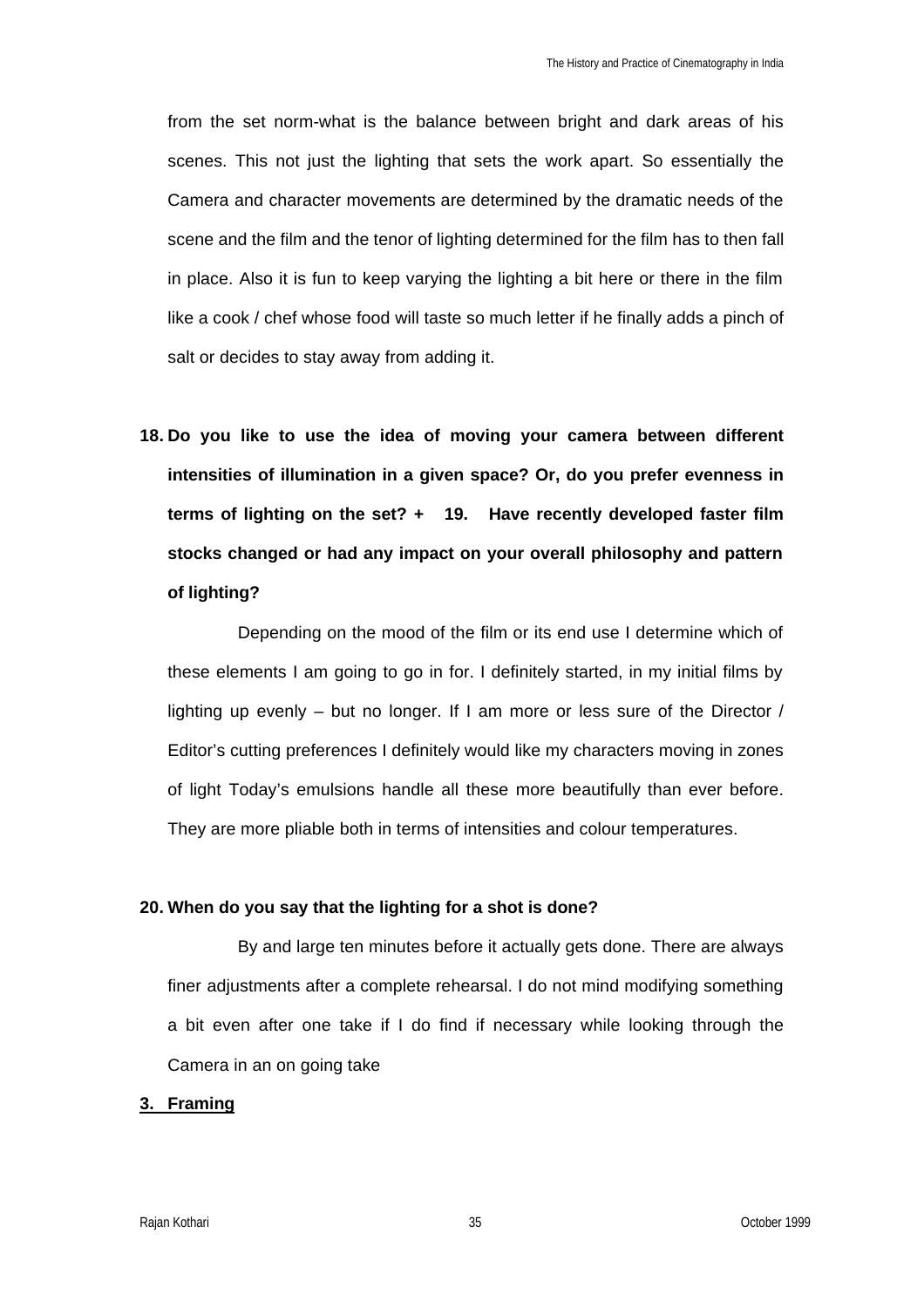**1. "The presence of a video monitor or video assist diminishes the autonomy and authority of a cinematographer on a set in terms of determining the framing of a shot" - Comment.** 

To an extent it does, but all depends on the kind of director you are working with and how authoritative he is definately every unit member should not have an accessibility to the monitor – least of all the actors. If used with care and reverence it also works as a good mode of communication between the cameraman and Director and saves time.

**2. How do you guide the viewer's eye within the frame? Through graphic elements, symmetry/ asymmetry, volume, light or colour.**

Whatever I could lay my eyes on it a give set of situation. It could be just one or mix of many of these elements.

# **3. What are your preferences in terms of working with different camera angles?**

Most of it evolves from film to film, place to place and director to director. There is no scope for rigidity. What might be the correct angle for one situation – one film, might just not work on another.

**4. How do you create depth in a frame? With the help of light, or colour, or both?**

Again whatever is available to you under the given situation.

### **4. Lenses & Lensing**

This is primarily the domain of directors. I may be oversimplifying it by saying thus but this I consider as their prerogative. Yet the fact remains that very few directors of to-day have any philosophy about lensing at all – most of them can not differentiate between a piece of glass and a lens. But a few others are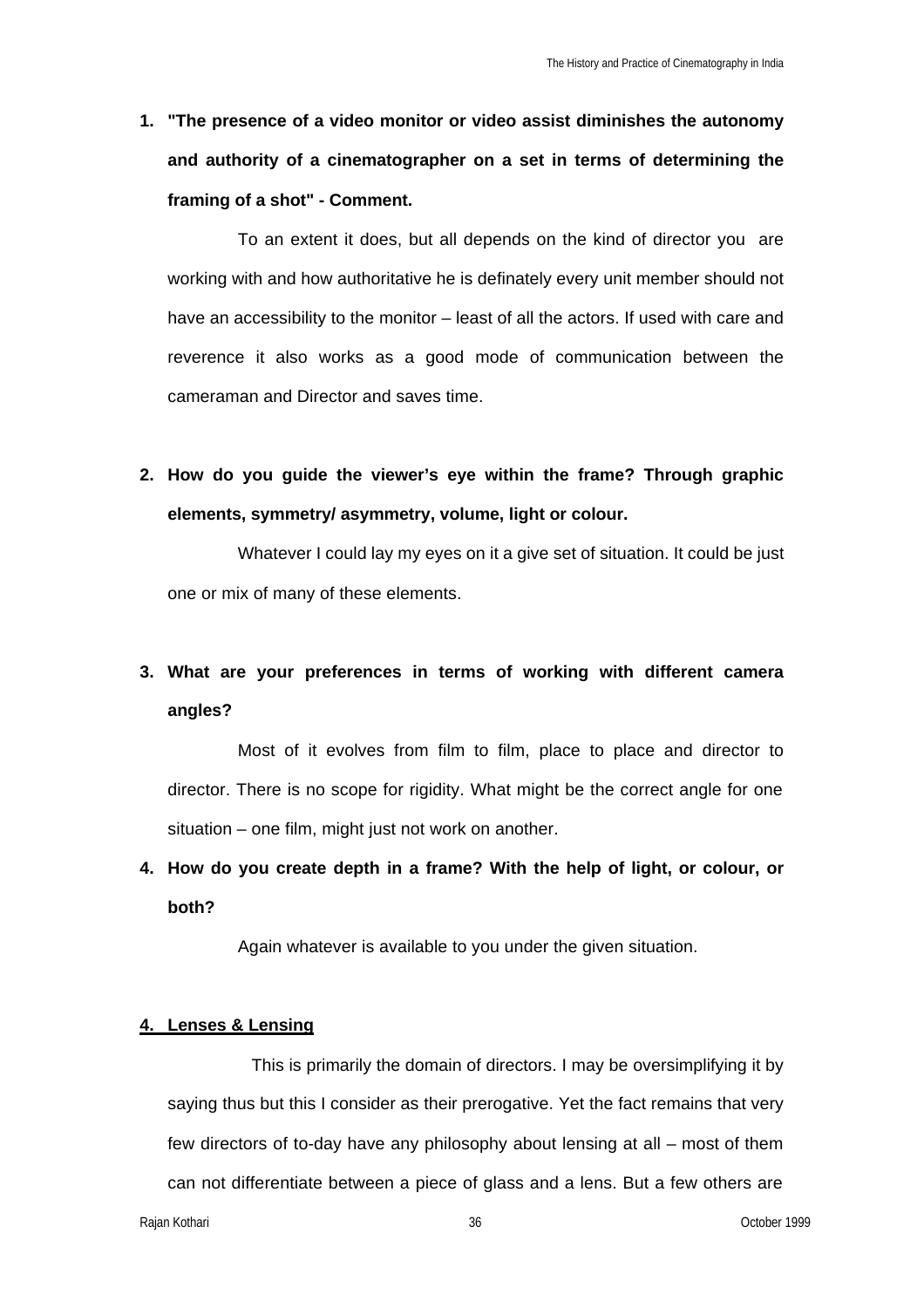quite knowledge and it is them with whom it is fun to work on with a lensing "System" – though by and large in the ambit of commercial cinema it only tends to becoming very functional.

On a personal level I firmly believe that a character has to relate to its backdrop and ambience. A character or a story cannot develop in a vacuum. Like so many of my peers I also started off with liking big telephoto portraiture for the glamour of it but was lucky enough to get out of it. Thanks to a chance meeting with Mahinder Singh, a serious still photographer on the sets of *Gaman* where I was assisting Nadeem Khan. He is squarely responsible for turning my overview around and making me believe strongly that you have to tell the story in each frame and hence make your characters relate to their back-drops constantly – and to do this renowned still photographers would over use slightly wider than a normal lens. This philosophy has come to stay with me and my preference is a wider than normal lens for that format.

Second influence is that of an article by Mr. Balu Mahendra – Cinematographer – Director who tells us very vividly about the overuse of close – ups in Indian cinema and how sheer overuse dilutes effectiveness of the same. So the adage is to use the CUs sparingly so the over statement is rarely noticed. In fact these days I do not mind using a wide lens to isolate a character and using that as the C.U. To me it works very well.

Given this approach does not necessarily mean that one does not necessarily understand the compression of tele imaging. Given the operational space, I do not mind using only a tele, without isolating my characters from their back drop and doing a whole film that way- so very well used in the film *Landscape after Battle.*

In nutshell all my lensing for various formats gets governed by one adage - do not isolate your characters and make them relate to their backgrounds.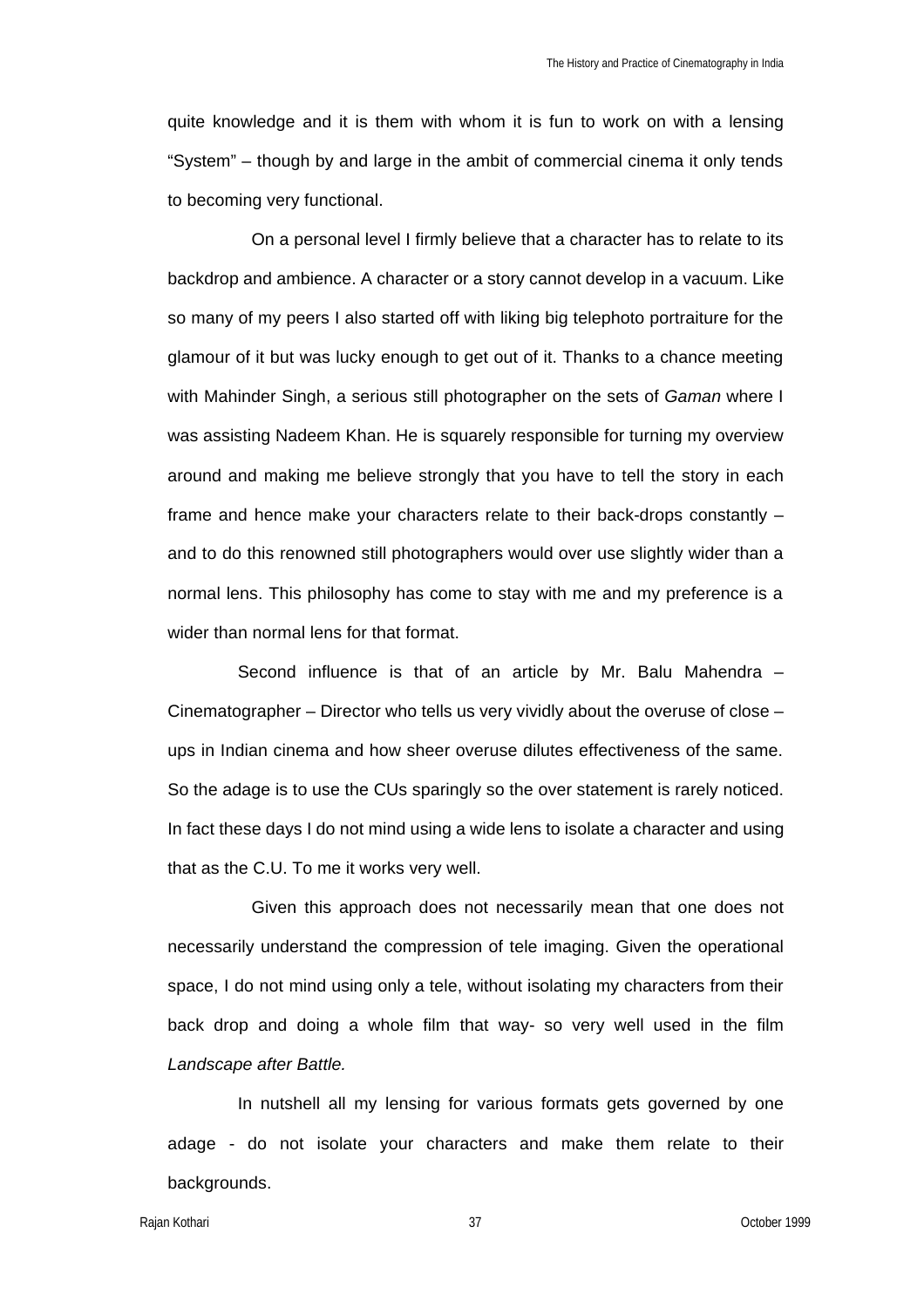Zoom as a matter of principle I consider as a lazy man's choice and a poor man's option. Zoom lens cannot compensate for the physical movement of the camera and the change in perspective that a physical movement of camera offers. Both have totally different dimensions, neither can replace the other. Also qualitatively zoom lens has resolution problems and more marked in the Indian context. So the preference is always for block lenses. I do not mind using a good zoom lens, for blocking or minor adjustments in compositions in moving shots.

#### **5. Movement**

A whole lot of things which mattered to one during one's days at the Institute and on a few of the initial films are no longer relevant today. In the earlier phases one is probably quite nervous about planning and execution and hence the inputs in the division.

Now with so many years behind a lot of things start working at gut level. I like to read the script and then listen to the narration. Both the reading and narration can be more than one. It is in this process the visualisation starts becoming more and more concrete. They are more or less final once the locations are finalised. I am still very nervous about a location not being final till the day before the shoot. So once the conceptual input in the film starts gelling on you, with the director you decide the use of movement - or its absence. This is (to-day) essentially a phase of restlessness and hence the camera also becomes restless. It is more mobile today than at any other point of time in the history of cinema because the human mind has become very restless. This is how the movement gets inculcated in the films you do. Everybody associated with the film is so very restless and hence the camera too. The artistes – your principal players - move all the while and the camera follows to get the best of their facing and so as to read their emotions well. Though within this gamut I prefer to have smaller and softer moves.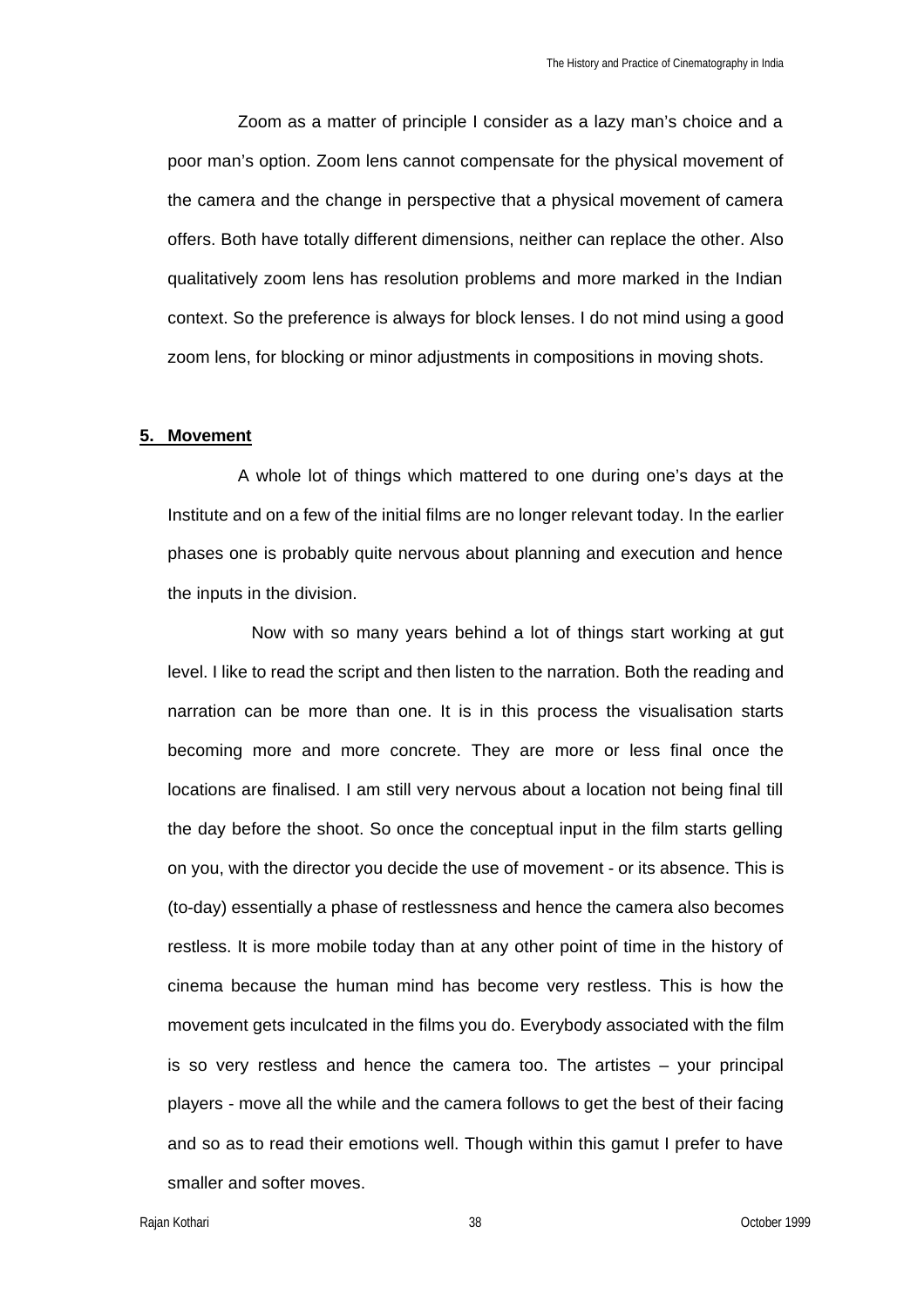I am, personally a great admirer of Ozu and I carry a lot of that influence even till to-date. But this comes into play when I am photographing and directing. With the directors who engage me as a cinematographer, they use me to the hilt as a movement man.

Though I hate movement for movement's sake, I abide by the directorial dictates. Use of any mode of devices to execute a well choreographed movement, one can not be averse too. Jansco has carried out movements so lyrically and given it poetic nuances. Steadicam was so creatively used in the talkie portions of the Hollywood film '*Wall Street'*. These are the few instances of technique being supportive to the narrative as a whole and not being intrusive at all. It is not at all difficult for me to adapt to any form that is suitable to the director for the way he wants to go about a scene or a cut-to-cut pattern.

Moving shots (Moving Camera) generally means compromise on lighting, but as long as it is within limit of tolerance, which it could be, it does not matter. So in a nutshell the director's style and story telling determines the choice of either stable frame, which allows for movement within it or a dynamic mobile camera. If the film calls for I do not mind doing the whole film handheld or on a steadicam. More often than not all these decisions stem from intuitive feelings and more often than not they are absolutely right.

### **6. Colour**

To me colour has just got to be there and not implanted. Colour schemes have to work in tandem with the total design of the film and any deviation has to be a studied one. I do not have any connotations in terms of old memories but definitely have specific likes and dislikes. As I prefer to have subdued tonalities, I have a preference for muted colours. I find brighter and starker shades garish and as a rule do not like to incorporate them in frames or films unless is a directorial need or decision.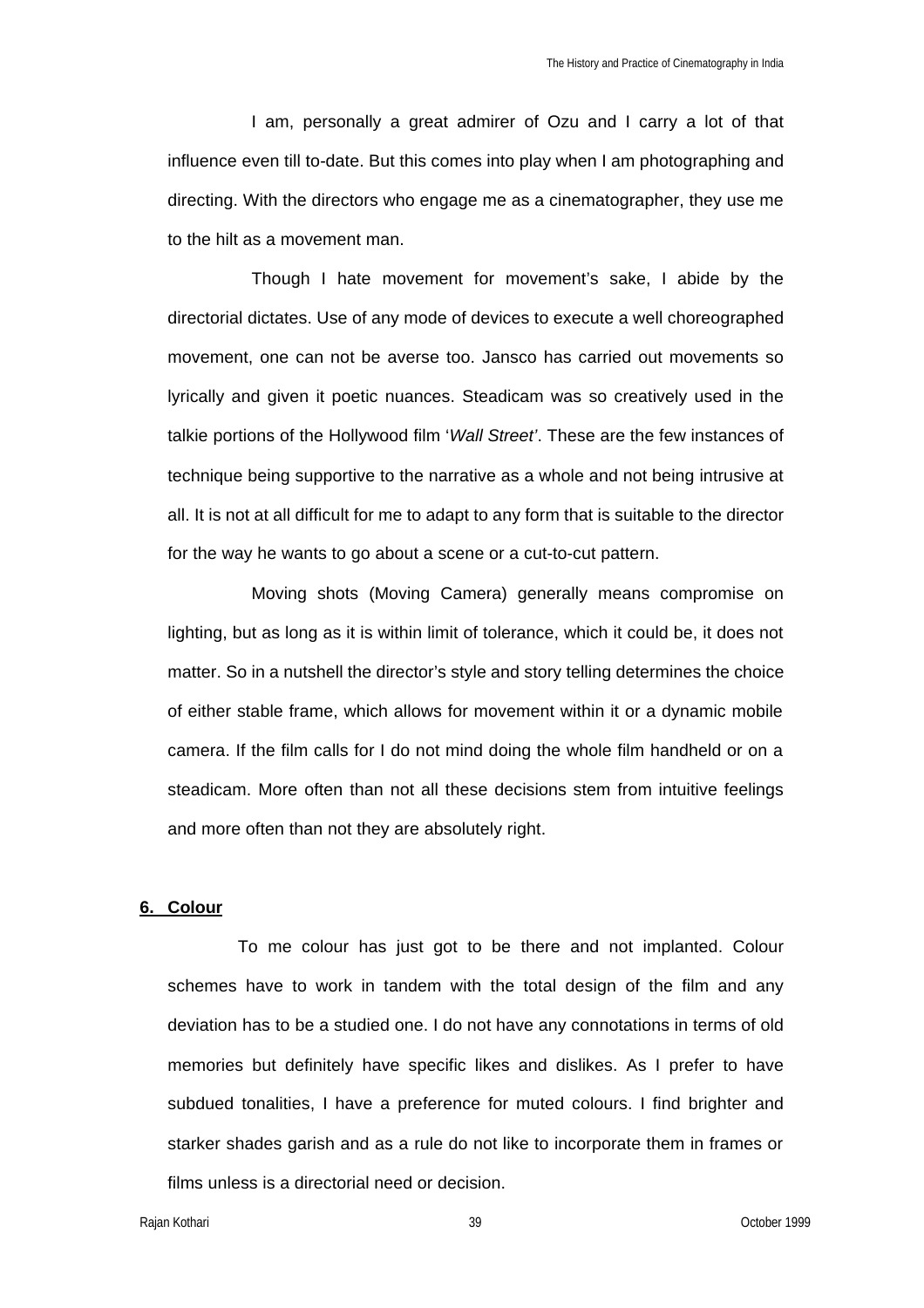I would love to have monochromatic renditions and desaturated colours. Some of my good friends accuse me of wasting my colour stock when I have attempted these effects on still transparencies. I also like to see similar effects done on films. The B&W thought process has gone out of vogue, one always was made to think in terms of colours. But B&W seems to be coming back and is definitely a good sign.

I do not get to work with the costume designer but definitely I have my way of working with Art Directors. Generally one is trying to work out schemes which are true to life and very realistic, all of it being derived from each others observations or research materials – film clips, videos, photographs, painting or any other material one has access to.

I do not go too much out of the way in the lab, for generally it is difficult to offset the routine standards. I try to fiddle around the limited pliability offered by the print stocks and minor processing modifications in terms of time and temperature without trying to change basic chemistry. I do offset it to the required extent to get the desired tonality. I find rendition of colour in video too metallic.

#### **7. Laboratory & Post Production Work**

There can be no two ways about your inputs required in the lab. A cameraman's job does not get over with the shooting getting over. In fact most of the time I had liked to start working with the lab in the pre-production stages and it continues through till the release prints get okayed. I prefer to keep in constant touch with the lab through the production, get negative reports on the telephone and go for my dailies initially so that the grader gets into the groove for my needs pertaining to that particular movie. I try and squeeze in time for dupes and other requirements. The grader to me is what I am to my Director. There has to be a tremendous sense of understanding of each other's psyche. I will always miss Mr Devraj of Prasad. He was a phenomenon by himself.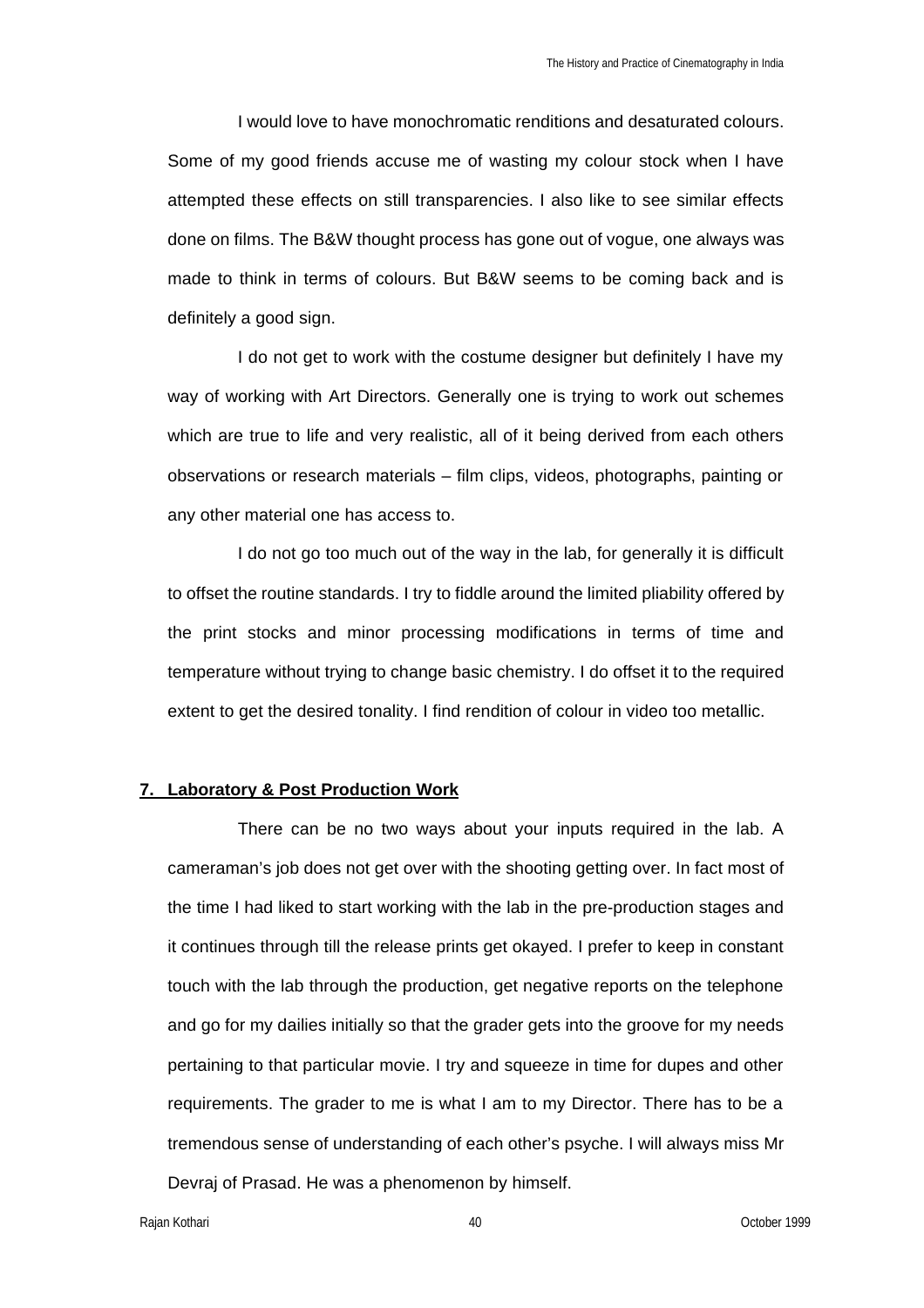By and large the labs in India provide adequate support and are willing to work hard for you provided you work and be demanding. But a lot of uncouth commerce gets involved at the stage of release and the basic choice of print material is also left to the mercy of distributors. Time factors in this stage are grossly under estimated, sound is generally late to arrive and the prints have to be delivered. There is nothing like an answer print and corrected copies before dupe – for most of the time prints are made out of mother negatives. So at the and of the release the negatives are in tatters – at times even before the first copy because they are not handled properly at any of the stages, in unhealthy and dusty environments and get battered with each print that gets made. The value of the negatives is not there beyond the first release and hence nobody really seems to care for them. Dupes get made only to meet the release deadlines and to feed the printing and processing machine it is never a part of processing machine – it is never a part of production expenditure.

Laboratories by and large work with outdated and obsolete machines yet it must be said to their credit that they do produce good quality results when THEY want to.

Space for the cinematographers to intervene in the video post is there if he so desires and is updated with technology and viability. But very few genuinely care. They feel better for not having to make rounds of the lab like in film production once the video shoot gets over.

### **8. Viewing Conditions**

**1. What is your opinion on the standards of screens and projectors in cinema theatres in India? What can be done to make for better standards and viewing conditions in the theatres?** 

This is one area where would over cinematographers exercise very little or no control at all. A concentrated effort on part of every body to set thing right.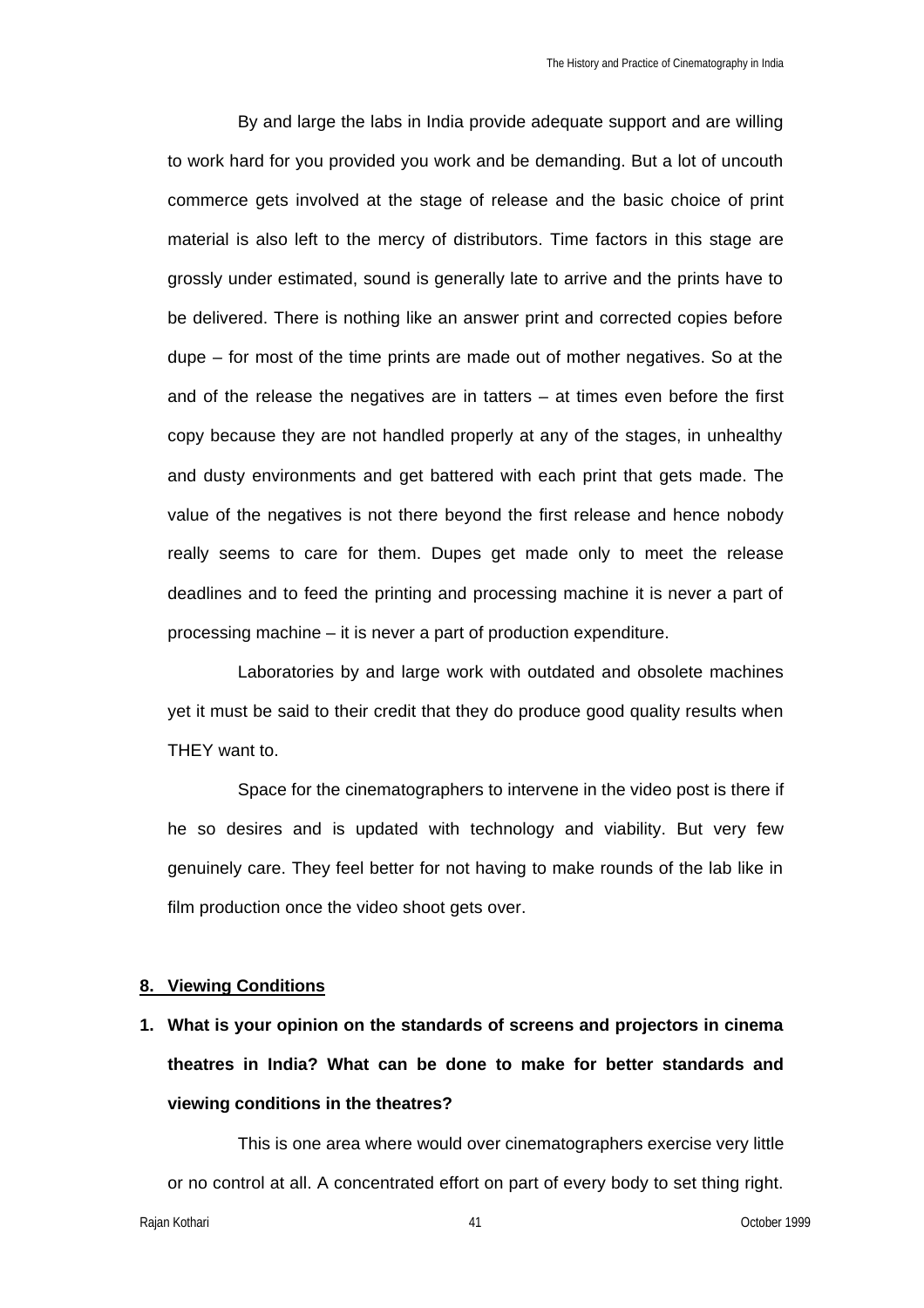At least in metros the things seem to be changing for better. But still the things are far from ideal. Eventually a paucity of business is going to force the powers that be to make amends and provide for better all around environment.

# **2. What is your opinion on the quality of telecine transfers in television stations?**

Poor to extremely poor.

**3. What is your opinion on the quality of transmitted video signals on television (including satellite TV)**

Quality of transmission of satellite T.V. is at least of good standards but that of Doordarshan is rank bad.

### **SECTION VI: Aesthetic Questions**

**1. Do you adapt different styles in different categories of filmmaking?** 

Yes, I do and everyone must.

**2. Can we make a distinction between 'realist' and 'expressive' cinematography? What are the markers of this distinction?** 

We can and we should – may be on the same lines as the paintings of Jamini Roy and Pablo Picasso would.

**3. How much freedom do you give yourself in terms of changing your style? Or, do you work towards maintaining a consistent stylistic signature in all your films?** 

There is a trap in maintaining a stylistic signature in all of ones work – it gets boring after a while, you become predictable. Though very easy to execute it eventually sets in rigor mortis. So it is better to leave enough room for freedom of choices in every project you do.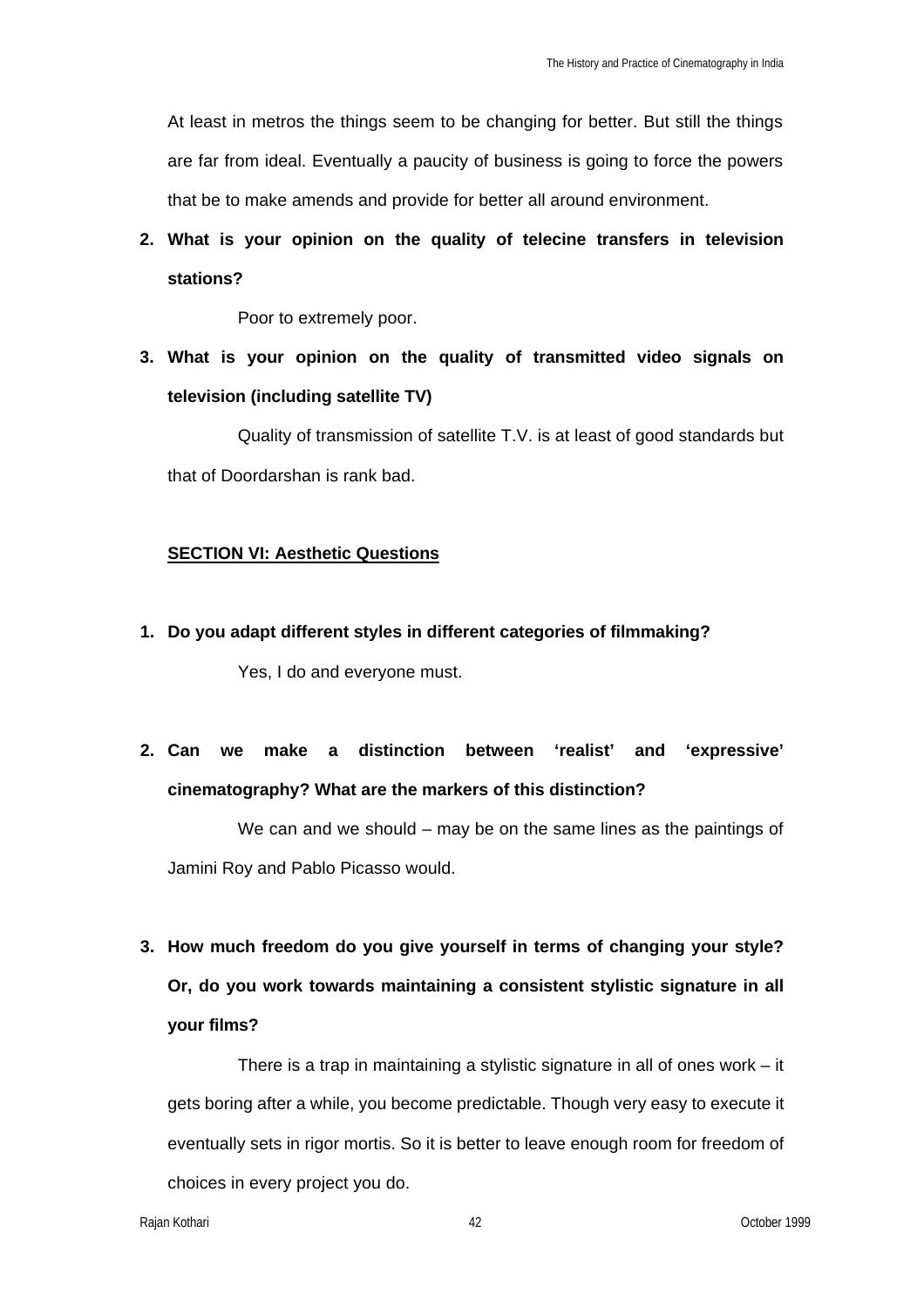# **4. Subrata Mitra once said, " Could** *Pather Panchali* **have been shot with Panavision cameras, and sophisticated accessories?" - Comment.**

Probably No. At times the limiting factors are the once that bring the best out of you and take you to the pinnacle of creativity. Too much of everything eventually spoils the party. At times I like to work under self imposed restrictions.

**5. Can an excess of technological gadgets sometimes be a hindrance to the practice of cinematography, and to creative freedom?** 

Yes, it may.

- **6. How does the presence of the human body affect the decisions that you take in terms of lighting for a frame? What is the relationship of the image size of your frame to the volume occupied by the human figure within it?**  There is no Rule of the Thumb.
- **7. What are the different elements that you take into consideration when you position the human body within the frame? Do these elements change when you move from a studio set to a location, from an interior scene to an exterior scene and from daylight to night?**

Its visibility vis-àvis others in relation to its functional utility to the scene. This does not alter with the change of locale.

## **8. Are there any differences in the way in which male and female figures are lit and framed?**

Obviously female figures tend to take the cake of ones attention and the males suffer to that extent.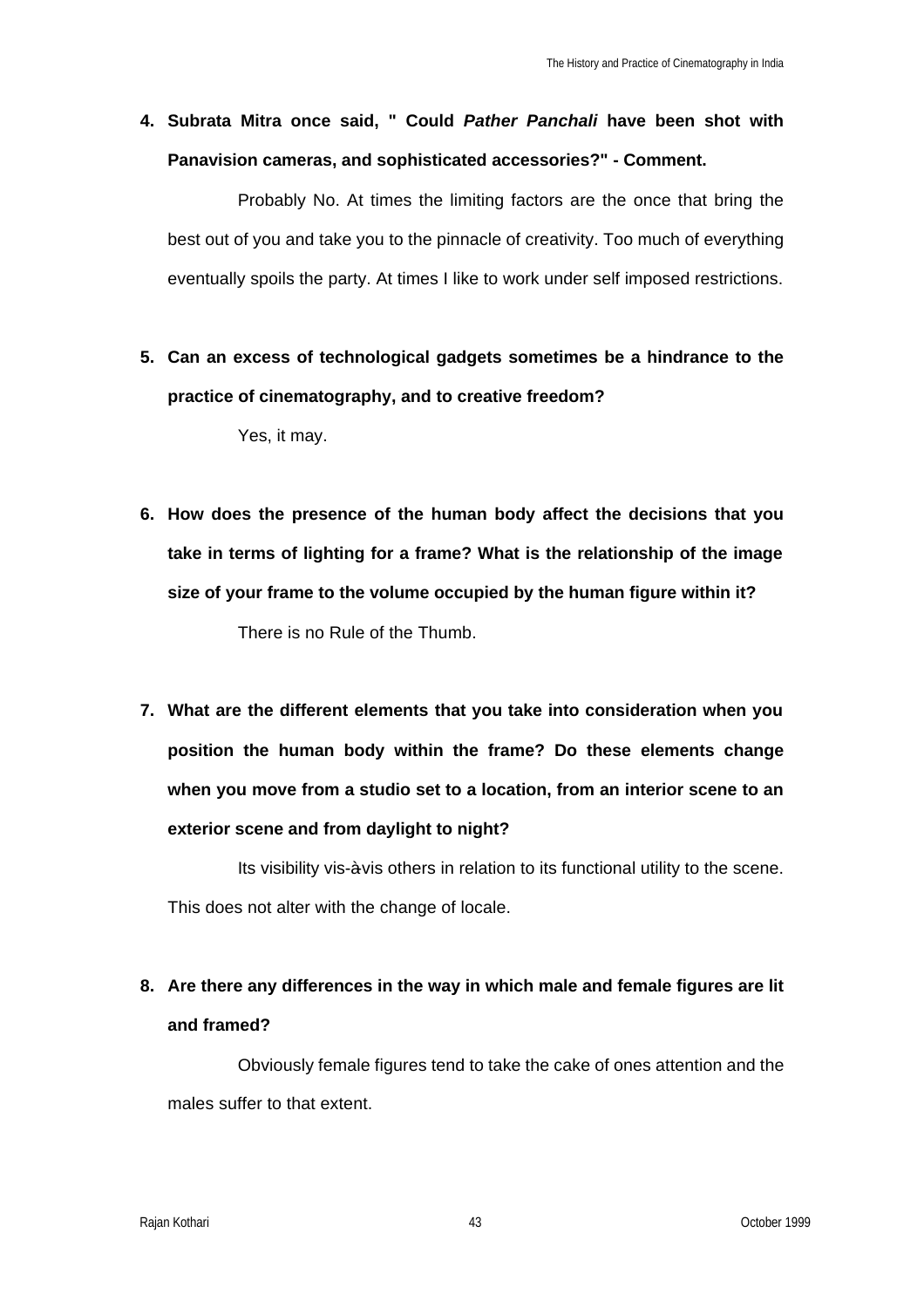## **9. Are there any differences in the way in which, the eyes, the face and the body are lit and framed?**

Eyes are the most expressive part of actors and a lot gets conveyed through them. Even if everything else is very dark, I make a special effort to makes the eyes come up to the readable level.

## **10. Do different characters in a narrative demand the application of different lighting codes and conventions?**

May be at times if it fits into the whole to the lighting design. Mogambo in Mr. India is one good example.

# **11. "The visibility of the Star in mainstream films demands its own form of lighting." - Comment.**

Yes visibility of star his a major criteria in the mainstream cinema and till the advent of T.V. / Video / Cable networks it was very crucial because of the projection conditions in the smallest of the centre. Manmohan Desai's definition of good cinematography was bright, clear and sharp images. This has changed over the years but is still practiced in a few quarters.

## **12. Do you light up the space and then allow the characters to move within it, or, do you light the characters and by doing so evoke the space?**

I would like to light up a space as a whole and then work with and a bit on characters.

# **13. "Pragmatic considerations and Time Management determine the aesthetic of a film" - Comment.**

Right. There never is an ideal situation under which anyone functions. Only you are aware of the compromises you have had to make and unless you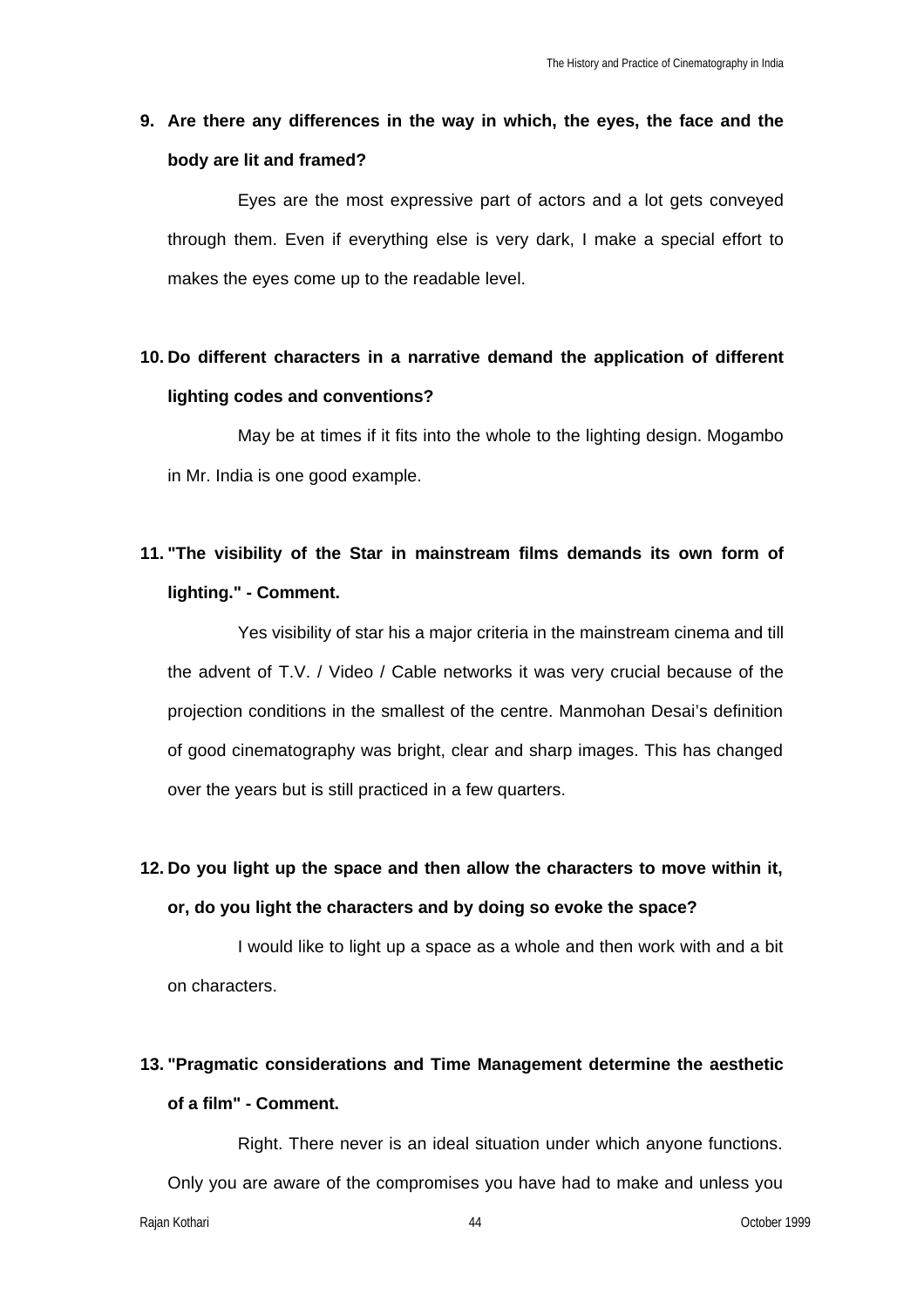do not let them become obvious on the screen, audience and analysts are never going to notice them. At the same instance there is absolutely no excuse for obviously bad work. So if you manage the time available to you well and be pragmatic, results are generally very acceptable.

### **14. "Editors spoil cinematographers labours" - Comment.**

Not always necessary, but yes it can happen. Also the best of the editors cannot make a scene out of badly shot material. There aren't and there never were any short cuts.

### **15. Do you shoot an urban setting differently from a rural setting?**

I get governed by my inner responses.

**16. "There is a preference for the panoramic eye in the depiction of the rural, and for the dynamic, mobile eye in the depiction of the urban" - Comment.** 

It could also be vice versa.

**17. " The mobile camera (extended tracks & cranes and steadicam) have transformed the cinematographic experience and effect." - Comment.** 

And may be spoilt it too!

### **18. Do you imagine the sound track when you are shooting?**

It works at a subliminal level if it could be imagined.

### **19. "Conception of a sound track gives rhythm to the shot taking" - Comment.**

Very much so.

### **20. Is shooting a beautiful object beautifully good cinematography?**

Not at all.

Rajan Kothari 45 October 1999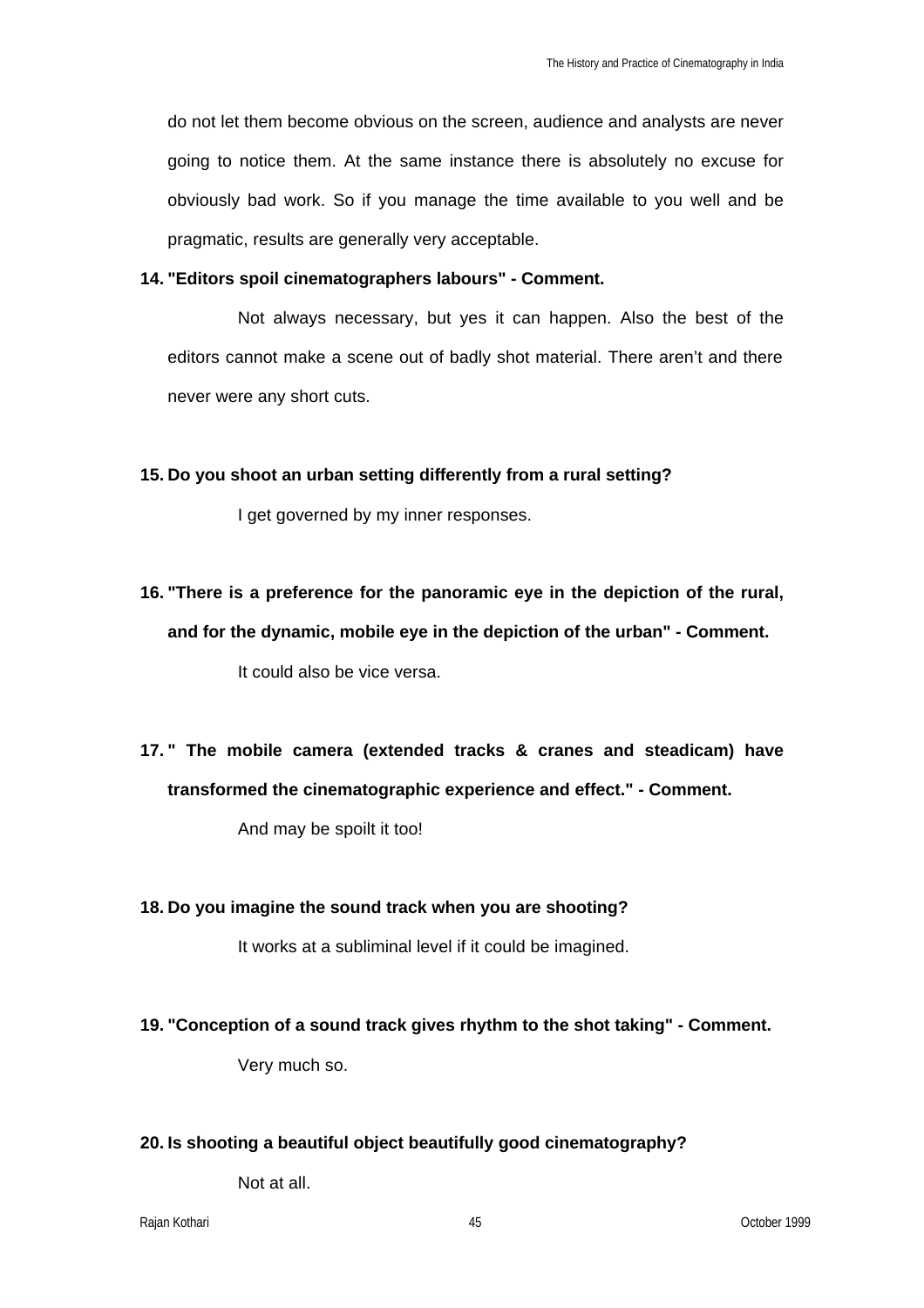## **21. What is the notion of beauty that you aspire for? What are the aesthetic goals that you set yourself?**

Within the given parameters of the script, the work has to be neat, clean and rhythmetic without any glitches. From here if you take off, bigger and better goals keeps evolving on the way.

## **22. Have you seen the concept of 'Beauty' change in the course of your career as a cinematographer?**

Evolution is a natural phenomenon. There should not be any permanent stagnancy in ones outlook.

# **23. Why is the pursuit of 'Beauty' alone the motivation for so much cinematography? Can there be other motivations?**

I think beauty, somewhere, is the mother of all cinematography. This is where it all began and will remain so for times immemorial. This is because you work with a lot of beautiful material - human or otherwise - and no matter what you do you are not going to make them look ugly. There always is that beauty even in horror movies.

# **24. Do you find that there is a generally accepted notion of an 'aesthetic minimum' for cinematography today? Does this constrain or enable you? Do you have your own, personal 'aesthetic minimum'?**

With technical innovations and refinement, the set norms for minimum acceptability keep moving upwards. So at any given point of time there has to be a set aesthetic minimum from where you work upwards. This could be very relative but a line has to be drawn somewhere. It can never constrain one; it always has to enable.